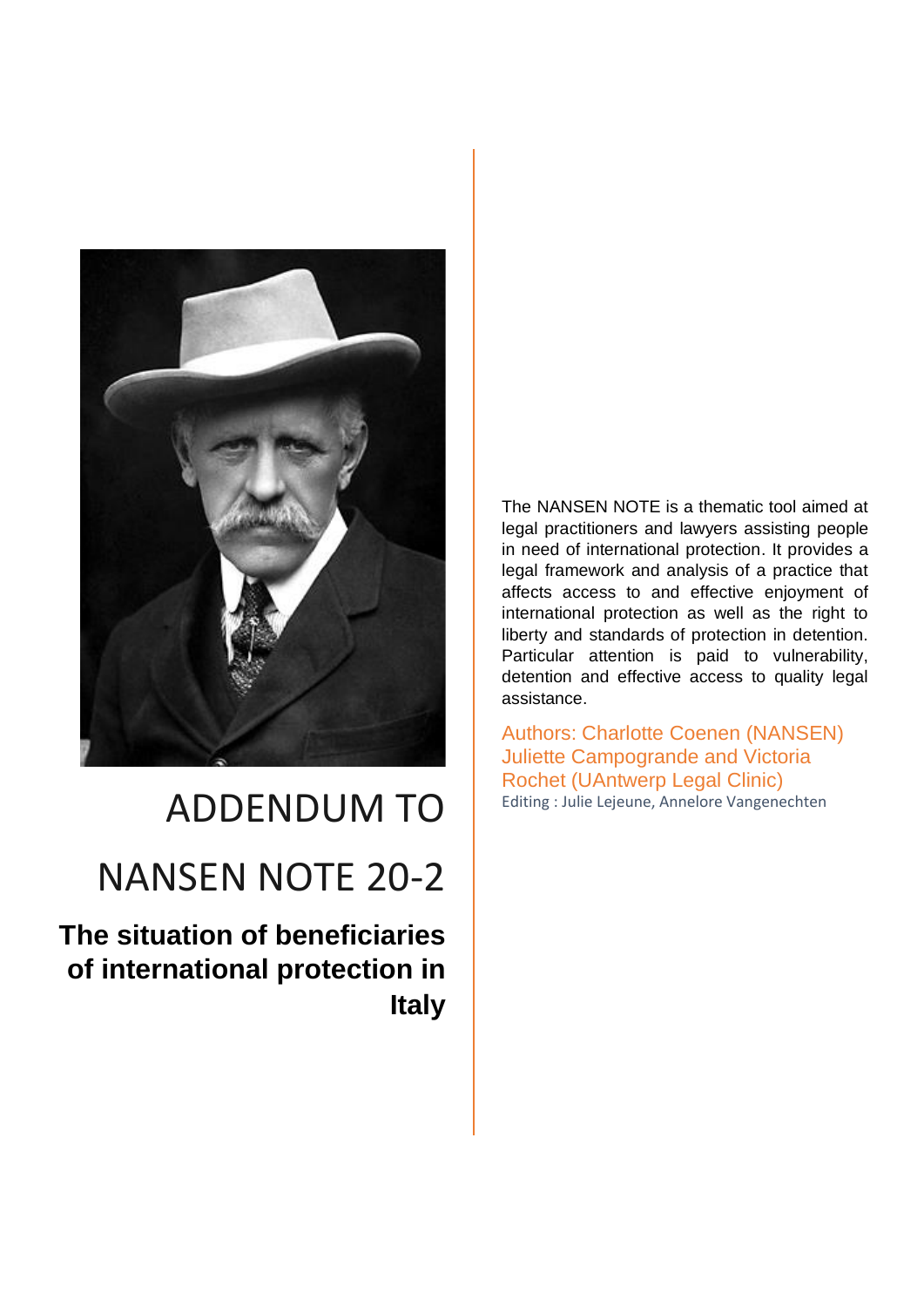# **Table of Content**

| 4.1 The Salvini Decree (Decree Law 113/2018, implemented by Law 132/2018 on the asylum system)  12 |
|----------------------------------------------------------------------------------------------------|
|                                                                                                    |
|                                                                                                    |
|                                                                                                    |
|                                                                                                    |
|                                                                                                    |
|                                                                                                    |
|                                                                                                    |
|                                                                                                    |
|                                                                                                    |
|                                                                                                    |
|                                                                                                    |
| .25                                                                                                |
|                                                                                                    |
|                                                                                                    |
|                                                                                                    |
|                                                                                                    |
|                                                                                                    |
|                                                                                                    |
|                                                                                                    |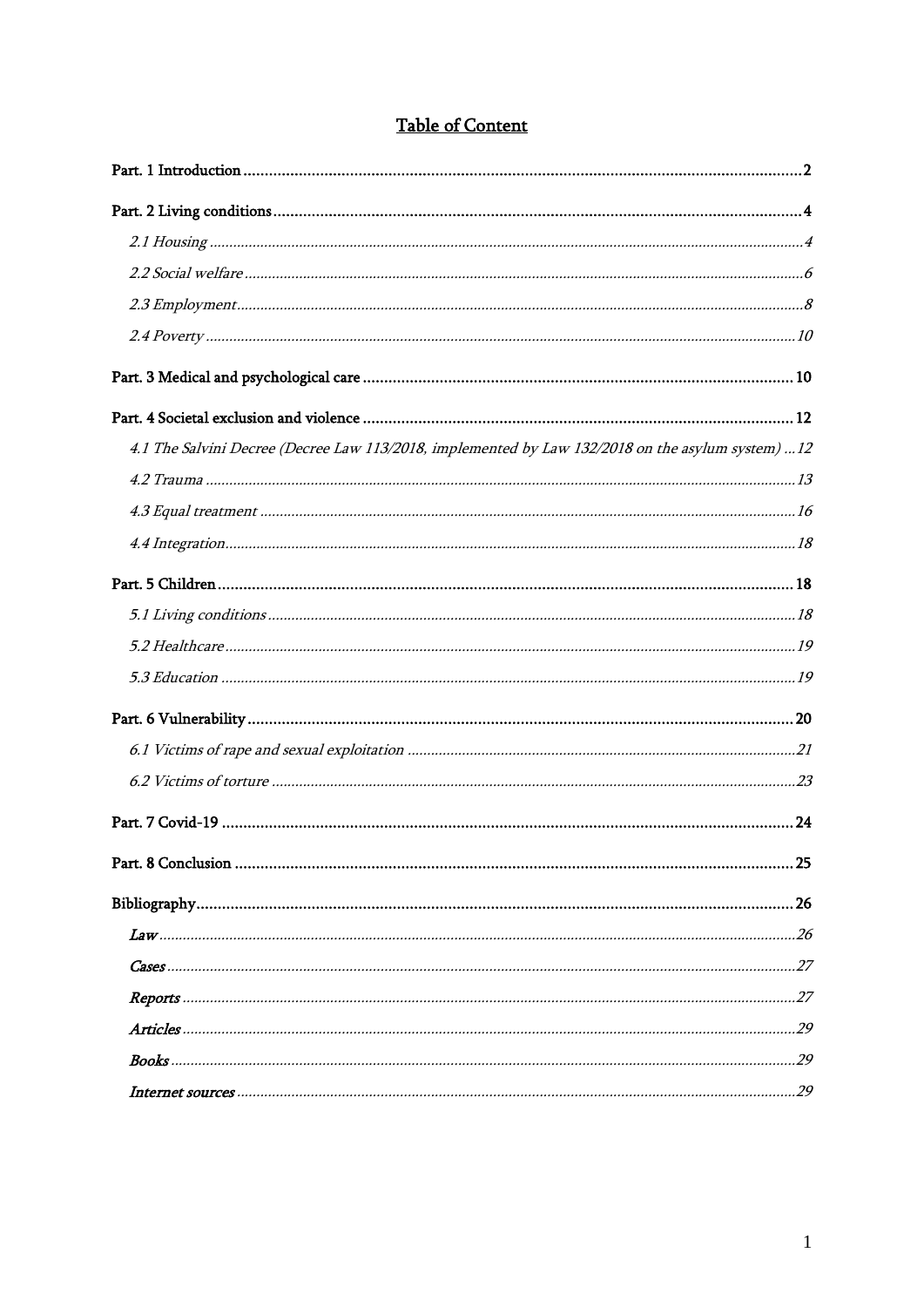## <span id="page-2-0"></span>**Part. 1 Introduction**

The present addendum has been written to supplement the NANSEN Note 19-3 which focusses on the legal situation of people who have been granted international protection in Italy, whether refugee status or subsidiary protection, but have then travelled onwards and rerequested international protection in Belgium.<sup>1</sup>

People who have been granted an international protection in a Member State of the European Union – hereinafter referred to as "status holders" – are granted rights by the Geneva Convention and the Qualification Directive  $2011/95/EU<sup>2</sup>$ , such as the right to access employment, education, social welfare, healthcare, accommodation and integration facilities, from which derive several positive obligations for the Member State in which the protection has been obtained.

From the principle of mutual trust between Member States of the European Union stems the presumption that the rights deriving from an international protection are fully ensured in all Member States, making all of them equally safe countries for status holders. As a result, article 33, §2, a) of the Procedure Directive 2013/32/EU<sup>3</sup> provides an inadmissibility procedure according which a person who has been granted the refugee status or benefits from a subsidiary protection in one Member State cannot request an international protection in another Member State, since the former is presumed to offer a protection equal to the latter, and if it is the case, he or she will be returned to the country in which he or she obtained protection in the first place.

However, the Court of Justice of the European Union (C.J.E.U.) has stated, in the *Ibrahim*  case, that the principle of mutual trust and the presumption of equal protection of status holders deriving from it can be rebutted if it is demonstrated that there are serious and proven risks that the status holder will suffer from an inhuman or degrading treatment if returned to the Member State in which he or she has obtained international protection, in violation of article 4 of the Charter of Fundamental Rights of the European Union (CFR). In other words, it means that a status holder who has a protection status in Italy and lodges an application for international protection in Belgium will only see his or her application declared admissible if he or she rebuts the presumption that the status in Italy offers him or her full protection. This implies to reach a high threshold by demonstrating that "*the indifference of the authorities of a Member State would result in a person wholly dependent on State support finding himself, irrespective of his wishes and his personal choices, in a situation of extreme material poverty that does not allow him to meet his most basic needs, such as, inter alia, food, personal* 

<sup>1</sup> Note: Italy provides three types of protection, namely refugee protection, subsidiary protection and special protection for persons who do not fulfill the criteria for refugee or subsidiary protection but nevertheless suffer from social fragility, such as victims of domestic violence or exploitation in the workplace. The present addendum will only concern the case of people who have been granted an international protection in Italy, i.e. refugee protection or subsidiary protection.

<sup>2</sup> Directive 2011/95/EU of the European Parliament and of the Council of 13 December 2011 on standards for the qualification of third-country nationals or stateless persons as beneficiaries of international protection, for a uniform status for refugees or for persons eligible for subsidiary protection, and for the content of the protection granted.

<sup>3</sup> Directive 2013/32/EU of the European Parliament and of the Council of 26 June 2013 on common procedures for granting and withdrawing international protection.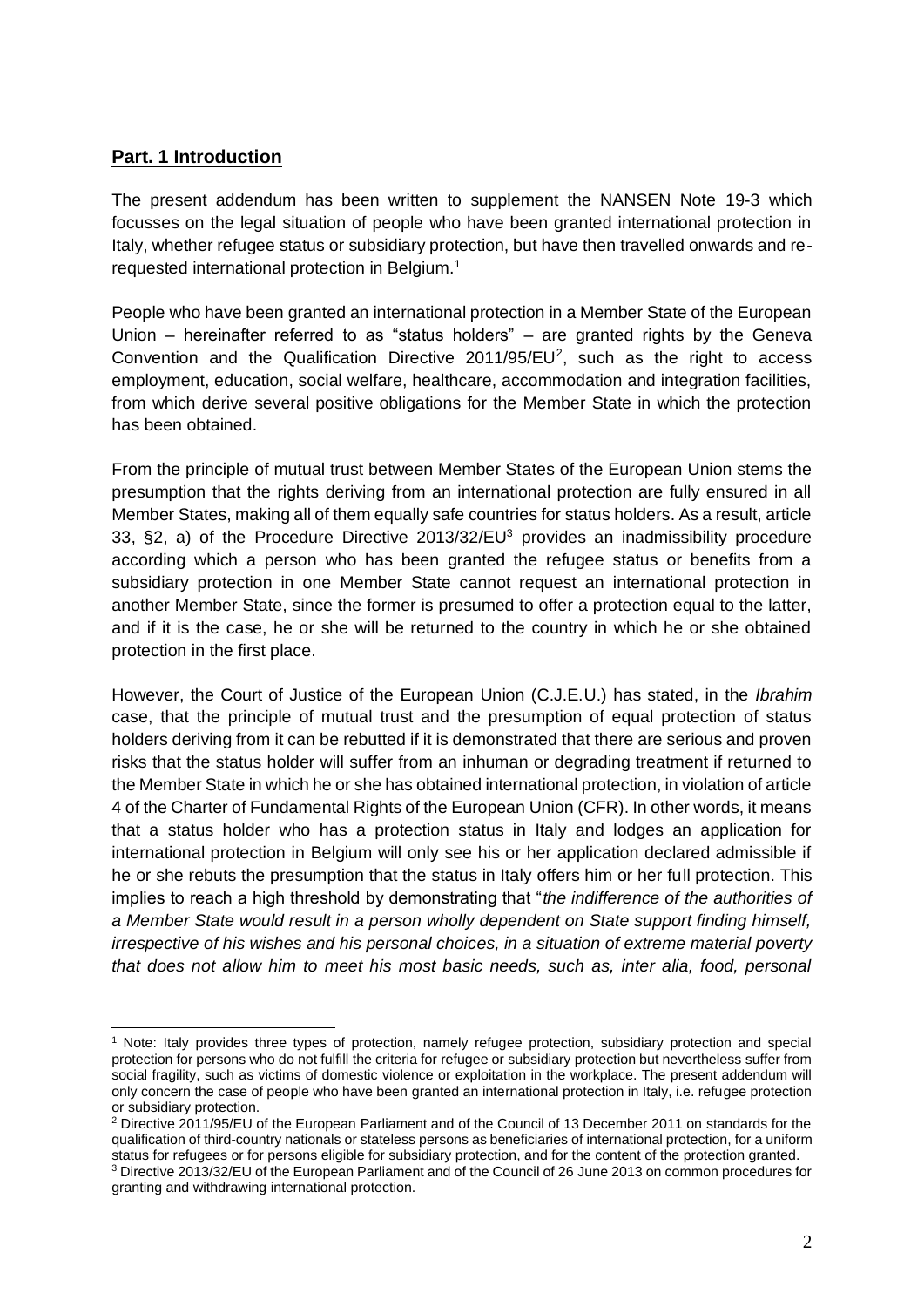## *hygiene and a place to live, and that undermines his physical or mental health or puts him in a state of degradation incompatible with human dignity*".<sup>4</sup>

The European Court of Human Rights (ECtHR) has also examined this question under article 3 of the European Convention on Human Rights. From the case law of the Court<sup>5</sup>, it can be deduced that a breach of article 3 of the European Convention on Human Rights (ECHR) will also lead to a rebuttal of the principle of mutual trust and the presumption of equal protection of status holders deriving from it. The threshold to demonstrate that article 3 has been breached is high and similar to the one set by the C.J.E.U., since it is necessary to prove the total dependence of the status holder on the state, his or her situation of severe deprivation or need incompatible with human dignity, and the indifference of the state's authorities in the face of his or her situation.

However, there are contradictions between the case-law of the ECtHR and the C.J.E.U. While the former has held that the violation of one of the rights laid out in the Qualification Directive by a Member State could result in a breach of article 3 ECHR and a rebuttal of the principle of mutual trust<sup>6</sup>, the latter does not take into account breaches of the rights set out in the Directive to evaluate whether article 4 CFR has been breached.<sup>7</sup> In addition, the ECtHR considers that the protection offered by article 3 ECHR is independent of any conduct of the person invoking it and it thus doesn't take into consideration the activities of the status holder when evaluating whether article 3 has been breached<sup>8</sup>, while the C.J.E.U. considers that article 4 CFR can only be breached if the status holder has made sufficient efforts to seek employment, housing, social and medical assistance, and so on.<sup>9</sup>

Since article 4 CFR and article 3 ECHR have to be interpreted in parallel<sup>10</sup>, NANSEN considers that the C.J.E.U. should also take into account violations of the rights set out in the Qualification Directive to evaluate whether the status holder would be subject to a degrading treatment in violation of article 4 CFR. As for the second contradiction, NANSEN recommends seeking a preliminary reference to the C.J.E.U. to determine whether the individual conduct of the status holder must be taken into account or not to determine whether article 4 CFR has been breached.

This addendum provides an overview of the current situation for status holders in Italy during the period August 2019 to June 2020, focusing on living conditions (part. 2), medical and psychological care (part. 3), societal exclusion and violence (part. 4), children (part. 5), and vulnerability (part. 6). The aim is to demonstrate that certain status holders in Italy, in particular vulnerable ones, suffer from a violation of several of their rights under the Qualification Directive and other international conventions, meaning that Italy fails to ensure them a full

<sup>4</sup> C.J.E.U., 19 March 2019, *Ibrahim, Sharqawi e.a. and Magamadov*, C-297/17, C-318/17, C- 319/17 and C-428/17, §90.

<sup>5</sup> ECtHR, 21 January 2011, *M.S.S. v. Belgium and Greece*, n°30696/09; ECtHR, 4 November 2014, *Tarakhel v. Switzerland,* n°29217/12.

<sup>6</sup> ECtHR, 21 January 2011, *M.S.S. v. Belgium and Greece*, n°30696/09.

<sup>7</sup> C.J.E.U., 19 March 2019, *Ibrahim, Sharqawi e.a. and Magamadov*, C-297/17, C-318/17, C- 319/17 and C-428/17, §92.

<sup>8</sup> ECtHR, 15 November 1996, *Chahal v. United Kindgom*, n°22414/93, §80; ECtHR, 21 January 2011, *M.S.S. v. Belgium and Greece*, n°30696/09, §259.

<sup>9</sup> C.J.E.U., 19 March 2019, *Ibrahim, Sharqawi e.a. and Magamadov*, C-297/17, C-318/17, C- 319/17 and C-428/17, §90.

<sup>&</sup>lt;sup>10</sup> Article 52, §3, Charter of Fundamental Rights of the European Union.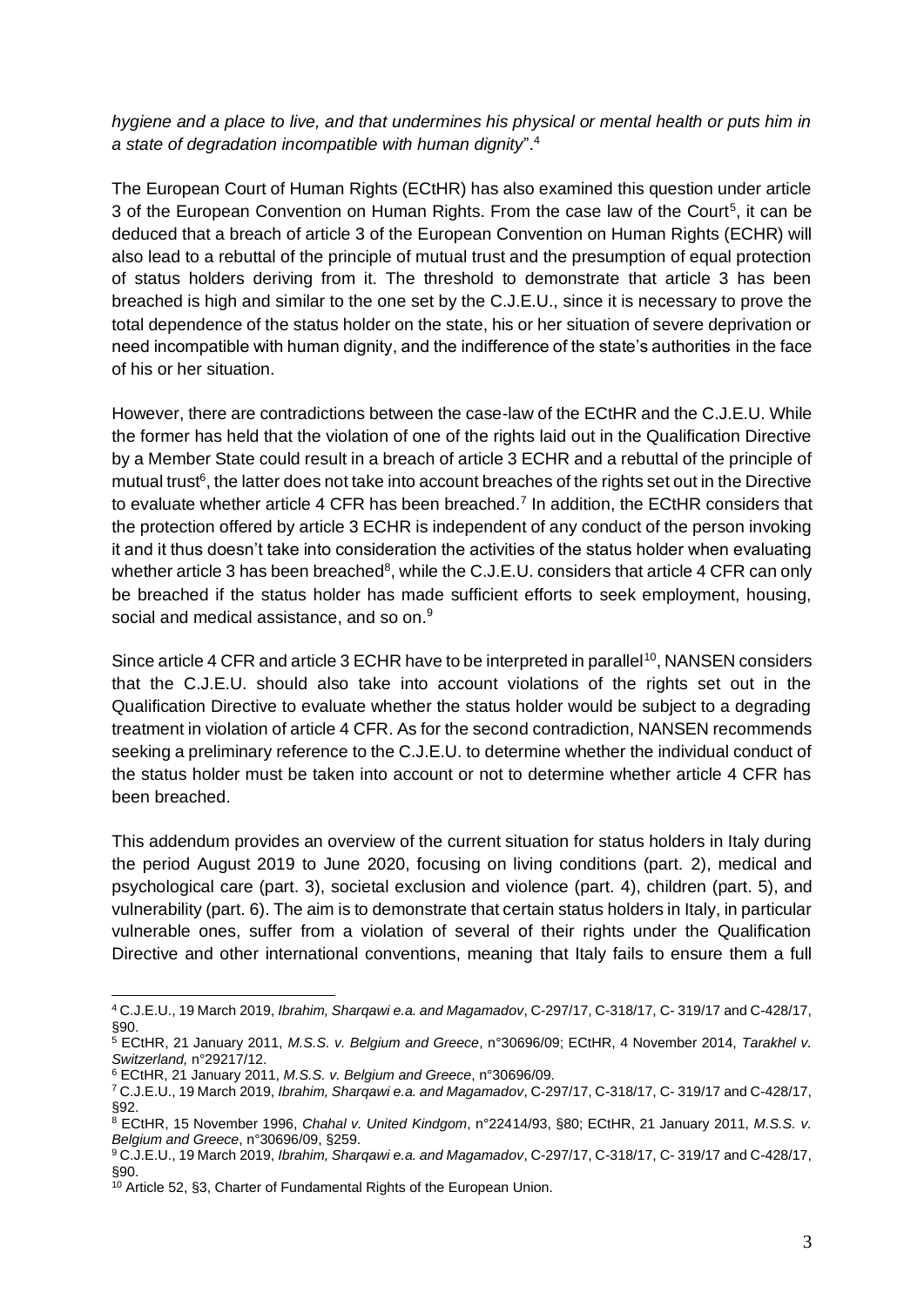protection, resulting in a degrading treatment in breach of article 4 of the Charter of Fundamental Rights and article 3 of the European Convention on Human Rights. Consequently, the principle of mutual trust can be rebutted, and they can qualify to obtain a new international protection in Belgium in accordance with the case-law of the C.J.E.U. and the ECtHR.

# <span id="page-4-0"></span>**Part. 2 Living conditions**

The Belgian Council of Alien Law Litigation (CALL) has ruled that degrading living conditions in the state in which the status holder has obtained an international protection, such as life on the street, absence of appropriate medical care and insufficient means of subsistence<sup>11</sup>, can lead to a rebuttal of the principle of mutual trust between Member States.

However, the CALL also held that these degrading living conditions cannot result from the will, behaviour or choices of the status holder. In a decision of the 16 March 2020, it held that the fact that the applicant spent money on lottery games and stayed in Italy for 7 years demonstrated that he was not living in a situation of extreme material deprivation, although he claimed to not have a permanent accommodation and revenue in Italy and to have health issues.<sup>12</sup> In other decisions, the CALL rejected the recourse of applicants who had opportunities to work in Italy, although their revenue was very low and insufficient to have an adequate standard of living.<sup>13</sup> Lastly, the CALL held, in a decision of the 22 January 2020, that the fact that it was difficult for the status holder, who had a physical disability, to find a job in Italy was not in itself sufficient to conclude that she did not have access to the labour market since she didn't prove that she searched for works that didn't require her to be physically active and could suit her disability.<sup>14</sup>

Many status holders in Italy suffer from precarious living conditions, namely a lack of access to proper housing, social welfare and employment, many of them thus living in a situation of extreme poverty, resulting from the indifference and lack of action of the Italian state.

## <span id="page-4-1"></span>2.1 Housing

In Italy, status holders face a severe lack of protection concerning accommodation, with the result that many of them live in the street or in informal settlements.<sup>15</sup>

The UNHCR, IOM, and other humanitarian organizations and NGOs reported that thousands of legal and irregular foreigners, including status holders, were living in abandoned, inadequate, or overcrowded facilities in Rome and other major cities. <sup>16</sup> Moreover, the presence of status holders within illegal occupations of buildings, both public and private, has increased.<sup>17</sup> Many of them live in spaces of insecurity, and violence.<sup>18</sup> They are unable to access not only territorial social and health services, but also the most basic goods such as

<sup>11</sup> Council of State, n°211 220, 18 October 2018.

<sup>12</sup> CALL, n°234 072, 16 March 2020.

<sup>13</sup> CALL, n° 234 521, 26 March 2020; CALL, n°232844, 19 February 2020; CALL, n°231 052, 9 January 2020.

<sup>14</sup> CALL, n° 231 641, 22 January 2020.

<sup>15</sup> Swiss Refugee Council OSAR, *Reception Conditions in Italy. Updated report on the situation of asylum seekers and beneficiaries of protection, in particular Dublin returnees, in Italy*, 2020, 17.

<sup>16</sup> United States Department of State, *Italy 2019 Human Rights Report*, 2019, 11.

<sup>17</sup> TERLIZZI, A., "Reception Policies, Practices and Responses. Italy Country Report", *Working Papers Global Migration: Consequences and Responses*, 2020, 32.

<sup>18</sup> MENDOLA, D., and BUSETTA, A., "Health and Living Conditions of Refugees and Asylum Seekers: A Survey of Informal Settlements in Italy", *Refugee Survey Quarterly,* 2018, 477, 482.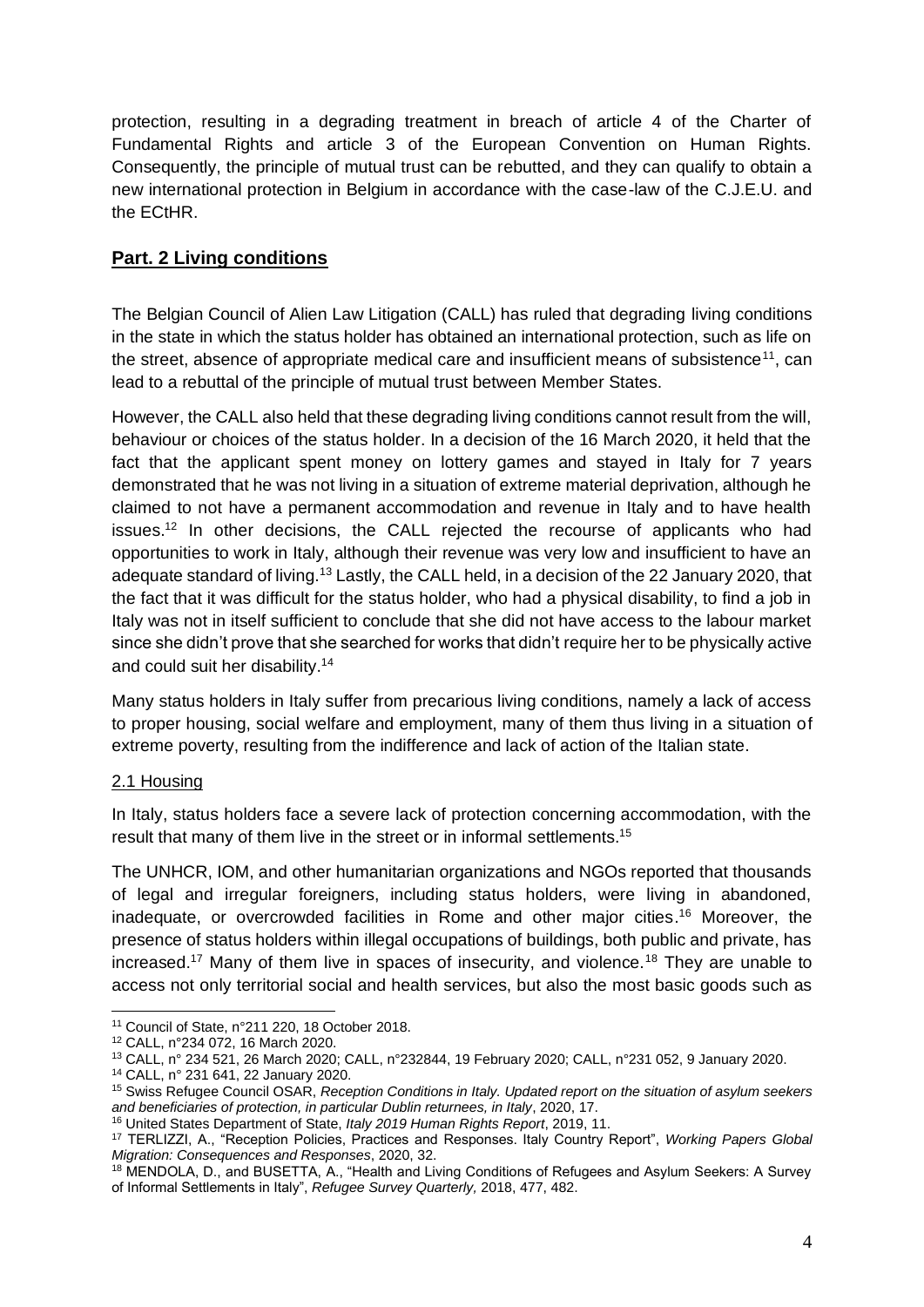water, food, electricity.<sup>19</sup> They live on the margins of society without any prospect of improving their situation. Their everyday life consists of covering their basic needs, such as searching for food and a place to sleep. $20$  These precarious housing conditions have serious consequences on their mental and physical health.<sup>21</sup>

The research suggests that there is a lack of adequate accommodation for vulnerable status holders in Italy, particularly the mentally ill. Many who would qualify as vulnerable live in precarious circumstances on the streets or in squats. The situation of numerous status holders who qualify as particularly vulnerable and permanently live on the streets or in squats might not be compatible with the respect for human dignity that the Charter of Fundamental Rights requires from Member States.<sup>22</sup>

This situation cannot be considered as resulting from the choices of status holders, since the Italian state does act to ensure proper accommodation to them.

Firstly, protection status does not allow the status holder to remain in first-line reception facilities or CAS ("Centro di Accoglienza Straordinaria"). The status holder can only access second-line reception facilities, named SIPROIMI, which creates a protection gap in practice, given the scarcity of places in the SIPROIMI system.<sup>23</sup> Indeed, the system currently has 33,625 places, against 35,881 places in 2018.<sup>24</sup> It is not guaranteed that there will always be available places and there are no waiting lists.<sup>25</sup> In addition, the number of places dedicated to unaccompanied minors still falls short of current needs (see part. 5.1).<sup>26</sup>

Moreover, reception in SIPROIMI can only last six months, except in certain exceptional circumstances. If a person has already had access to SIPROIMI and is subsequently returned to Italy, this person will not have access to the SIPROIMI again. The only exception to this rule is if the person applies to the Ministry of the Interior demonstrating new vulnerabilities. $27$ 

<sup>19</sup> Doctors Without Borders, *Out of Sight, report from February 2018*; Swiss Refugee Council OSAR, *Reception Conditions in Italy. Updated report on the situation of asylum seekers and beneficiaries of protection, in particular Dublin returnees, in Italy*, 2020, 69.

<sup>20</sup> Swiss Refugee Council OSAR, *Reception Conditions in Italy. Updated report on the situation of asylum seekers and beneficiaries of protection, in particular Dublin returnees, in Italy*, 2020, 58.

<sup>21</sup> ANDRIESSEN, J.W., BRUNEKREEF, B., and ROEMER, W., "Home Dampness and Respiratory Health Status in European Children", *Clinical and Experimental Allergy*, 1998, 191–200; FEW, R., and al., "Informal Subdivision of Residential and Commercial Buildings of Sao Paulo and Johannesburg: Living Conditions and Policy Implications", *Habitat International*, 2004, 427-442; MENDOLA, D., and BUSETTA, A., "Health and Living Conditions of Refugees and Asylum Seekers: A survey of Informal Settlements in Italy", *Refugee Survey Quarterly,*  2018, 477, 483.

<sup>22</sup> Swiss Refugee Council OSAR, *Reception Conditions in Italy. Updated report on the situation of asylum seekers and beneficiaries of protection, in particular Dublin returnees, in Italy, 2020, 102.*<br><sup>23</sup> "Housing" available at https://www.asylumineurope.org/reports/c

[https://www.asylumineurope.org/reports/country/italy/content-international](https://www.asylumineurope.org/reports/country/italy/content-international-protection/housing)[protection/housing](https://www.asylumineurope.org/reports/country/italy/content-international-protection/housing) (last accessed at 13 June 2020).

<sup>&</sup>lt;sup>24</sup> "Rapporto Annuale SPRAR/SIPROIMI 2018", available at www.sprar.it/wp-content/uploads/2019/11/Atlante-Sprar-Siproimi-2018-leggero.pdf (last accessed at 3 January 2020).

<sup>25</sup> Swiss Refugee Council OSAR, *Reception Conditions in Italy. Updated report on the situation of asylum seekers and beneficiaries of protection, in particular Dublin returnees, in Italy*, 2020, 52.

<sup>&</sup>lt;sup>26</sup> According to the SIPROIMI manual, published by Servizio Centrale, the accommodation of people who have already benefited from accommodation in a SPRAR/SIPROIMI project must be authorized by the Servizio Centrale. The Servizio Centrale informed the OSAR delegation in September 2019 that, if a person has had access to a project before, this person will not be given access to a project again on being returned to Italy, unless new<br>vulnerabilities can be proved. For the SPRAR/SIPROIMI manual, see vulnerabilities can be proved. For the SPRAR/SIPROIMI manual, see www.osservatoriomigranti.org/assets/files/manuale.pdf, page 89, last visited on 3 January 2020; Swiss Refugee Council OSAR, *Reception Conditions in Italy. Updated report on the situation of asylum seekers and beneficiaries of protection, in particular Dublin returnees, in Italy*, 2020, 57.

<sup>&</sup>lt;sup>27</sup> "SPRAR/SIPROIMI manual", available at [www.osservatoriomigranti.org/assets/files/manuale.pdf](http://www.osservatoriomigranti.org/assets/files/manuale.pdf) (last accessed at 3 January 2020).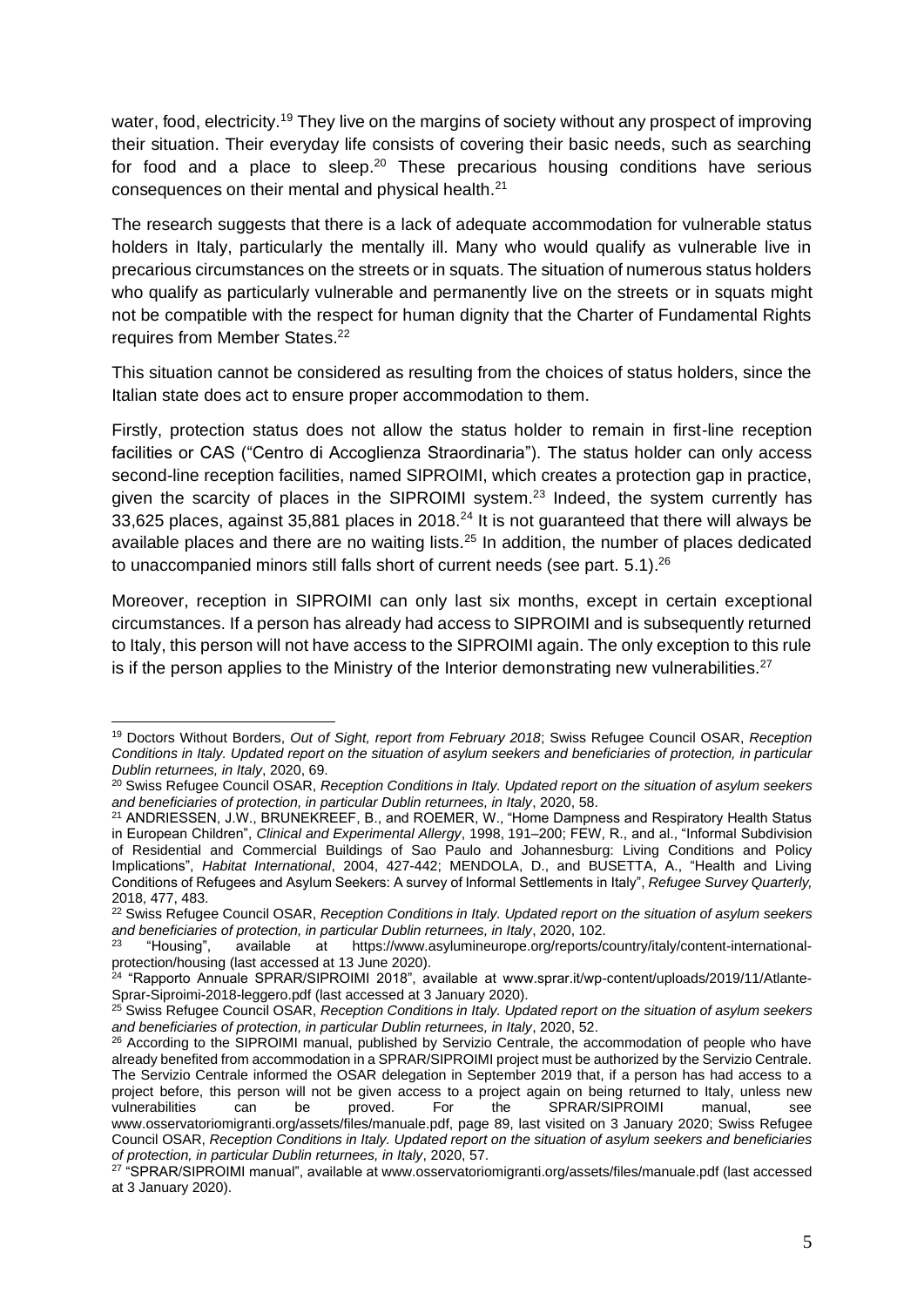Secondly, access to social housing is only possible after five years of residence. Despite rulings of the Constitutional Court, in which the Court held that eligibility for public housing could not be made dependent on residence for a period of ten years in the municipality,  $^{28}$  there are still regions that maintain excessively long residence criteria. In addition, according to a report of the European Commission in 2019, "(...) the public and social housing stock in Italy is among the lowest in the EU (only 4% of the housing stock is owned by the public sector). Dwellings are often in a precarious condition and declared unfit for habitation. Housing needs were exacerbated by the economic crisis (...). The social housing system is characterized by limited investment and lack of coordination between government levels".<sup>29</sup> It continues to say that: "chronic homelessness is also on the rise".<sup>30</sup>

Thirdly, the cost of rent for a flat, particularly in large cities like Rome and Milan, is very high.<sup>31</sup> A temporary, low-wage job is not sufficient to pay for a flat. Apart from the price, it is often difficult to find one to rent at all as many landlords demand an employment contract as a guarantee, while many status holders are unemployed or work irregularly (see point  $3.3$ ).<sup>32</sup>

Fourthly, due the Italian state's lack of protection, NGOs and religious associations play an important role in providing accommodation to status holders.<sup>33</sup> It has been acknowledged that "collaboration between state and non-state actors is a bit unbalanced in the sense that nonstate actors make up for a series of shortcomings of state actors (also at the local level) and therefore increasingly find themselves carrying out functions that should in reality be carried out by state actors".<sup>34</sup> However, their capacity is extremely limited.<sup>35</sup>

This could be considered as a violation by Italy, of its positive obligations to ensure that status holders have access to accommodation under equivalent conditions as other third-country nationals legally resident in their territories and to implement policies aimed at preventing discrimination of beneficiaries of international protection and at ensuring equal opportunities regarding access to accommodation under article 32 of the Qualification Directive 2011/95/EU. Because of the research, the authorities should take seriously into account the combined effect of these four factors (exclusion of first-line reception facilities, residence condition to access social housing, competitive private housing market, lack of capacity by non-state actors to balance this situation).

#### <span id="page-6-0"></span>2.2 Social welfare

<sup>28</sup> "Corte Constitutionale, sentenza 106/2018", available at [www.cgil.lombardia.it/wp](http://www.cgil.lombardia.it/wp-content/uploads/2018/05/pronuncia_106_2018.pdf)[content/uploads/2018/05/pronuncia\\_106\\_2018.pdf](http://www.cgil.lombardia.it/wp-content/uploads/2018/05/pronuncia_106_2018.pdf) (last accessed at 3 January 2020).

<sup>29</sup> European Commission, *European Semester: Assessment of progress on structural reforms, prevention and correction of macroeconomic imbalances, and results of in-depth reviews under Regulation (EU) No 1176/2011*, 2019, 44.

<sup>30</sup> European Commission, *European Semester: Assessment of progress on structural reforms, prevention and correction of macroeconomic imbalances, and results of in-depth reviews under Regulation (EU) No 1176/2011*, 2019, 46.

<sup>&</sup>lt;sup>31</sup> Average rents in Rome are around 14€ per square metre and 21€ in Milan, www.immobiliare.it/mercatoimmobiliare/lombardia/milano/, last visited on 3 January 2020.

<sup>32</sup> Swiss Refugee Council OSAR, *Reception Conditions in Italy. Updated report on the situation of asylum seekers and beneficiaries of protection, in particular Dublin returnees, in Italy*, 2020, 67.

<sup>33</sup> TERLIZZI, A., "Reception Policies, Practices and Responses. Italy Country Report", *Working Papers Global Migration: Consequences and Responses*, 2020, 25.

<sup>34</sup> TERLIZZI, A., "Reception Policies, Practices and Responses. Italy Country Report", *Working Papers Global Migration: Consequences and Responses*, 2020, 25.

<sup>35</sup> Swiss Refugee Council OSAR, *Reception Conditions in Italy. Updated report on the situation of asylum seekers and beneficiaries of protection, in particular Dublin returnees, in Italy*, 2020, 17.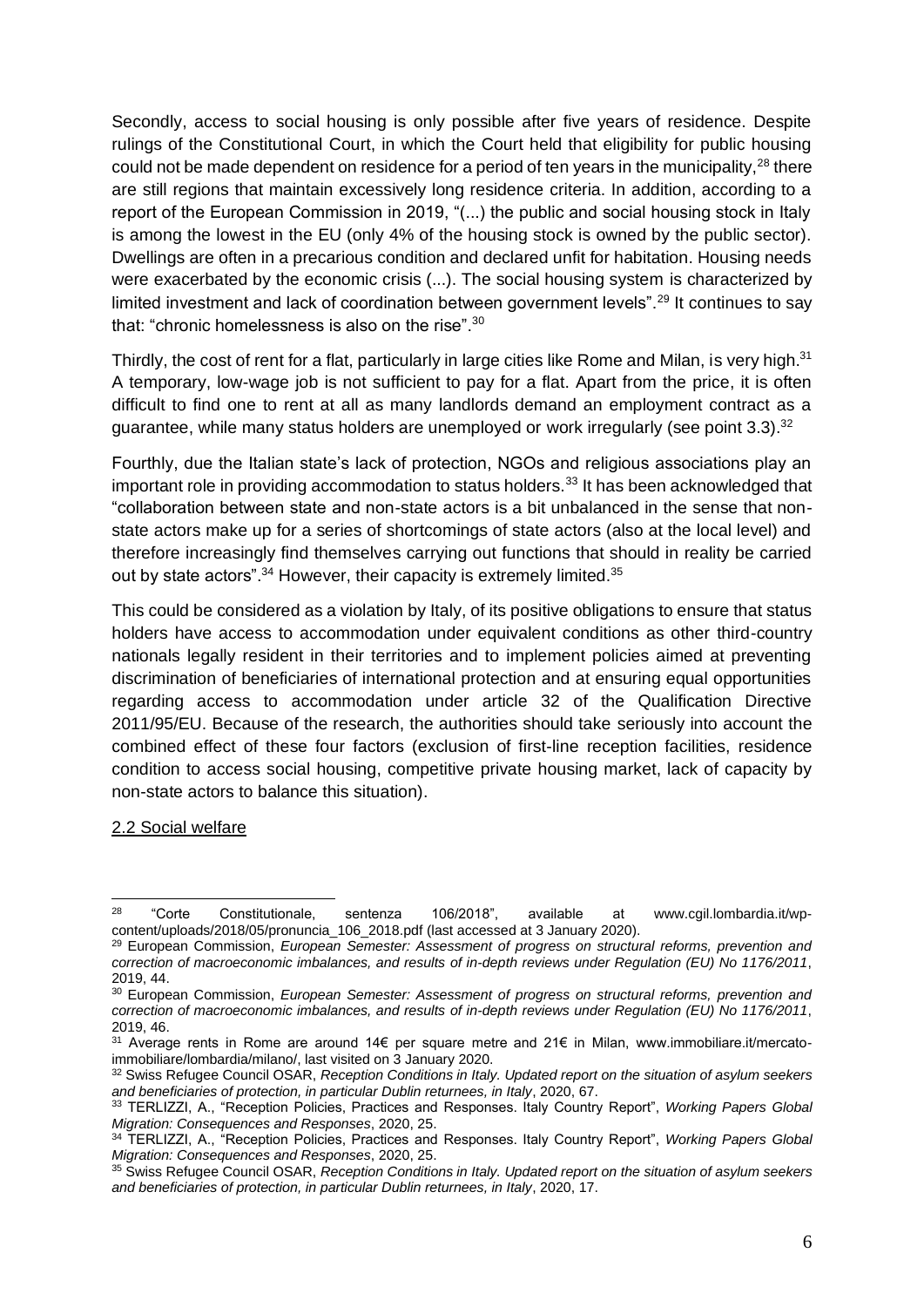Regarding social rights and access to social benefits, status holders have the same status as Italians.<sup>36</sup> However, the Italian social welfare system is very weak, relying on private support from the family and as status holders in Italy lack this support, they are actually worse off than Italian citizens.<sup>37</sup>

In addition, the conditions attached to the provision of certain social welfare advantages are hard to be fulfilled by status holders, which prevents them from benefiting from such advantages and results in even more precarious living conditions.

For instance, the income support ("Reddito di Cittadinanza") is subject to 10 years of residence on the national territory out of which at least 2 years' uninterrupted residence.<sup>38</sup> Third country citizens, especially status holders, are discriminated against, as most Italian citizens will automatically fulfil the residence requirement whereas the same is not true for many status holders.<sup>39</sup> In addition, the condition of residence is impossible to fulfil for status holders who end up on the streets – and are in direct need of social assistance – as homeless people often cannot register their residence at the civil registry office.<sup>40</sup>

Moreover, there are several illustrations of discrimination against status holders with regard to access to certain forms of social welfare, which demonstrate that their precarious living conditions are not the result of their own choices and will but of the actions of the Italian state.

Firstly, following the first allocations decided by the government (Ordinance of 29.3.2020 published in the Official Journal on 30.3.2020) to increase the municipal solidarity fund and combat the situations of need created as a result of the Covid-19 emergency, many municipalities issued some measures that require discriminatory requirements for accessing the benefit of alimentation assistance, the so-called "buoni spesa", excluding all foreigners or, in other cases, allowing only foreigners holding an indefinite residence permit to benefit from the assistance.<sup>41</sup>

For instance, on the 30<sup>th</sup> April 2020, the Tribunale ordinario di Ferrara (R.G. 862/2020), stated that the priority order established by the Municipality of Ferrara to access alimentation assistance ("buoni spesa") which gives priority to Italians and nationals from the European Union to the detriment of people who have a valid residence permit, constituted discrimination on the basis of nationality leading to the exclusion of people having an international protection to the help necessary to satisfy their primary needs in time of Covid-19.

Secondly, in a decision of the  $16<sup>th</sup>$  January 2020 of the Tribunale ordinario di Bergamo (R.G. 667/2019), it was stated that Lombardy Regional Council Resolution no. 6711 of 20.6.2017 and Council Decree no. 7480 of 27.6.2017 constituted discrimination in the part in which they provide, for the purposes of access to the regional family bonus, the requirement of five continuous years of residence in the Lombardy Region of both parents of the new-born child.

<sup>36</sup> Swiss Refugee Council OSAR, *Reception Conditions in Italy. Updated report on the situation of asylum seekers and beneficiaries of protection, in particular Dublin returnees, in Italy*, 2020, 47.

<sup>37</sup> Swiss Refugee Council OSAR, *Reception Conditions in Italy. Updated report on the situation of asylum seekers and beneficiaries of protection, in particular Dublin returnees, in Italy*, 2020, 18, 59, 63 and 101.

<sup>38</sup> Article 2(1)(a)(2), Decree Law 4/2019.

<sup>39</sup> "Come si è arrivati al Reddito di Cittadinanza", available at [https://secondowelfare.it/povert-e-inclusione/come](https://secondowelfare.it/povert-e-inclusione/come-si--arrivati-al-reddito-di-cittadinanza.html)[si--arrivati-al-reddito-di-cittadinanza.html](https://secondowelfare.it/povert-e-inclusione/come-si--arrivati-al-reddito-di-cittadinanza.html) (last accessed at 3 January 2020).

<sup>40</sup> Swiss Refugee Council OSAR, *Reception Conditions in Italy. Updated report on the situation of asylum seekers and beneficiaries of protection, in particular Dublin returnees, in Italy*, 2020, 60.

<sup>41</sup> "Il razzismo quotidiano", available at [http://www.cronachediordinariorazzismo.org/il-razzismo](http://www.cronachediordinariorazzismo.org/il-razzismo-quotidiano/?fwp_data=2019-12-01%2C2020-05-31&fwp_sort=date_desc)[quotidiano/?fwp\\_data=2019-12-01%2C2020-05-31&fwp\\_sort=date\\_desc](http://www.cronachediordinariorazzismo.org/il-razzismo-quotidiano/?fwp_data=2019-12-01%2C2020-05-31&fwp_sort=date_desc) (last accessed at 11 June 2020).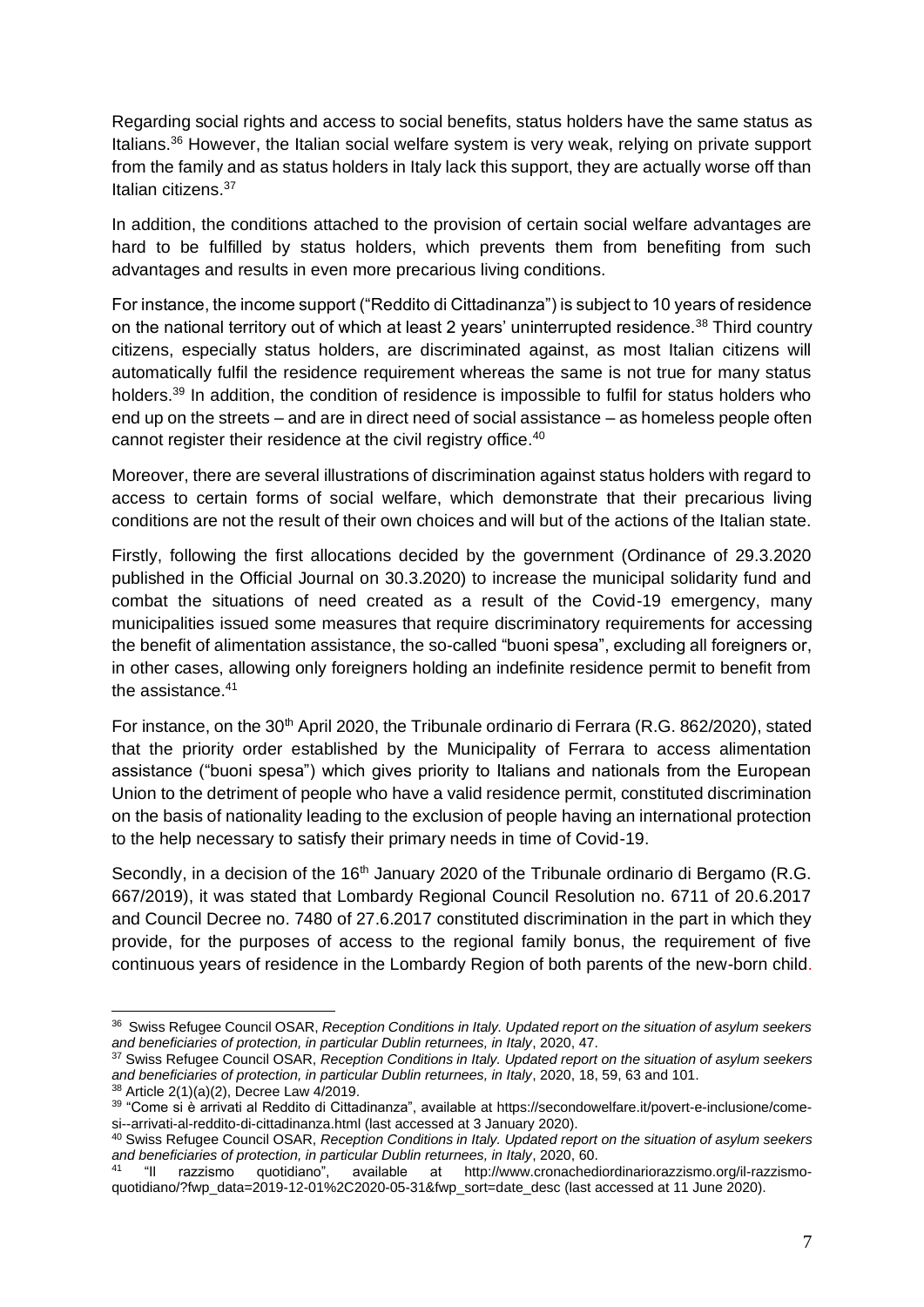Indeed, it is intended to affect almost exclusively foreigners, being quite exceptional that the entire family can enter the national territory at the same time, and being instead normal the case of a spouse who enters Italy separately from the other, which is reunited at a later time, often after some time.

Thirdly, paragraph 467 of Decree Law 145 of 30 December 2018, amending Decree Law 208/2015, reduced the number of recipients of the Family Charter, which provides families access to discounts and tariff reductions on goods and services offered by participating businesses, by excluding all non-EU foreign citizens. The decree of the Ministry of Family Affairs of the 27 June 2019 confirmed this restriction.<sup>42</sup>

The accumulation of abovementioned elements might result in a violation by Italy of its positive obligation to ensure that status holders receive the necessary social assistance as provided to nationals of that Member State, as required by article 29 of the Qualification Directive.

### <span id="page-8-0"></span>2.3 Employment

Especially considering the barriers in access to the social welfare system that status holders experience in Italy, finding a job is of the utmost importance for them if they want to escape poverty in Italy.<sup>43</sup>

However, many find themselves without a job and a revenue enabling them to provide for their subsistence since a lot of barriers to employment exist, some of them originating from the Italian state, others not being remediated by the Italian state, which demonstrate that the unemployment of many status holders is not the result of their own will and choices.

Firstly, high unemployment and poor functioning of public employment centres in the country makes it difficult for everyone to find employment.<sup>44</sup> However, finding a job in Italy is particularly difficult for status holders for several reasons. To start with, language classes and vocational training and internship programmes are insufficient in terms of funds, beneficiaries and period of activity.<sup>45</sup> Besides, there is a lack of skills and qualifications' recognition.<sup>46</sup> Indeed, skills and qualifications acquired in the country of origin are difficult to be recognized in Italy, since complicated and long procedures are usually required. $47$  In addition, although Italy has become part to the European Qualifications Passport for Refugees project, it remains quite limited at this date since only 42 passports have been issued so far<sup>48</sup> and it does not concern beneficiaries of subsidiary protection.

Secondly, the strong anti-immigrant narrative has hindered status holders' integration in the labour market. According to the Federation of Agro-industrial Workers, an affiliate of the Italian

<sup>42</sup> "Il razzismo quotidiano", available at [http://www.cronachediordinariorazzismo.org/il-razzismo](http://www.cronachediordinariorazzismo.org/il-razzismo-quotidiano/?fwp_data=2019-12-01%2C2020-05-31&fwp_sort=date_desc)[quotidiano/?fwp\\_data=2019-12-01%2C2020-05-31&fwp\\_sort=date\\_desc](http://www.cronachediordinariorazzismo.org/il-razzismo-quotidiano/?fwp_data=2019-12-01%2C2020-05-31&fwp_sort=date_desc) (last accessed at 11 June 2020).

<sup>43</sup> Swiss Refugee Council OSAR, *Reception Conditions in Italy. Updated report on the situation of asylum seekers and beneficiaries of protection, in particular Dublin returnees, in Italy*, 2020, 64.

<sup>44</sup> United States Department of State, *Italy 2019 Human Rights report*, 2019, 11; SIRIUS, *Policy Barriers and Enablers*, 2019, 425.

<sup>45</sup> SIRIUS, *Policy Barriers and Enablers*, 2019, 416, 417 and 426.

<sup>46</sup> SIRIUS, *Policy Barriers and Enablers*, 2019, 404.

<sup>47</sup> "Labour market integration in Italy: Policy Barriers and Enablers", available at [https://www.sirius](https://www.sirius-project.eu/news/labour-market-integration-italy-policy-barriers-and-enablers)[project.eu/news/labour-market-integration-italy-policy-barriers-and-enablers](https://www.sirius-project.eu/news/labour-market-integration-italy-policy-barriers-and-enablers) (last accessed at 14 June 2020); SIRIUS, *Policy Barriers and Enablers*, 2019, 416.

<sup>48</sup> "Riconoscimento delle qualifiche accademiche e lavorative dei rifugiati", available at <https://www.asgi.it/notizie/riconoscimento-qualifiche-rifugiati/> (last accessed at 14 June 2020); "Il passaporto Europeo delle qualifiche ai primi 42 rifugiati", available at [https://www.ruiap.it/il-passaporto-europeo-delle](https://www.ruiap.it/il-passaporto-europeo-delle-qualifiche-ai-primi-42-rifugiati/)[qualifiche-ai-primi-42-rifugiati/](https://www.ruiap.it/il-passaporto-europeo-delle-qualifiche-ai-primi-42-rifugiati/) (last accessed at 14 June 2020).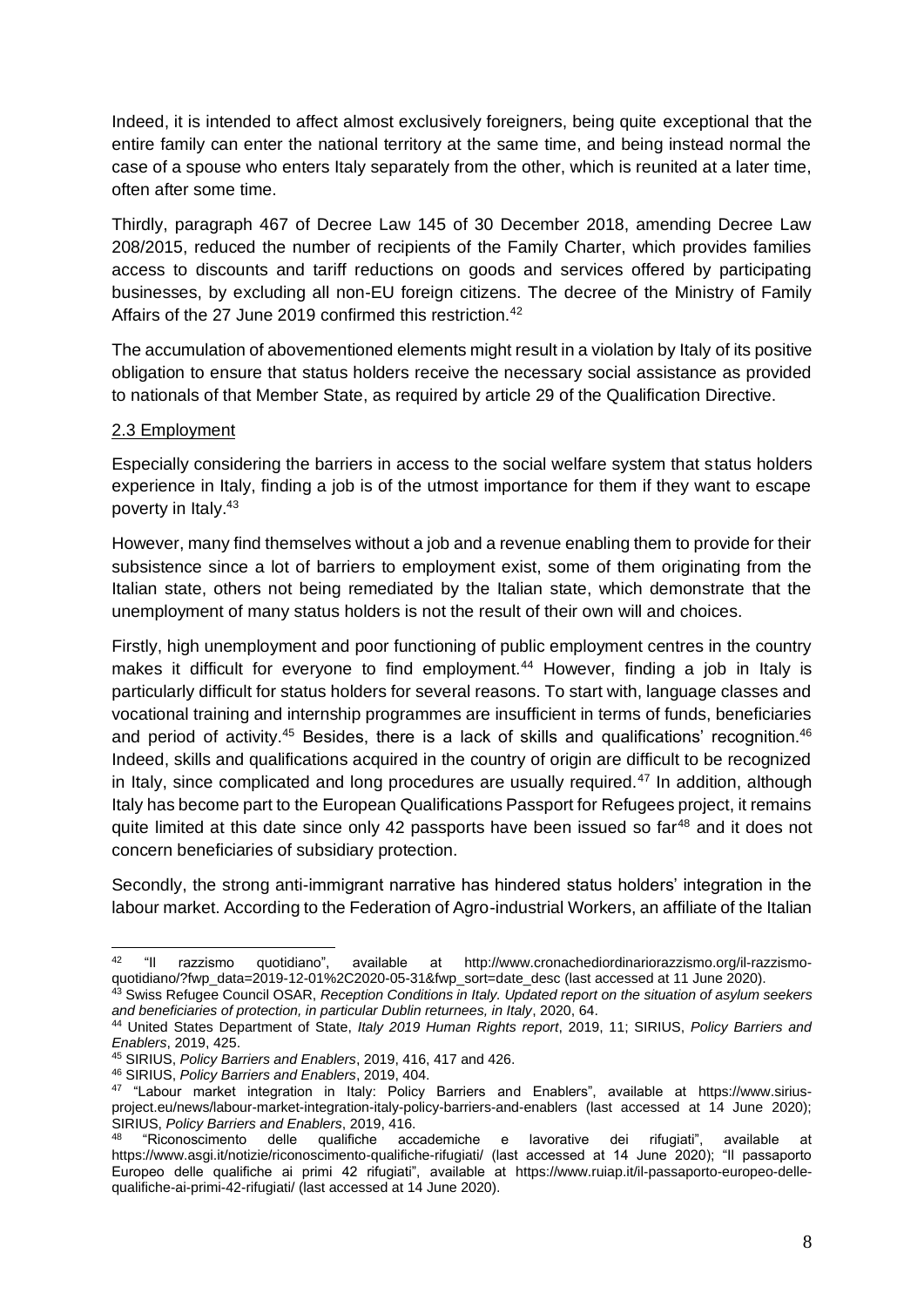General Labour Confederation (CGIL), and other labour unions and NGOs, employers continue to discriminate against status holders in the labour market.<sup>49</sup> Furthermore, there even seems to be a discrimination in employment between migrants according to their origin. Immigrants from East Asia, the new EU Member states and East-European countries would earn more, contrary to immigrants from North and Sub-Saharan Africa and South-East Asia who would record the worst incomes and face more difficulties to integrate the local labour market.<sup>50</sup>

Thirdly, the Italian authorities have never fully implemented the legislative provisions concerning the integration of status holders in the labour market. This is the case, for example, of article 3 of Decree Law 286/1998, which requires the Government to develop "long-term programme on immigration policy and foreigners on state territory". The absence of a longterm programme strongly undermines any implementation of effective coherent integration policies and measures. In addition, the Italian migration and labour market integration policies are still characterized by a structural lack of financial resources and of coordination among several (private and public) actors and levels of government.<sup>51</sup>

Even when the path to employment is successful, the few existing jobs are mostly irregular, usually temporary and the wage is generally not sufficient to rent a flat, secure income to a family and build a future with long-term prospects in Italy.<sup>52</sup> In addition, these jobs are often low-skilled, dangerous, and demeaning.<sup>53</sup>

Employment of foreign women, particularly non-EU women, is particularly problematic.<sup>54</sup> Indeed, many documents highlight the low employment rate of migrant women, especially in some ethnic communities, due to the lack of familiar networks of support and public services, cultural barriers such as religious and cultural background of certain ethnic groups which inhibits women participation to the labour market and concentration of women in specific sectors (services, trade and repairs).<sup>55</sup> Moreover, when women do manage to find a proper job, their salaries are still lower than men by 26,6%.<sup>56</sup>

These elements result in a violation, by Italy, of its positive obligations to ensure that activities such as employment-related education opportunities for adults, vocational training, including training courses for upgrading skills, practical workplace experience and counselling services afforded by employment offices, are offered to status holders under equivalent conditions as nationals and to facilitate full access for status holders to these activities, under article 26 of the Qualification Directive.

<sup>49</sup> United States Department of State, *Italy 2019 Human Rights report*, 2019, 11.

<sup>50</sup> RIVA, E., and ZANFRINI, L., "The Labor Market Condition of Immigrants in Italy: The case of Lombardy", *Interventions Économiques*, 2013.

<sup>51</sup> "Labour market integration in Italy: Policy Barriers and Enablers", available at [https://www.sirius](https://www.sirius-project.eu/news/labour-market-integration-italy-policy-barriers-and-enablers)[project.eu/news/labour-market-integration-italy-policy-barriers-and-enablers](https://www.sirius-project.eu/news/labour-market-integration-italy-policy-barriers-and-enablers) (last accessed at 14 June 2020); SIRIUS, *Policy Barriers and Enablers*, 2019, 414 and 425.

<sup>52</sup> Swiss Refugee Council OSAR, *Reception Conditions in Italy. Updated report on the situation of asylum seekers and beneficiaries of protection, in particular Dublin returnees, in Italy*, 2020, 71.

<sup>53</sup> Ministero del Lavoro e delle Politiche Sociali, *IX Rapporto Annuale Gli Stranieri nel mercato del lavoro in Italia*, 2019, 55; "Labour market integration in Italy: Policy Barriers and Enablers", available at [https://www.sirius](https://www.sirius-project.eu/news/labour-market-integration-italy-policy-barriers-and-enablers)[project.eu/news/labour-market-integration-italy-policy-barriers-and-enablers](https://www.sirius-project.eu/news/labour-market-integration-italy-policy-barriers-and-enablers) (last accessed at 14 June 2020).

<sup>54</sup> Ministero del Lavoro e delle Politiche Sociali, *IX Rapporto Annuale Gli Stranieri nel mercato del lavoro in Italia*, 2019, 52 and 55.

<sup>55</sup> SIRIUS, *Policy Barriers and Enablers*, 2019, 404-405.

<sup>56</sup> RIVA, E., and ZANFRINI, L., "The Labor Market Condition of Immigrants in Italy: The case of Lombardy", *Interventions Économiques*, 2013.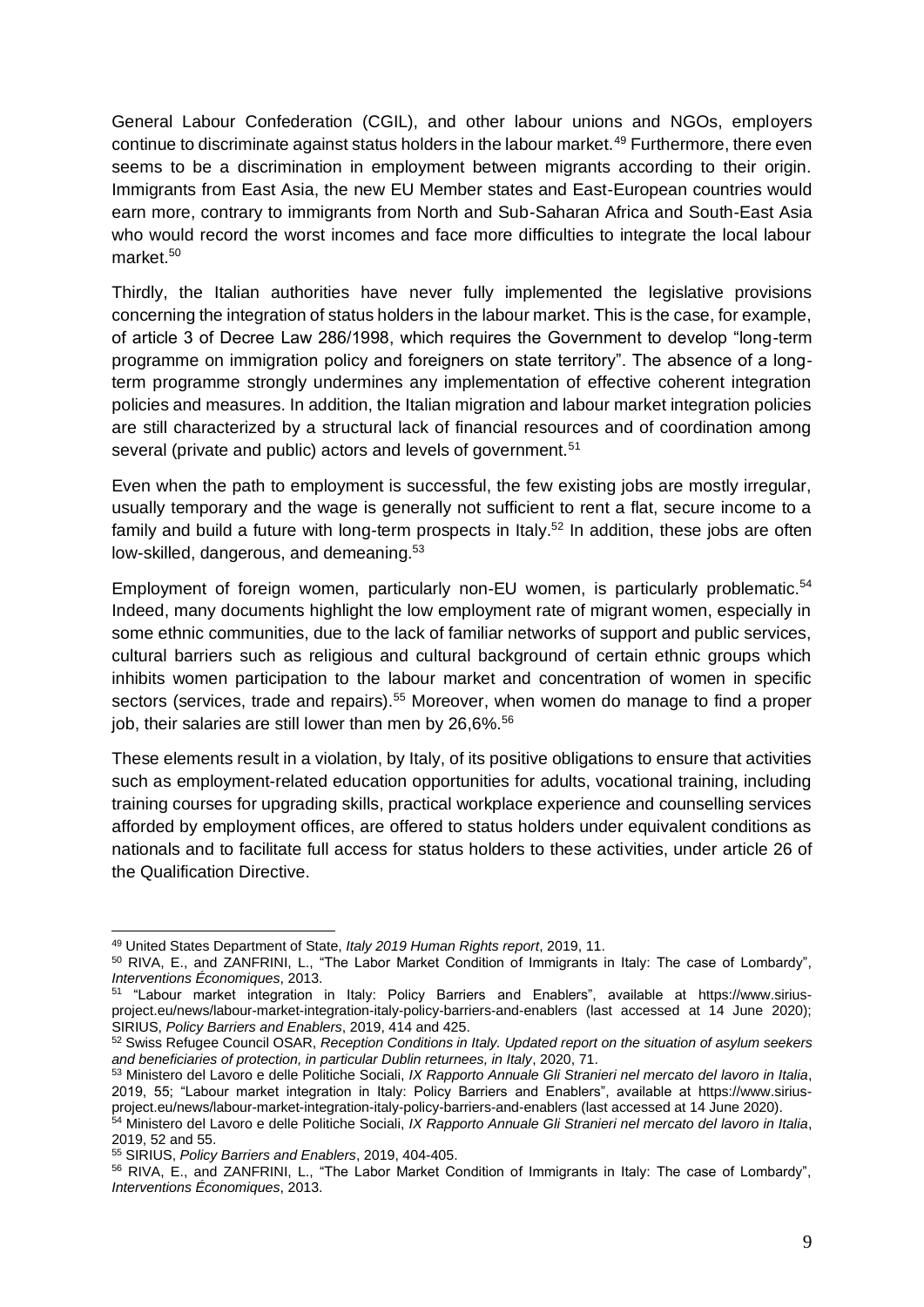### <span id="page-10-0"></span>2.4 Poverty

The lack of access to housing, social welfare and employment results in status holders finding themselves in a situation of extreme material poverty.<sup>57</sup>

According to the official statistics of the Italian state ISTAT, 1/3 of all foreigners in Italy (including protection status holders), equal to 1.6 million individuals, lives in a state of absolute poverty compared to 1/16 of Italians.<sup>58</sup> The incidence of absolute poverty is higher for foreigners than Italians.<sup>59</sup> According to the Italian Ministry of Labour, the risk of poverty for immigrants in Italy is much higher than in other OECD countries.<sup>60</sup>

## <span id="page-10-1"></span>**Part. 3 Medical and psychological care**

Status holders have access to the same medical and psychological care than Italian nationals. However, access to healthcare services other than emergency treatment is made difficult by several obstacles.<sup>61</sup>

Firstly, status holders have to register with the National Health Service (SSN).<sup>62</sup> However, they often do not make use of this possibility for several reasons.<sup>63</sup> To start with, many of them are not properly informed about their rights and the administrative procedure to register within the SSN and obtain a health card.<sup>64,65</sup> In addition, there are ambiguities surrounding the registration procedure with regard to the conditions that applicants need to fulfil. One of these conditions is proof of residence, which is impossible to fulfil for status holders who have become homeless. Lastly, the unknown administrative processes and language barriers also contribute to a large share of status holders not being registered with the SSN.<sup>66</sup>

Secondly, even when they are able to register within the SSN, status holders do not necessarily enjoy adequate medical and psychological care. There is a general misinformation and a lack of specific training on international protection among medical operators.<sup>67</sup> In addition, medical operators usually only speak Italian and there are no cultural mediators or interpreters who could facilitate the mutual understanding between operator and patient.<sup>68</sup>

<sup>57</sup> Swiss Refugee Council OSAR, *Reception Conditions in Italy. Updated report on the situation of asylum seekers and beneficiaries of protection, in particular Dublin returnees, in Italy*, 2020, 53.

<sup>58</sup> Swiss Refugee Council OSAR, *Reception Conditions in Italy. Updated report on the situation of asylum seekers and beneficiaries of protection, in particular Dublin returnees, in Italy*, 2020, 60.

<sup>59</sup> Ministero del Lavoro e delle Politiche Sociali, *IX Rapporto Annuale Gli Stranieri nel mercato del lavoro in Italia*, 2019, 43-44.

<sup>60</sup> Ministero del Lavoro e delle Politiche Sociali, *IX Rapporto Annuale Gli Stranieri nel mercato del lavoro in Italia*, 2019, 41.

<sup>61</sup> Swiss Refugee Council OSAR, *Reception Conditions in Italy. Updated report on the situation of asylum seekers and beneficiaries of protection, in particular Dublin returnees, in Italy*, 2020, 88.

<sup>62</sup> Article 34, Decree Law 286/1998; Article 16, Presidential Decree 21/2015; Article 21, Decree Law 142/2015.

<sup>63</sup> Swiss Refugee Council OSAR, *Reception Conditions in Italy. Updated report on the situation of asylum seekers and beneficiaries of protection, in particular Dublin returnees, in Italy*, 2020, 103.

<sup>64</sup> Swiss Refugee Council OSAR, *Reception Conditions in Italy. Updated report on the situation of asylum seekers and beneficiaries of protection, in particular Dublin returnees, in Italy*, 2020, 18.

<sup>65</sup> Which goes against the guarantees laid down in article 22 of the Qualification Directive : « Member States shall provide beneficiaries of international protection, as soon as possible after refugee status or subsidiary protection status has been granted, with access to information, in a language that they understand or are reasonable supposed to understand, on the rights and obligations relating to that status. »

<sup>66</sup> Doctors Without Borders, *Out of Sight. Informal settlements: social marginality, obstacles to access to healthcare and basic needs for migrants, asylum seekers and refugees*, 2018, 20 and 30; MEDU, *Terra Ingiusta. V Rapporto sulle condizioni di vita e lavoro dei braccianti stranieri nella Piana di Gioia Tauro*, 2019, 7.

<sup>67</sup> BENVENUTI, M., *La protezione internazionale degli stranieri in Italia*, Jovene Editore, 2011, 263.

<sup>68</sup> BENVENUTI, M., *La protezione internazionale degli stranieri in Italia*, Jovene Editore, 2011, 263.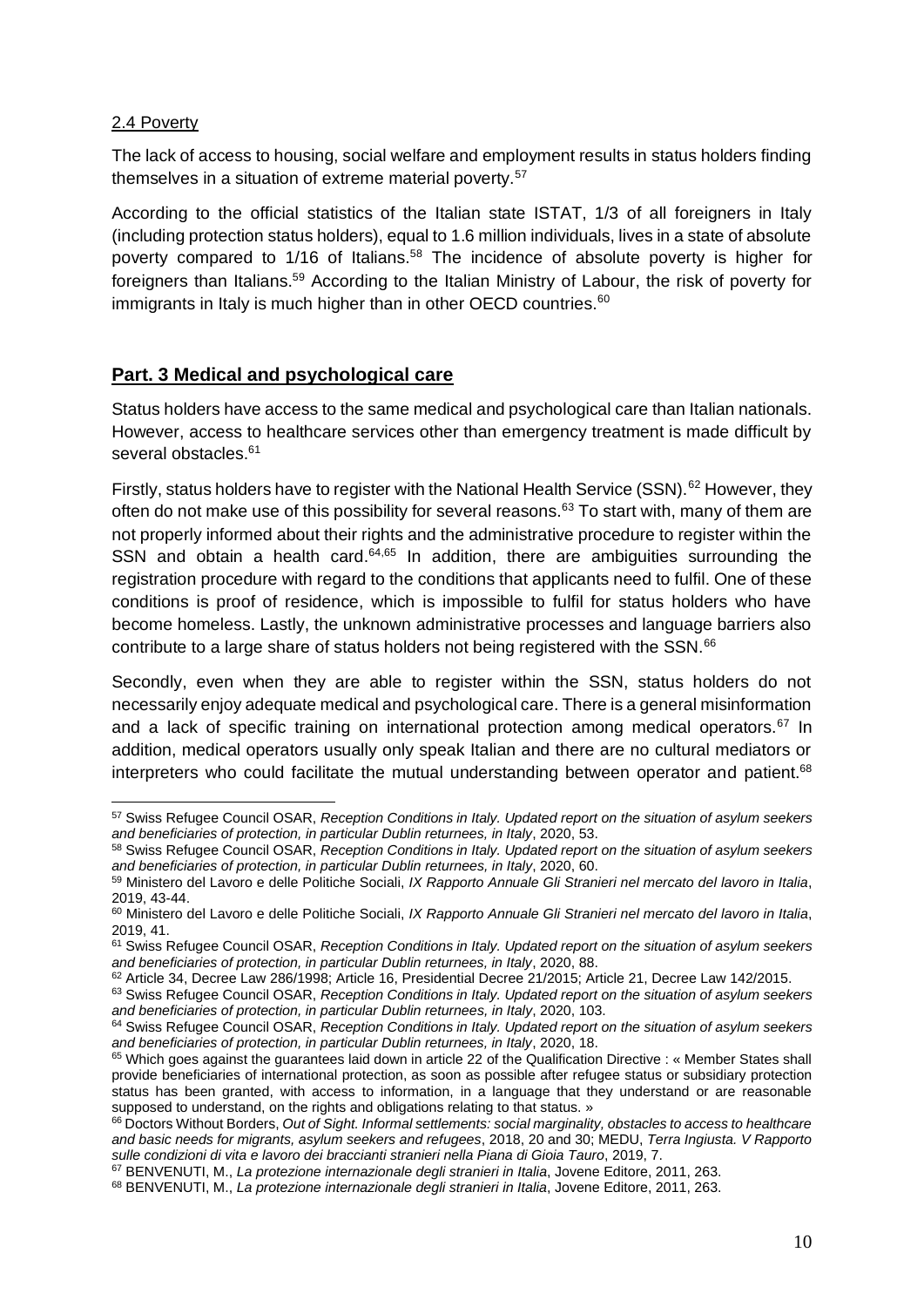Moreover, organizations reported that problems with regard to access to healthcare include long waiting lists for a referral to a specialist doctor or a medical intervention.<sup>69</sup> The treatment of any health problem that is not labelled as a priority can take longer than a year.<sup>70</sup>

People requiring specialized treatment must be given a place in a house or accommodation centre, otherwise, it is impossible to guarantee meaningful and targeted treatment. Yet, while there are frequently places available in SIPROIMI projects for "regular" beneficiaries of international protection, only a small proportion of places  $(2\%)^{71}$  is reserved for people with special needs (mental health problems and/or handicaps), whereas it has been noticed that the need for support has risen for exactly this segment of status holders.<sup>72</sup> Of the  $33,625$ places available, only 684 are for people with mental health problems and/or handicaps for the whole of Italy.<sup>73</sup> In addition, the total number of places available to mentally or physically ill people was reduced by 7% in the course of 2019.<sup>74</sup> In view of the fact that health problems are considered a reason to prolong a person's stay in the SIPROIMI (once or twice, for six months each), the places that are available to people with physical or mental health problems are often occupied for extended periods of time (12 to maximum 18 months compared to six months for regular places). Since the fluctuation is slow, the places for people with health problems are always occupied, and many people with health problems in need of accommodation cannot find a place.<sup>75</sup>

Furthermore, it has been acknowledged that SIPROIMI places for people with physical and/or mental health problems are not suitable for people with very serious issues, as these are not mental health institutions. As a result, there is no accommodation for these people, and they run the risk of ending up on the streets.<sup>76</sup> Suitable treatment and healing is impossible under these circumstances.<sup>77</sup>

Thirdly, with regard to the obligation to contribute to the cost of the services provided within the framework of the SSN,<sup>78</sup> some categories of people have the possibility of applying for an exemption from this obligation, most notably unemployed people and their dependent family members. In some regions, it has been interpreted that, since a person who has never worked cannot be considered unemployed, a status holder who has never worked in Italy cannot be considered unemployed, and is therefore not eligible for an exemption, meaning that he or she

<sup>69 &</sup>quot;Liste di attesa, il bilancio di Cittadinanzattiva: ancora troppo lunghe, 10 mesi per una Tac. Speranza è il nuovo Piano nazionale", available at [www.sanitainformazione.it/salute/liste-di-attesa-](http://www.sanitainformazione.it/salute/liste-di-attesa-%20cittadinanzattiva-piano-nazionale/) cittadinanzattiva-piano-nazionale/ (last accessed at 3 January 2020).

 $^{70}$  For example, for some treatments provided by public health structures in the Valle d'Aosta, patients had to wait longer than a year, www.ausl.vda.it/elementi/www2016/areaospedaliera/tda\_interventi\_2\_quadrimestre\_2019.pdf, last visited on 3 January 2020.

<sup>71</sup> Atlante Sprar/Siproimi, *Rapporto Annuale Sprar/Siproimi. Sistema Di Protezione Per Titolari Di Protezione Internazionale E Per Minori Stranieri Non Accompagnati*, 2018, 22.

<sup>&</sup>lt;sup>72</sup> According to the overview of SIPROIMI projects, published by the Servizio Centrale in October 2019, available here www.sprar.it/wp-content/uploads/2019/10/2019-10-10-Numeri-SITO-p.pdf, last visited on 3 January 2020.

<sup>&</sup>lt;sup>73</sup> According to the overview of SIPROIMI projects, published by the Servizio Centrale in October 2019, available here www.sprar.it/wp-content/uploads/2019/10/2019-10-10-Numeri-SITO-p.pdf, last visited on 3 January 2020.

<sup>74</sup> Swiss Refugee Council OSAR, *Reception Conditions in Italy. Updated report on the situation of asylum seekers and beneficiaries of protection, in particular Dublin returnees, in Italy*, 2020, 54.

<sup>75</sup> Swiss Refugee Council OSAR, *Reception Conditions in Italy. Updated report on the situation of asylum seekers and beneficiaries of protection, in particular Dublin returnees, in Italy*, 2020, 55.

<sup>76</sup> Swiss Refugee Council OSAR, *Reception Conditions in Italy. Updated report on the situation of asylum seekers and beneficiaries of protection, in particular Dublin returnees, in Italy*, 2020, 55.

<sup>77</sup> Swiss Refugee Council OSAR, *Reception Conditions in Italy. Updated report on the situation of asylum seekers and beneficiaries of protection, in particular Dublin returnees, in Italy*, 2020, 88.

<sup>78</sup> Article 8 (16), Decree Law 537/1993, [www.trovanorme.salute.gov.it/norme/dettaglioAtto?id=23848&articolo=8.](http://www.trovanorme.salute.gov.it/norme/dettaglioAtto?id=23848&articolo=8)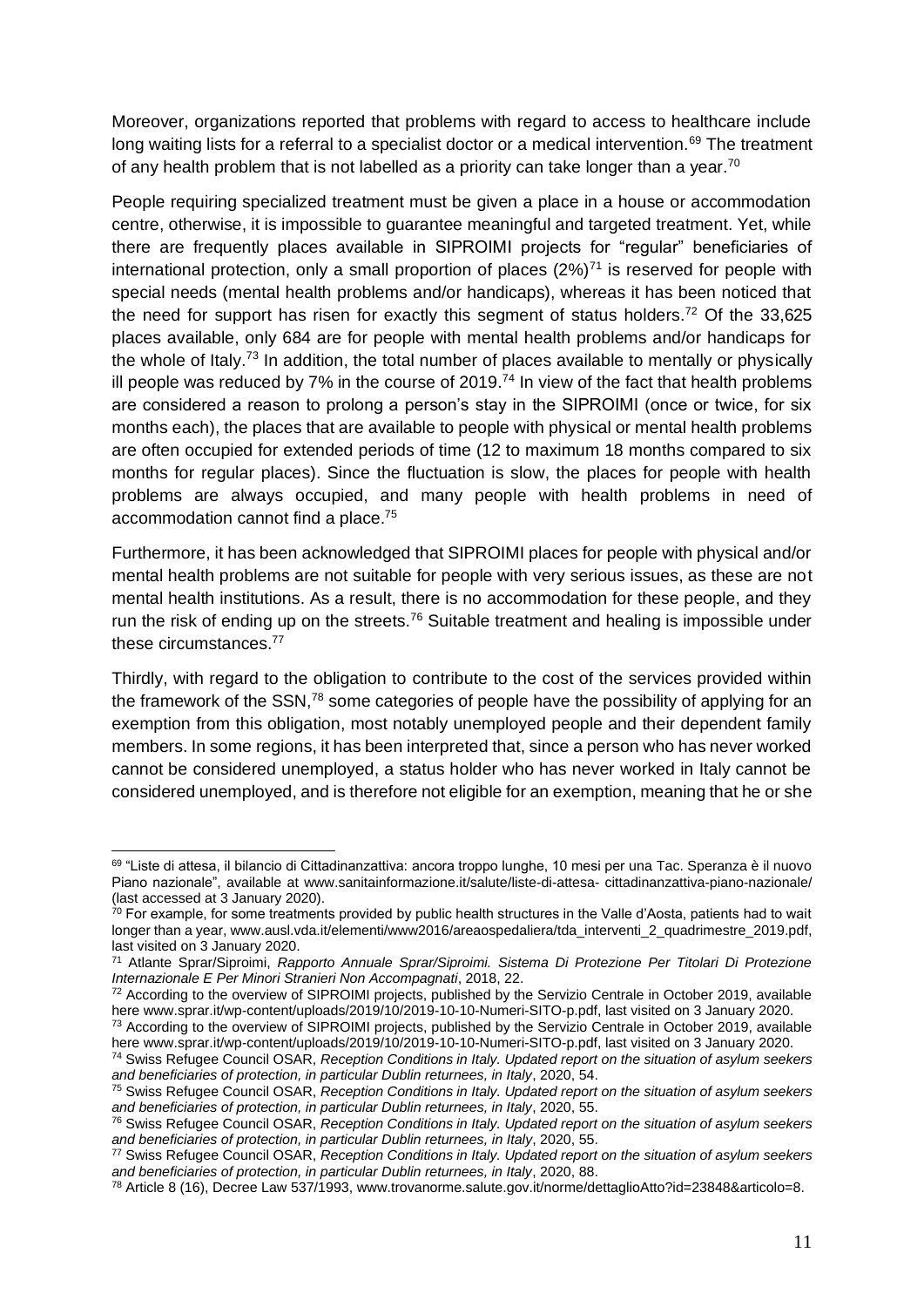will therefore have to pay for part of the cost of the health services.<sup>79</sup> The obligation to pay the fee prevents effective access to health care, as even the smallest financial amount to be paid can constitute an insurmountable hurdle for status holders, due to their precarious economic situation.<sup>80</sup>

These elements result in a violation, by Italy, of its positive obligations to ensure that status holders have access to healthcare under the same eligibility conditions as nationals of the Member State and to provide, under the same eligibility conditions as nationals of the Member State that has granted protection, adequate healthcare to status holders who have special needs, under article 30 of the Qualification Directive.

## <span id="page-12-0"></span>**Part. 4 Societal exclusion and violence**

Status holders do suffer from exclusion and violence within Italian society. The Italian government explicitly views migration as an existential threat and a phenomenon that needs to be resisted or, at least, strictly governed, which led to a rather hostile environment towards status holders.<sup>81</sup> The Salvini Decree, adopted in 2018, aims at reinforcing Italy's security by transforming its asylum system and contains provisions making status holders more vulnerable. Politics' discourses and actions contribute to reinforce the hostility of Italian society towards status holders, resulting in many of them being victims of discrimination, racism and hate crimes which remain mostly unpunished. In addition, Italy fails to provide sufficient and adequate integration programmes, with the result that many of status holders remain unable to properly integrate within an Italian society already reluctant to integrate them.

## <span id="page-12-1"></span>4.1 The Salvini Decree (Decree Law 113/2018, [implemented by Law 132/2018](https://www.ecre.org/salvini-decree-approved-by-italian-senate-amid-citizens-protests-and-institutional-criticism/) on the asylum system)

Status holders are at risk if transferred to Italy since it has not particularly shown a welcoming interest regarding this category of people. The Salvini Decree, adopted by the former Minister Salvini, is a perfect example of Italy's hostility towards refugees. Italians, already having a misleading reading of the migratory phenomenon associated with security, also have a new Decree providing a biased interpretation of the phenomenon, which will lead to a public opinion on migration first and foremost embedded into public safety and orderly civil living.

The Decree extends the offences causing the withdrawal of a refugee resident permit to sexual violence, drug dealing, and violence towards a representative of public authorities. According to the Qualification Directive, "a third-country national or a stateless person is excluded from being a refugee where there are serious reasons for considering that: (a) he or she has committed a crime against peace, a war crime, or a crime against humanity, as defined in the international instruments drawn up to make provision in respect of such crimes; (b) he or she has committed a serious non-political crime outside the country of refuge prior to his or her admission as a refugee, which means the time of issuing a residence permit based on the granting of refugee status; particularly cruel actions, even if committed with an allegedly political objective, may be classified as serious non-political crimes; (c) he or she has been guilty of acts contrary to the purposes and principles of the United Nations as set out in the

<sup>79</sup> Swiss Refugee Council OSAR, *Reception Conditions in Italy. Updated report on the situation of asylum seekers and beneficiaries of protection, in particular Dublin returnees, in Italy*, 2020, 79.

<sup>80</sup> Swiss Refugee Council OSAR, *Reception Conditions in Italy. Updated report on the situation of asylum seekers and beneficiaries of protection, in particular Dublin returnees, in Italy*, 2020, 18.

<sup>81</sup> NEWELL, J.L., 'Italy's new government and the migrant crisis' (2019) 11 Contemporary Italian Politics, 355.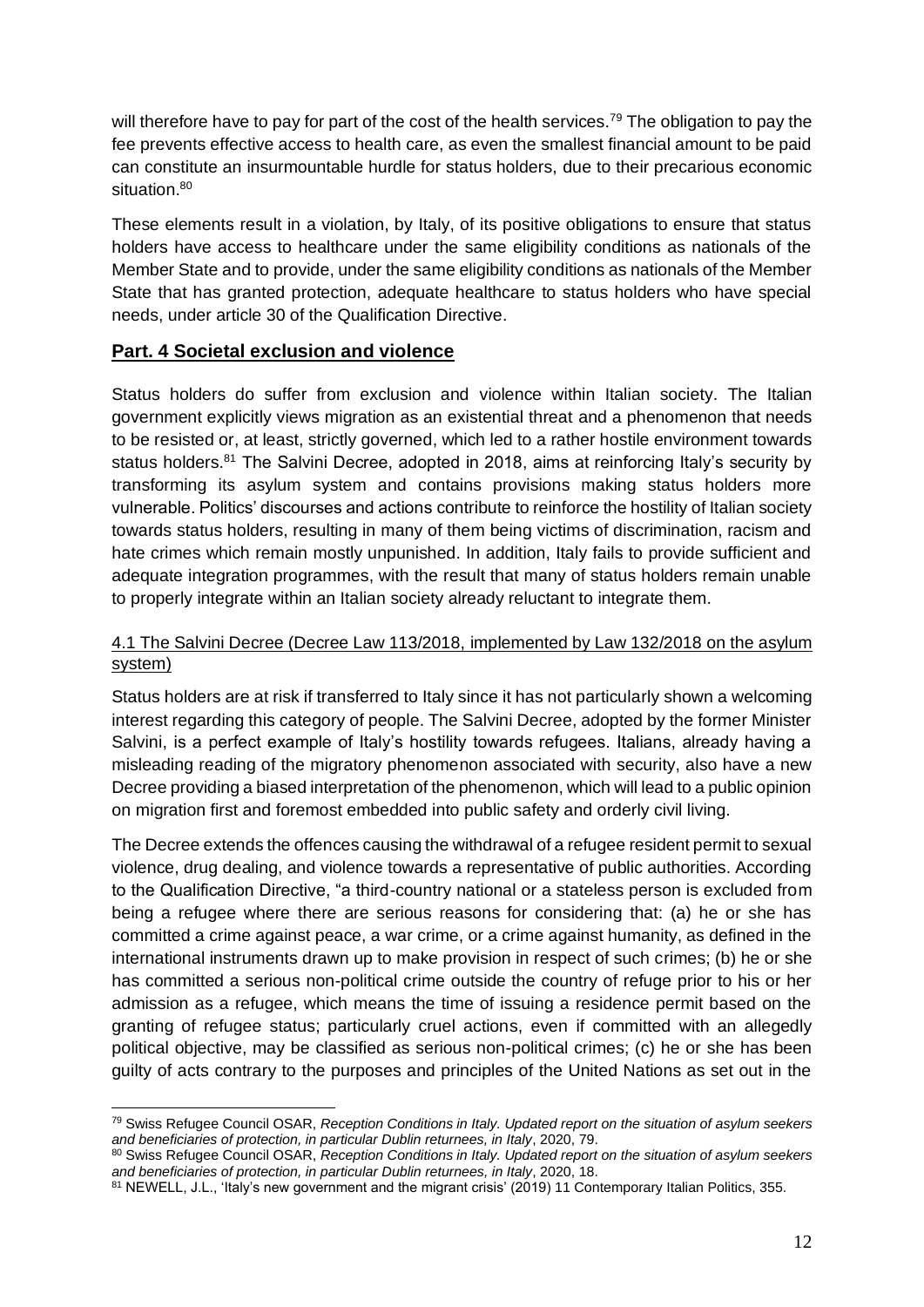Preamble and Articles 1 and 2 of the Charter of the United Nations."<sup>82</sup> What is expressed in this provision is thus a participation in a serious crime. Italy's previous legislation provided that refugee status could be denied or revoked when the foreigner represented a danger to the public order and public security because of a final conviction for crimes such as murder and sexual harassment. This legislation was compatible with the provision of the Qualification Directive. However, it is no longer the case since the Salvini Decree is now restricting the protection guaranteed to refugees by the Qualification Directive by threatening them of exclusion for the sole reason of offences ranging from harassment or threats to a public official, to aggravated personal injuries, to various offences of theft.<sup>83</sup> Moreover, what to say about the introduction of the revocation of Italian nationality, for those who are not citizens by birth, following conviction for certain offences? This is certainly one of the most blatantly unconstitutional normative provisions of the Decree: the violation of the principle of equality, the creation of a different status civitatis for those who have acquired Italian citizenship as opposed to those who are citizens by birth, and the risks of statelessness are obvious.<sup>84</sup>

Status holders, representing a group of vulnerable people, must be integrated in Italy in order to conduct a decent life in the country. Unfortunately, the Salvini Decree expresses a fear regarding status holders and, instead of protecting them, expressed a fear for the country security. The Salvini Decree will change once and for all the public perception of immigrants and will legitimate the security policies regarding the treatment of foreigners. The risk above all is severe and could lead to violations of fundamental rights of individuals.<sup>85</sup> Despite a change of government in Italy in September 2019, the Decree was neither abolished nor amended, resulting in profound consequences on the reception, protection and basic provisions across Italy.<sup>86</sup> In a recent case of the CALL, the Court refused to send the defendant back to Italy because, among others things, of the Salvini Decree which was deemed negative regarding for instance the infrastructure available for refugees in Italy.<sup>87</sup>

### <span id="page-13-0"></span>4.2 Trauma

According to data of the Observatory for Security against Discriminatory Acts (OCSAD), the inter-agency body set up in 2010 to prevent hate crimes, in 2019, 969 crimes were recorded. There has been an increase in violence that has to do with race, skin colour, ethnicity, nationality, religion from 88 in 2018 to 93 in 2019.<sup>88</sup> Moreover, some cases of violence against refugees have been reported.<sup>89</sup> According to research on violence experience among immigrants and refugees in Italy, over 503 subjects interviewed, 46.5% and 40% reported having experienced some form of violence at least once since they arrived and during the last

<sup>82</sup> Directive 2011/95/EU of the European Parliament and of the Council of 13 December 2011 on standards for the qualification of third-country nationals or stateless persons as beneficiaries of international protection, for a uniform status for refugees or for persons eligible for subsidiary protection, and for the content of the protection granted.

<sup>83 &</sup>quot;The Salvini decree has been approved: legislative changes on immigration", available at <https://cild.eu/en/2018/09/25/the-salvini-decree-has-been-approved-legislative-changes-on-immigration/> (last accessed at 25 September 2018).

<sup>84</sup> CORSI, C., "Evaluating the 'Salvini Decree': Doubts of constitutional legitimacy", *RSCAS*, 2017, 4.

<sup>85</sup> CORSI, C., "Evaluating the 'Salvini Decree': Doubts of constitutional legitimacy", *RSCAS*, 2017, 3.

<sup>86 &</sup>quot;Italy: Report on Effects of the 'Security Decrees' on Migrants and Refugees in Sicily, available at <https://www.ecre.org/italy-report-on-effects-of-the-security-decrees-on-migrants-and-refugees-in-sicily/> (last accessed at 11 July 2020).

<sup>87</sup> CALL, n°225 208, 26 August 2019.

<sup>88 &</sup>quot;In Italia in calo i reati di odio ma raddoppiano quelli di matrice razzista e xenofoba", available at https://www.lastampa.it/cronaca/2020/01/21/news/in-italia-in-calo-i-reati-di-odio-ma-raddoppiano-quelli-dimatrice-razzista-e-xenofoba-1.38362715 (last accessed at 13 June 2020).

<sup>89</sup> United States Department of State, *Italy 2019 Human Rights report*, 2019, 9.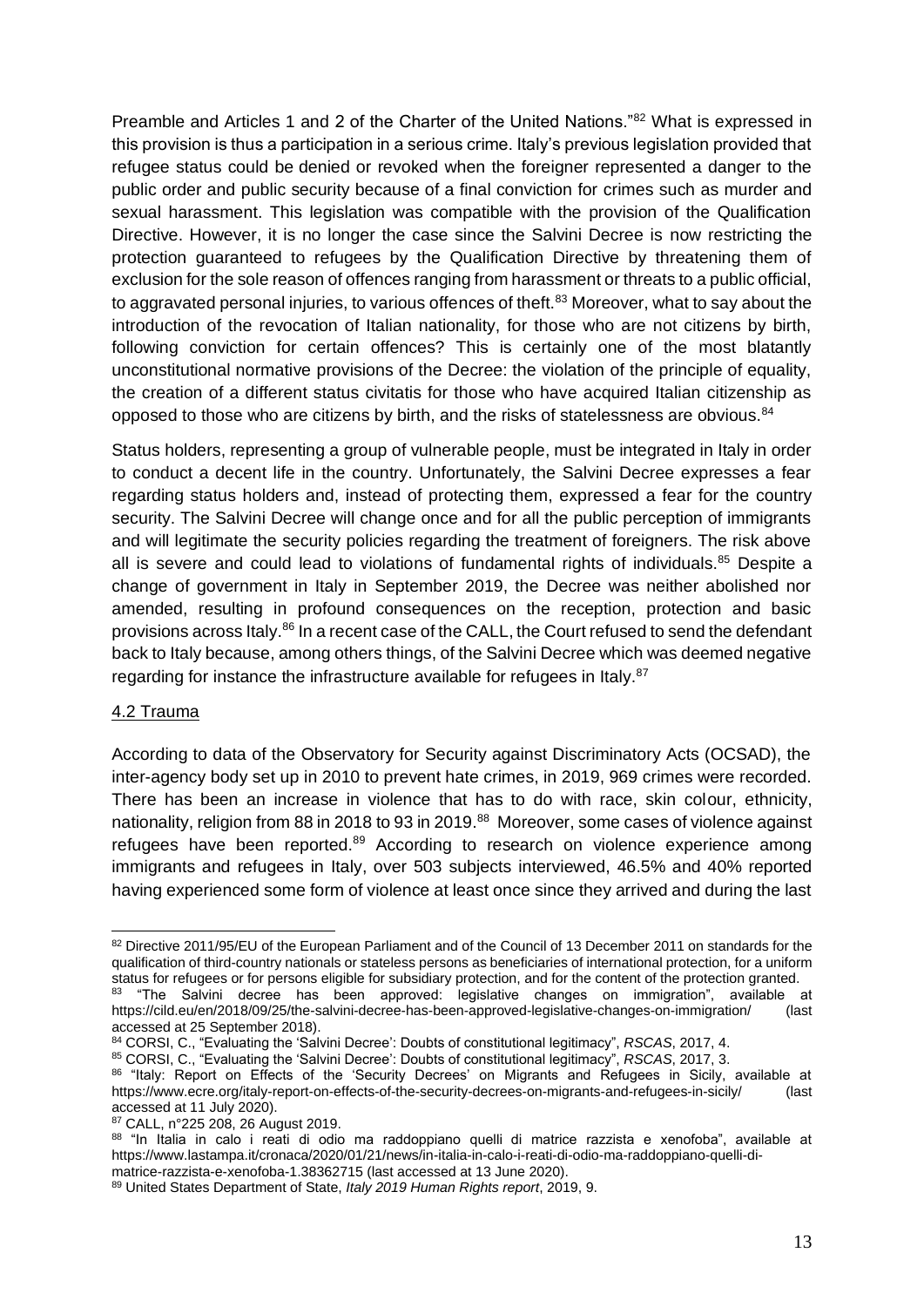12 months. The most current forms of violence would be psychological (53,2%), physical  $(40,3\%)$  and economical  $(18,9\%)$ .<sup>90</sup>

In addition, United Nations Human Rights mechanisms have highlighted concerns about the prevalence of racist discourse, stigmatization and negative stereotypes against migrants, Muslims, people of African descent, and the Roma communities in Italy, especially in the political discourse and media.<sup>91</sup>

In Italy, migrants, asylum seekers and refugees, people of Muslim faith and the Roma represent the privileged target groups of discriminatory and violent political rhetoric.<sup>92</sup> Racist and xenophobic discourse in politics is increasingly being used. Local politicians, but also prominent government officials have made hostile, if not aggressive, statements against blacks, Africans, Muslims, Roma, Romanians and migrants in general.<sup>93</sup>

Media continue to offer sensationalistic articles and reports, including major newspapers and television broadcasts at peak viewing times.<sup>94</sup>

The more or less explicit use of the violent rhetoric on the part of the ruling class (political, institutional, media, religious) has serious consequences. Offensive, hostile, disparaging or violent discourse can cause very serious psychological, physical, material and symbolic damage to those who suffer from it, which to date seems to be underestimated in Italy, where national protection systems are not sufficiently developed.<sup>95</sup> In addition, racist or xenophobic discourse reflects, or contributes to, discriminatory policies and measures, and has, in some cases, provoked certain statements acts of violence against these groups.<sup>96</sup> All these factors together feed intolerance, racial discrimination, xenophobia and racism among the population and tend to legitimize these phenomena.<sup>97</sup>

Several cases of racism and hate crimes have been reported lately, which have a particularly strong harmful effect they can have on status holders who often already suffer from psychological fragility.<sup>98</sup>

<sup>92</sup> Lunaria, *Words are Stones*, 2019, 19.

<sup>90</sup> NAPOLITANO, F. and al., "Violence Experience among Immigrants and Refugees: A Cross-Sectional Study in Italy", *BioMed Research International*, 2018, 1.

<sup>91</sup> Committee on the Elimination of Racial Discrimination, *Concluding Observations on the combined nineteenth and twentieth periodic reports of Italy*, 17 February 2017, CERD/C/ITA/CO/19-20, §14; Human Rights Committee, *Concluding observations on the sixth periodic report on Italy*, 1 May 2017, CCPR/C/ITA/CO/6, §12; Office of the United Nations High Commissioner for Human Rights, *Report of mission to Italy on racial discrimination, with a focus on incitement to racial hatred and discrimination*, 2019, 9.

<sup>93</sup> UNAR, *Razzismo e xenophobia in Italia. Rapporto Del Consiglio D'europa E Osservazioni Delle Nazioni Unite*, 2012, 22.

<sup>94</sup> UNAR, *Razzismo e xenophobia in Italia. Rapporto Del Consiglio D'europa E Osservazioni Delle Nazioni Unite*, 2012, 23.

<sup>95</sup> Lunaria, *Words are Stones*, 2019, 19.

<sup>96</sup> UNAR, *Razzismo e xenophobia in Italia. Rapporto Del Consiglio D'europa E Osservazioni Delle Nazioni Unite*, 2012, 8.

<sup>97</sup> UNAR, *Razzismo e xenophobia in Italia. Rapporto Del Consiglio D'europa E Osservazioni Delle Nazioni Unite*, 2012, 22.

<sup>98</sup> V-Start, *Il sistema di assistanza per le vittime dei crimini d'odio in Italia,* 2019, 23.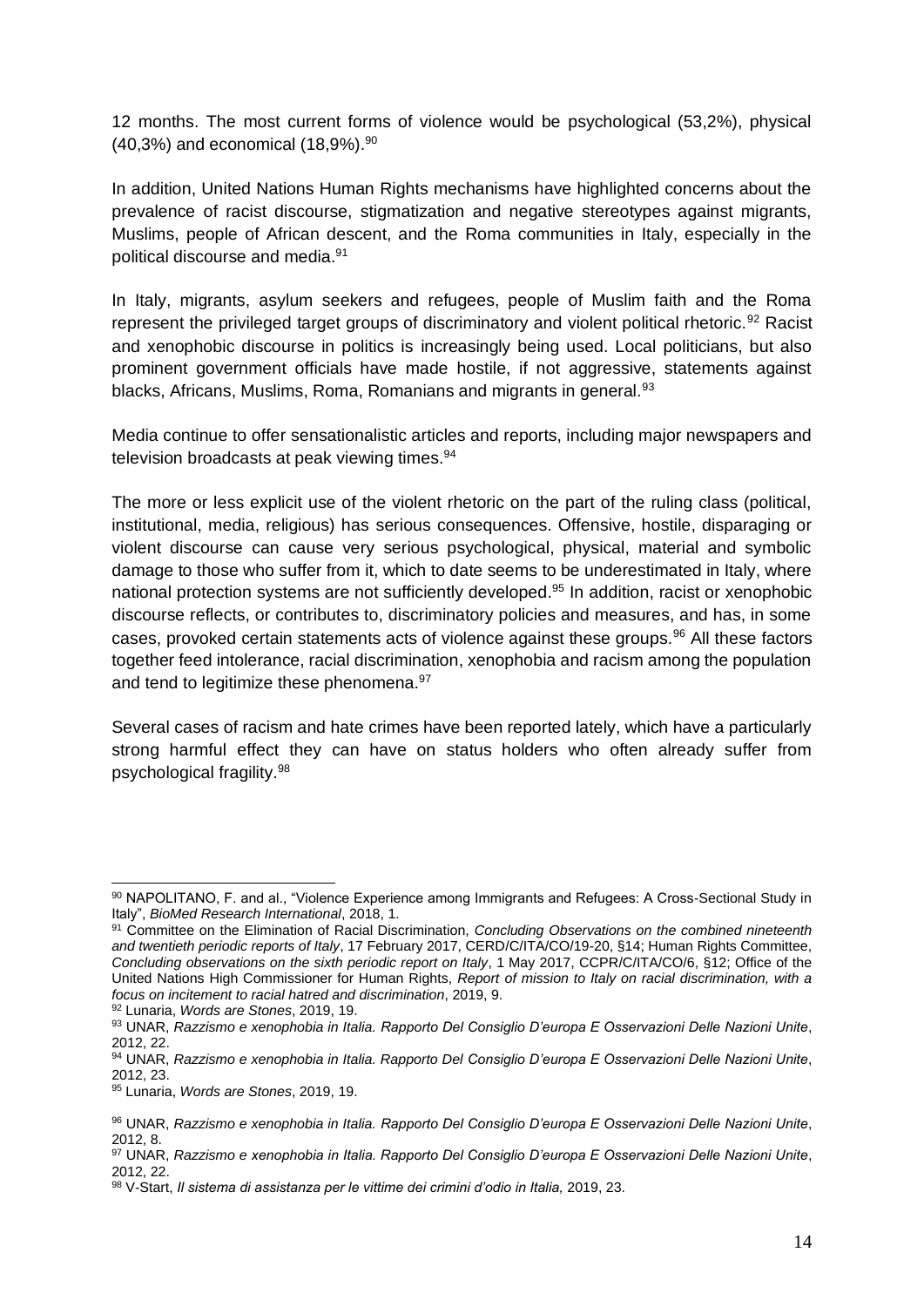In Cologna Veneta, on the 17th February 2020, on the front door of the CGIL trade union headquarters, a leaflet by Forza Nuova was hung, inviting immigrants to return to their countries.<sup>99</sup>

In Brescia, on the 17th February 2020, the Instagram account of "Brescia ai bresciani", a group close to the extreme right, was blocked after the formation advertised the "Brescianislam - School Cup", a competition in which students were called to vote for the schools with the highest number of students of foreign origin. The group wanted to find "the school with the most immigrants". Those responsible for the profile did not give up and, accusing Instagram of censorship, they opened a page on Pornhub.<sup>100</sup>

In Pisa, on the 1st March 2020, Kebe Bassirou, a 50-year-old native of Senegal, but for 24 years in Italy, father of three children and Avr's ecological operator, has been receiving racist insults while he is working. The attendant was forced to move away and change areas.<sup>101</sup>

In Rome, in the evening of the 8th March 2020, a Nigerian boy, who attends the Baptist church of Trastevere, was attacked, offended with racist insults ("monkey what are you doing?") and injured by some strangers on his way out of work, in the area of Termini station. The boy received a punch in the face, defended himself, until one of the attackers, from behind, started to hit him 4 times in the head with a glass bottle until he broke it. Then, with what's left of the bottle, he wounded him in the hand. A passing policeman stopped the attackers and arrested them. The young man was taken to a nearby hospital.<sup>102</sup>

The Italian state does not take any measure to ensure access to justice and remedies to status holders' victims of racism or hate crimes.

In parallel with the introduction, in 2006, of less severe penalties for incitement to hatred offences, the definition of such offences has been amended to make it more restrictive, limiting the purpose of the law. $103$ 

In addition, although Italian law criminalizes hate crimes<sup>104</sup>, there are many elements discouraging or preventing status holders who are victims of hate crimes to introduce complaints, resulting in the provisions of the criminal law being rarely applied.

<sup>99 &</sup>quot;Il razzismo quotidiano", available at http://www.cronachediordinariorazzismo.org/il-razzismoquotidiano/?fwp\_data=2019-12-01%2C2020-05-31&fwp\_sort=date\_desc (last accessed at 11 June 2020).<br><sup>100</sup> "Il razzismo quotidiano". available at http://www.cronachediordinariorazzismo.org/il-raz <sup>100</sup> "Il razzismo quotidiano", available at http://www.cronachediordinariorazzismo.org/il-razzismoquotidiano/?fwp\_data=2019-12-01%2C2020-05-31&fwp\_sort=date\_desc (last accessed at 11 June 2020). <sup>101</sup> "Il razzismo quotidiano", available at http://www.cronachediordinariorazzismo.org/il-razzismoquotidiano/?fwp\_data=2019-12-01%2C2020-05-31&fwp\_sort=date\_desc (last accessed at 11 June 2020). <sup>102</sup> "Il razzismo quotidiano", available at http://www.cronachediordinariorazzismo.org/il-razzismoquotidiano/?fwp\_data=2019-12-01%2C2020-05-31&fwp\_sort=date\_desc (last accessed at 11 June 2020).

<sup>103</sup> UNAR, *Razzismo e xenophobia in Italia. Rapporto Del Consiglio D'europa E Osservazioni Delle Nazioni Unite*, 2012, 8.

<sup>&</sup>lt;sup>104</sup> To date in Italy, from the point of view of criminal law, there is no organic regulation relating to hate crime. The only law that refers to this particular type of crime is the Mancino Law 205/1993, in which are stated the aggravating circumstances that occur 'for crimes [...] committed for purposes of discrimination or ethnic, racial or religious hatred, or in order to facilitate the activities of organizations, associations, movements or groups that have among their purposes the same aims'; V-Start, *Il sistema di assistanza per le vittime dei crimini d'odio in Italia,* 2019, 4.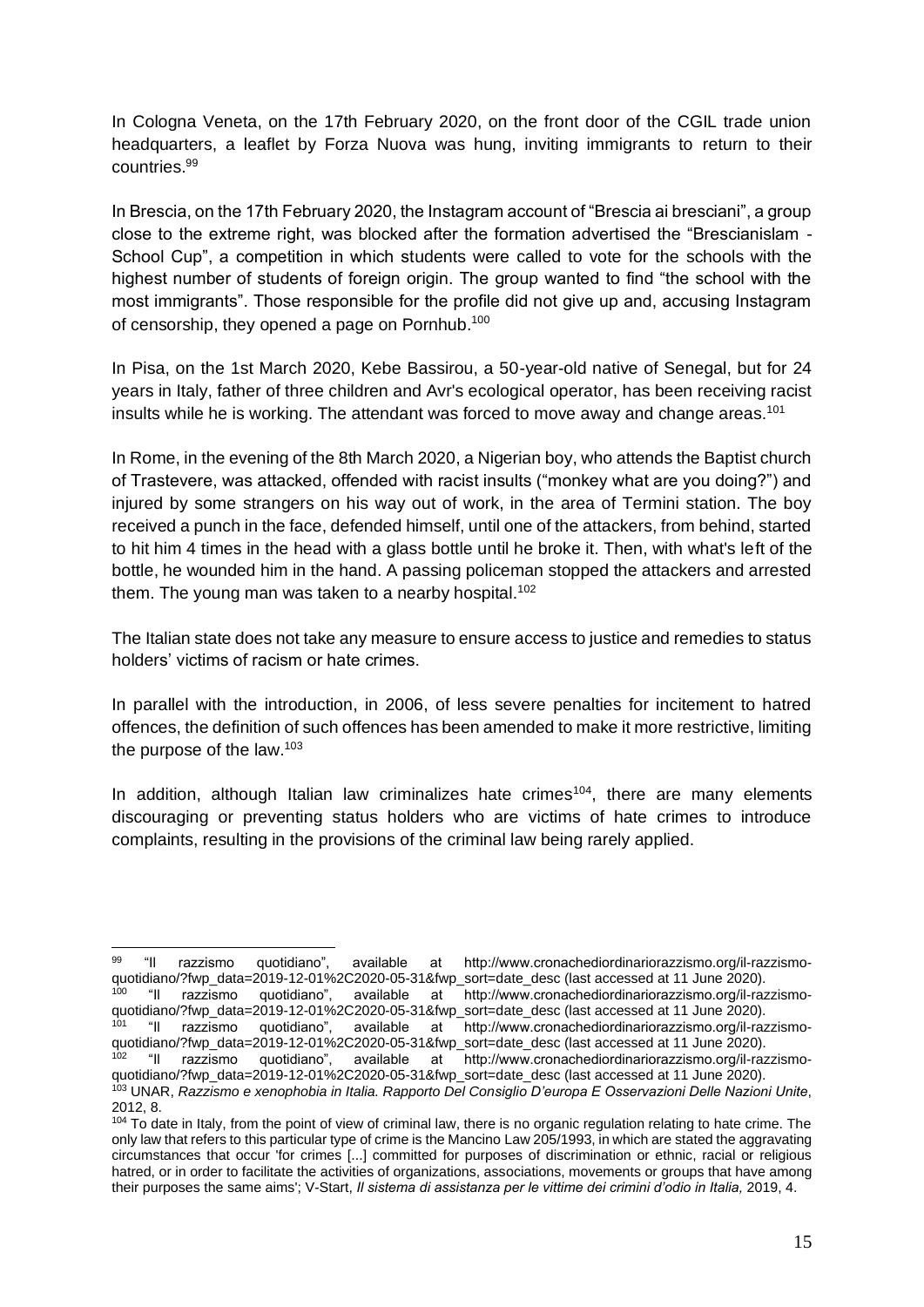Firstly, there is no central institution dealing specifically with assistance to victims of crimes motivated on racial hatred.<sup>105</sup> In addition, the very few general national structures for assistance to victims of hate crimes lack coordination, funding and cultural and linguistic mediation<sup>106</sup>, which is problematic for assisting victims of hate crimes of foreign origin.<sup>107</sup> Moreover, status holders do not know the existence of such services. The general assistance centres indeed recognized having difficulty in making themselves known and in providing direct information to migrants and minorities because they do not provide targeted publicity in several languages.<sup>108</sup>

Secondly, there is currently no standard procedure at the national level on how to classify, record and follow-up hate crime cases. The police have no specific tools available to detect whether a crime can be classified as racially motivated and are not obliged to assess the vulnerability and needs of the victim following a defined and nationwide procedure.<sup>109</sup> Moreover, the police units specialized in dealing with vulnerable victims of hate crimes do not include units specifically prepared and trained to deal with migrants' victims.<sup>110</sup>

Thirdly, status holders' linguistic difficulties and their lack knowledge on Italy's laws and procedures related to hate crimes and on the functioning of the judicial system create great obstacles for them to access the judicial system. In addition, even when they file a complaint and accede to the Italian judicial system, they are discouraged by the complex, expensive and time-consuming judicial procedure.<sup>111</sup>

The lack of central oversight assisting victims of hate crimes, of a standard procedure dealing with hate crimes and of initiatives raising awareness of the Italian legislation regarding hate crimes together with the language barrier in too many cases result in *de facto* impunity.

### <span id="page-16-0"></span>4.3 Equal treatment

Italy's legal framework contains several protections relevant to racial discrimination. The Constitution provides that "all citizens have equal social dignity and are equal before the law, without distinction of sex, race, language, religion, political opinion, personal and social conditions". It also includes protections for specific groups, such as linguistic minorities, religious denominations and foreigners. The main anti-discrimination law is Decree Law 215- 216/2003. Decree Law 215/2003 seeks to ensure non-discrimination and equality for all persons regardless of their racial or ethnic origin in any area or sector, both private and public. It defines "equal treatment" as "the absence of any direct or indirect discrimination based on race or ethnic origin". It expands discrimination to include "harassment", which is defined as "unwanted behaviours adopted on the grounds of race or ethnic origin that aim at or have the effect of causing the violation of a person's dignity and creating a hostile, intimidating, degrading, humiliating and offensive environment". The Decree provides for the possibility of civil action for discriminatory acts on the grounds of race, ethnicity or religion. Decree Law

<sup>105</sup> V-Start, *Il sistema di assistanza per le vittime dei crimini d'odio in Italia,* 2019, 23.

<sup>106</sup> V-Start, *Il sistema di assistanza per le vittime dei crimini d'odio in Italia,* 2019, 22.

<sup>107</sup> V-Start, *Il sistema di assistanza per le vittime dei crimini d'odio in Italia,* 2019, 32.

<sup>108</sup> V-Start, *Il sistema di assistanza per le vittime dei crimini d'odio in Italia,* 2019, 32.

<sup>109</sup> V-Start, *Il sistema di assistanza per le vittime dei crimini d'odio in Italia,* 2019, 5.

<sup>110</sup> V-Start, *Il sistema di assistanza per le vittime dei crimini d'odio in Italia,* 2019, 28.

<sup>111</sup> V-Start, *Il sistema di assistanza per le vittime dei crimini d'odio in Italia,* 2019, 24, 31 and 35.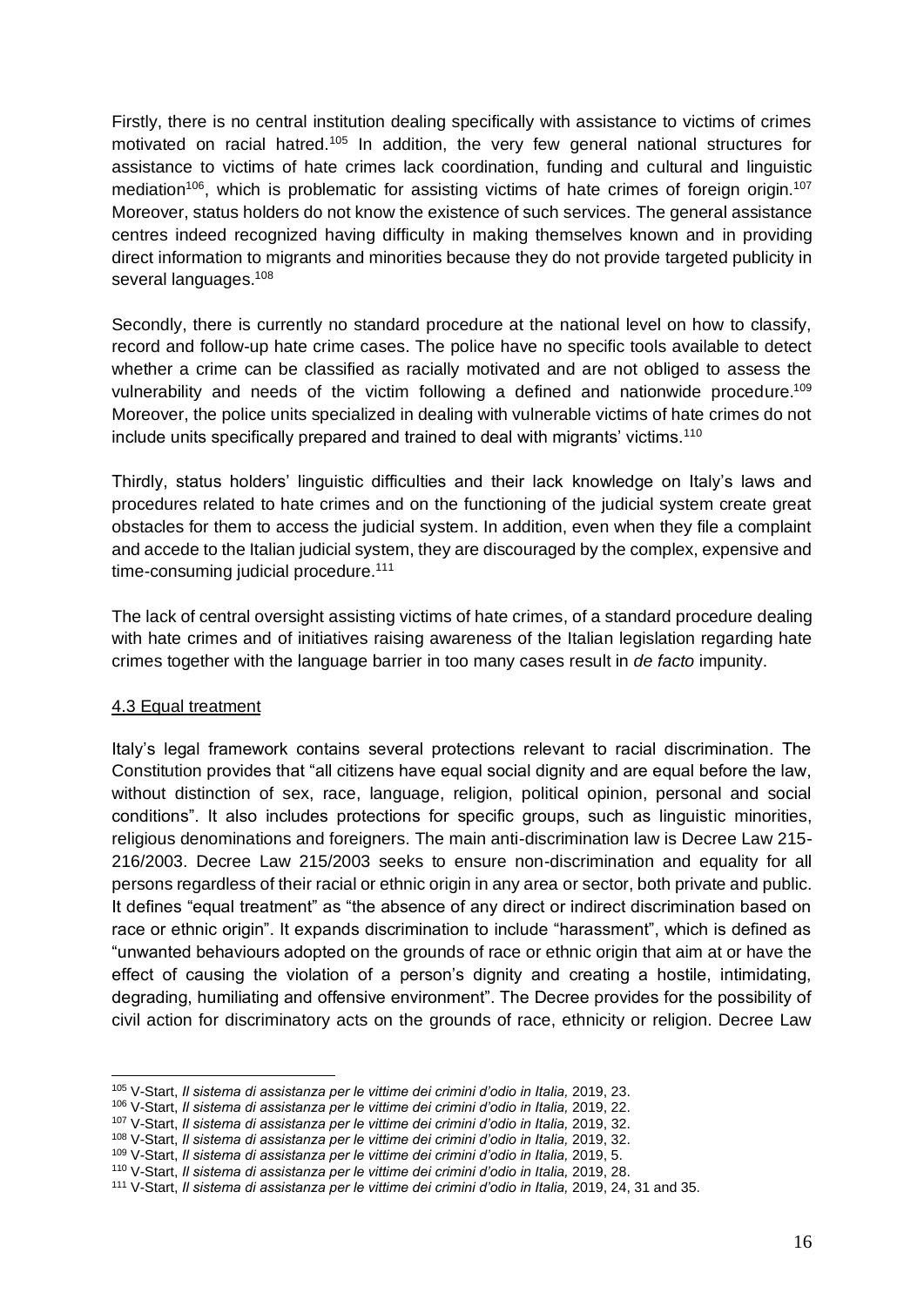216/2003 applies to discrimination based on religion or belief, disability, age or sexual orientation in the field of employment and occupation.<sup>112</sup>

Furthermore, Italian case-law has recognized the enjoyment of human rights in various areas without discrimination. It has been ruled in one case that it is illegitimate to racially discriminate against foreigners legally residing in Italy with respect to their access to fundamental rights (i.e. work, education, services and housing). It also identified as a discriminatory conduct the suggestion of a local authority not to rent housing to foreigners, the maintenance of separate housing subsidy lists for European Union and non-European Union citizens, the dismissal of an employee based on reprisal or oppression, the exclusion of non-European Union citizens from accessing jobs based on public competition, and the denial to enlist a foreign unaccompanied minor in a football society.<sup>113</sup>

Status holders in Italy face a lot of discrimination due to the xenophobia and racism present in the country. Over the last few years, the "Italians first" rhetoric run by Italian right-wing populist parties has rallied many northern municipalities, with as consequences foreigners being more often discriminated regarding access to social housing, family benefits, maternity support, among others.

Several cases illustrate the discriminations status holders are facing.

Firstly, regarding housing, the Tribunale ordinario di Milano recognized a discrimination based on nationality because the municipality of Sesto Giovani required strangers (EU or not), to provide a declaration of the cadastre office from their country of origin in order to demonstrate they do not have a property in the said country to accede low-income housing. Although the ownership of a "suitable" property was an obstacle to access public housing services for both Italians and foreigners, the contested documentation was only required from foreigners. It is particularly complicated for people benefiting from an international protection to provide such document since they usually come from countries in war or corrupted, and are therefore not likely to be able to obtain such declaration from their home country. The request addressed only to foreigners made it not only more expensive for them to access the notice and therefore the housing, but also – at least for a considerable proportion of foreigners including beneficiaries of international protection – impossible for them to be allocated housing.<sup>114</sup>

Secondly, regarding social welfare, several decrees and resolutions imposing discriminatory requirements for accessing certain types of benefits have been condemned by Italian tribunals (see part. 2.2). In addition, discriminatory behaviours from Italian authorities have been identified. For instance, in a decision of the 18<sup>th</sup> April 2020, the Tribunale ordinario di Roma (R.G. 18777/2020) condemned the Municipality of Rome after its refusal to let a Nigerian refugee access to alimentation assistance ("buoni spesa") because she was not legally residing in Rome, on the account that it was impossible for her to request residence in Roma to the Municipality since it was closed due to the Covid-19 crisis.

<sup>112</sup> Office of the United Nations High Commissioner for Human Rights, *Report of mission to Italy on racial discrimination, with a focus on incitement to racial hatred and discrimination*, 3 and 4.

<sup>113</sup> Committee on the Elimination of Racial Discrimination, *Concluding Observations on the combined nineteenth and twentieth periodic reports of Italy*, 17 February 2017, CERD/C/ITA/CO/19-20, §195.

<sup>114</sup> Tribunale ordinario di Milano, R.G. 40830/2019, 12th March 2019.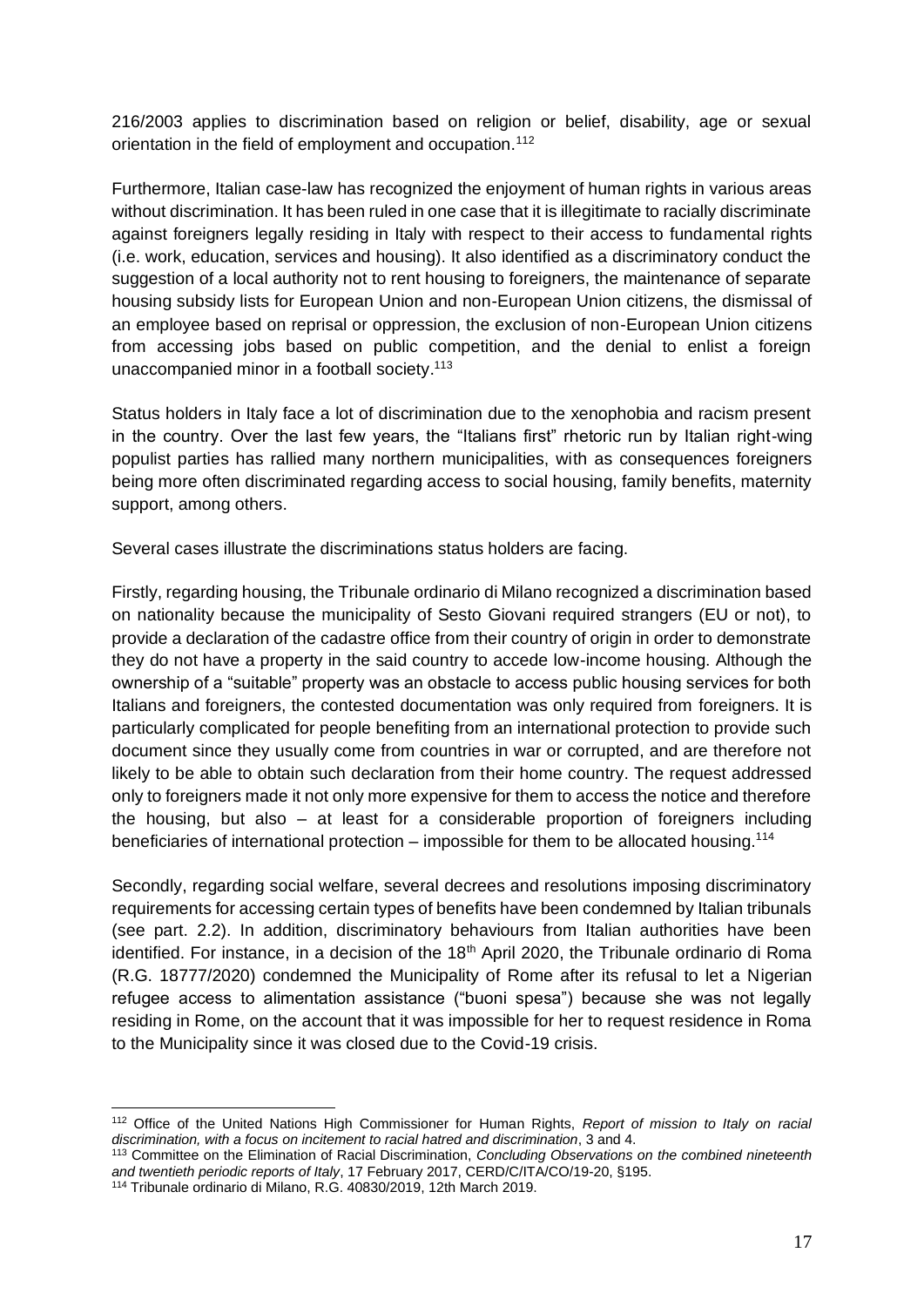Finally, discrimination can also be found in employment (see part. 2.3 and 7).

## <span id="page-18-0"></span>4.4 Integration

Status holders remain marginalized even after years living in Italy. Decree Law 18/2014 foresees the publication of a National Integration Plan every two years. The national integration plan for status holders was published in October 2018 and includes language training, access to education and participation on the labour market as priorities. However, according to the website of the European Commission, "at the end of 2019, the implementation of the Plan was limited to pilot actions carried out in three regions (Piedmont, Emilia Romagna and Calabria)". According to the European Commission's 2019 report on Italy on the prevention and correction of macroeconomic imbalances, "(...) the integration of migrants, especially refugees, remains challenging. Asylum applications decreased in 2018 but no significant progress has been made in implementing the first National Plan for the Integration of Beneficiaries of International Protection adopted in 2017".

The available integration programmes are very limited. Integration programmes in the form of traineeships are accessible within the SIPROIMI system. According to social cooperative Programma Integra, there are also some projects in this area that are financed by the Ministry of Labour. Nevertheless, status holders – especially vulnerable ones – suffer from the scarcity of integration programmes.

These elements result in a violation, by Italy, of its obligation to facilitate the integration of status holders into society under article 34 of the Qualification Directive.

## <span id="page-18-1"></span>**Part. 5 Children**

The UN Convention on the Rights of the Child (CRC) guarantees that the child's best interests have to be at first consideration in all actions concerning children.<sup>115</sup> When a state fails to fulfil its positives obligations and protect the child against neglect or abuse, it is considered as inaction by the Convention. Regarding vulnerable children, their interests must be determined in accordance with other human rights norms related to the specific situations, such as the Convention on the Status of Refugees.

The Qualification Directive refers to the CRC and puts a pin on the best interest of the child as primary consideration when implementing the Directive.<sup>116</sup>

Italy fails to ensure children holding an international protection dignified living conditions and proper access to healthcare and education.

## <span id="page-18-2"></span>5.1 Living conditions

Children and their families holding an international protection are placed in the SIPROIMI facilities for a limited amount of time only. After that, they leave the SIPROIMI and have to move away from the area they were socialized in – even if it was for a short while – moving from place to place while their parents are temporarily employed in agriculture or domestic

<sup>115</sup> Article 3, United Nations Convention on the Rights of the Child.

<sup>116</sup> Swiss Refugee Council OSAR, *Reception Conditions in Italy. Updated report on the situation of asylum seekers and beneficiaries of protection, in particular Dublin returnees, in Italy*, 2020, 105.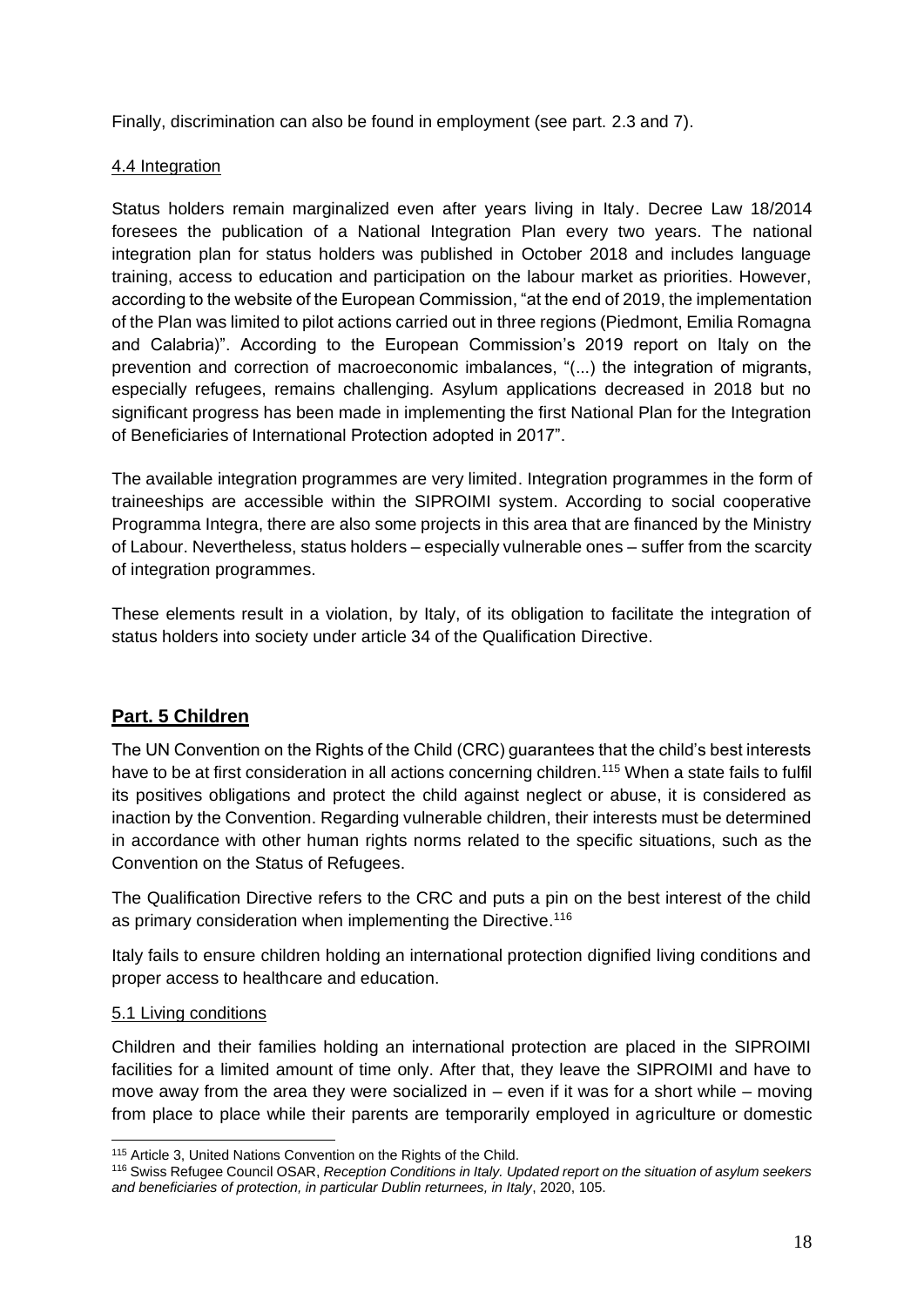service. Mostly, their parents work long hours in jobs on the black market, that leave them with little time or strength to get involved in caring for their children. These children are left to their own devices and end up skipping school. Especially if their family becomes homeless, as many have in the past years, they will not be able to access most if not all of their rights, theoretically guaranteed by the CRC.<sup>117</sup>

Unaccompanied children holding an international protection status are also placed in the SIPROIMI system. The number of places that are available for unaccompanied minors has increased over the last year (whereas the number of places in total has decreased), bringing the number to 4,255 for the whole of Italy according to the Servizio Centrale. However, number of places remain largely insufficient. Moreover, minors only have the possibility to stay at the SIPROIMI for six months and only until they come to age. Therefore, when turning 18, unaccompanied minors who were previously hosted in SIPROIMI projects face uncertainty and the risk of becoming homeless.<sup>118</sup>

This results in a violation, by Italy, of its obligations under article 6 CRC to create an environment providing human dignity and suitable for the development of the child and article 27 CRC to guarantee adequate standard of living for the child's physical, mental, spiritual, moral and social development to every child.

### <span id="page-19-0"></span>5.2 Healthcare

Even though the SIPROIMI projects for unaccompanied minors aim at integrating the youngsters they supervise and mentor into Italian society by providing them, among other, psychological care, some provide inadequate services, due to insufficient material and human resources, to address the needs of the youngsters they host. As a result, only those children who show more worrisome and apparent forms of psychological distress are entrusted to the care of specialized staff, whereas other less obvious forms of psychological distress are likely to remain undiscovered.<sup>119</sup>

Once children holding an international protection, whether they are part of a family of status holders or unaccompanied, leave SIPROIMI accommodation centres, they lack proper access to healthcare in the same ways as adults. Indeed, they are also often not aware of the existence of the SSN, improve difficulties to register within the system or cannot afford its services (see part. 3).

This results in a violation of article 24 CRC and Italy's obligation ensure a primary healthcare system for all children, with a specific focus on the under-served areas and populations.

### <span id="page-19-1"></span>5.3 Education

Italian legislation provides that all children until the age of 16, both nationals and foreigners, have the right and the obligation to take part in the national education system.<sup>120</sup> Children status holders have the right to go to school like any other Italian children.

<sup>117</sup> Swiss Refugee Council OSAR, *Reception Conditions in Italy. Updated report on the situation of asylum seekers and beneficiaries of protection, in particular Dublin returnees, in Italy*, 2020, 107.

<sup>118</sup> UNHCR, UNICEF and IOM, *At a crossroads. Unaccompanied and separated children in their transition to adult- hood in Italy*, 2019, 8.

<sup>119</sup> Swiss Refugee Council OSAR, *Reception Conditions in Italy. Updated report on the situation of asylum seekers and beneficiaries of protection, in particular Dublin returnees, in Italy*, 2020, 56.

<sup>120</sup> AIDA, *Country Report: Italy*, 2019.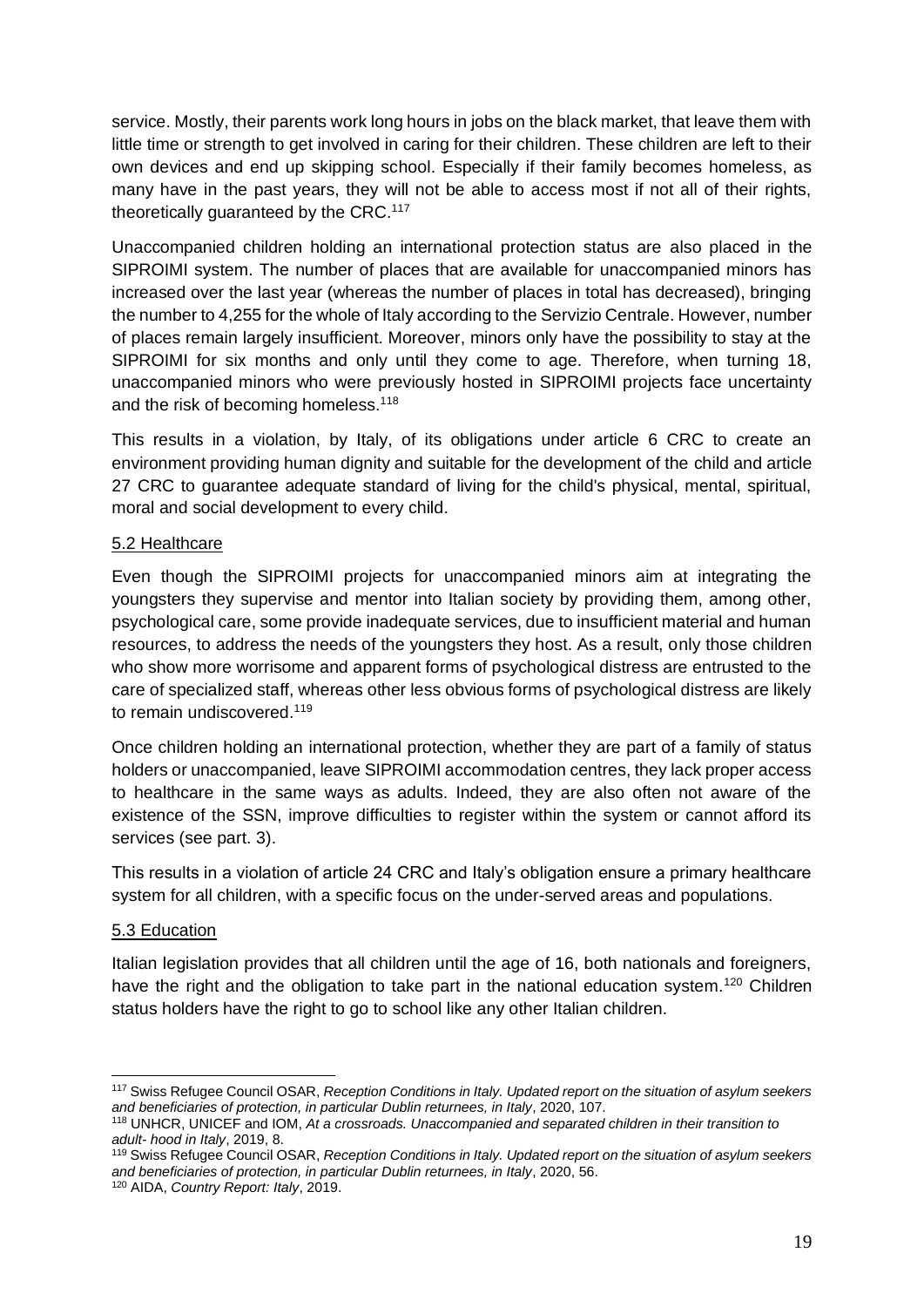However, when arriving in Italy, children status holders are placed in the SIPROIMI facilities where there is a lack of assessment regarding the level of education of the children, leading to a delay in their integration.<sup>121</sup>

Usually in Italy, children go to the school nearest to their habitation. According to the guidelines of the Ministry of education, children holding an international protection must enrol as soon as possible even if in the middle of the school year. In practice, parents end up applying to different schools until they found a place for their chil(dren). Consequently, some schools end up with an enormous number of immigrant students while other almost have none.<sup>122</sup> In practice, the main issues concerning school enrolment lie in the reluctance of some schools to enrol a high number of foreign students; the refusal from the family members and/or the child to attend classes; and the insufficiency of places available in schools located near the accommodation centres and the consequent difficulty to reach the schools if the centres are placed in remote areas.<sup>123</sup>

Children status holders also face persisting barriers and problems in accessing the educational and academic system. Recognition of diplomas, certifications and skills gained abroad are still complex. The educational system in general and more precisely teachers and schools are under equipped to manage multi-ethnic classrooms and students, and they struggle to deal with issues linked to multiculturalism. Foreigners only have very few opportunities when it comes to accessing high skill qualifications, specialized training courses or grants. Most of them generally struggle to get access high schools preparing students for university. They rather stick to technical and training institutes. Therefore, they remain with an integrative potential of the educational system more limited.<sup>124</sup>

Another issue is the structural weaknesses of the Italian educational system – such as declining public funds, repeated and ineffective reforms, disconnection from needs and requirements of the labour market – mixing up with other problems specifically affecting foreigners, such as recognition of diplomas acquired abroad, delay in the school cycle, scarce presence in university-track high schools, and limited access to qualifying educational paths. These structural issues are adding up to end in the exclusion of a significant component of the future adult Italian citizens, further exacerbating social tensions, "ethnic" conflicts and the marginalization of youth.<sup>125</sup>

According to article 27 of the Qualification Directive and article 28 CRC, Italy has to grant full access to the education system to all children holding an international protection in the same way as Italian citizens. Nevertheless, the above shows that Italy fails to fulfil its positive obligation.

## <span id="page-20-0"></span>**Part. 6 Vulnerability**

In the context of international protection, some people are considered as particularly vulnerable. These individuals are to be understood as minors, unaccompanied minors, the elderly, pregnant women, single parents with underage children, victims of trafficking, people

<sup>123</sup> AIDA, *Country Report: Italy*, 2019.

<sup>121</sup> Swiss Refugee Council OSAR, *Reception Conditions in Italy. Updated report on the situation of asylum seekers and beneficiaries of protection, in particular Dublin returnees, in Italy*, 2020, 56.

<sup>122</sup> Swiss Refugee Council OSAR, *Reception Conditions in Italy. Updated report on the situation of asylum seekers and beneficiaries of protection, in particular Dublin returnees, in Italy*, 2020, 96.

<sup>124</sup> Caritas, *Common Home. Migration and Development in Italy*, 2019, 28.

<sup>125</sup> Caritas, *Common Home. Migration and Development in Italy*, 2019, 34.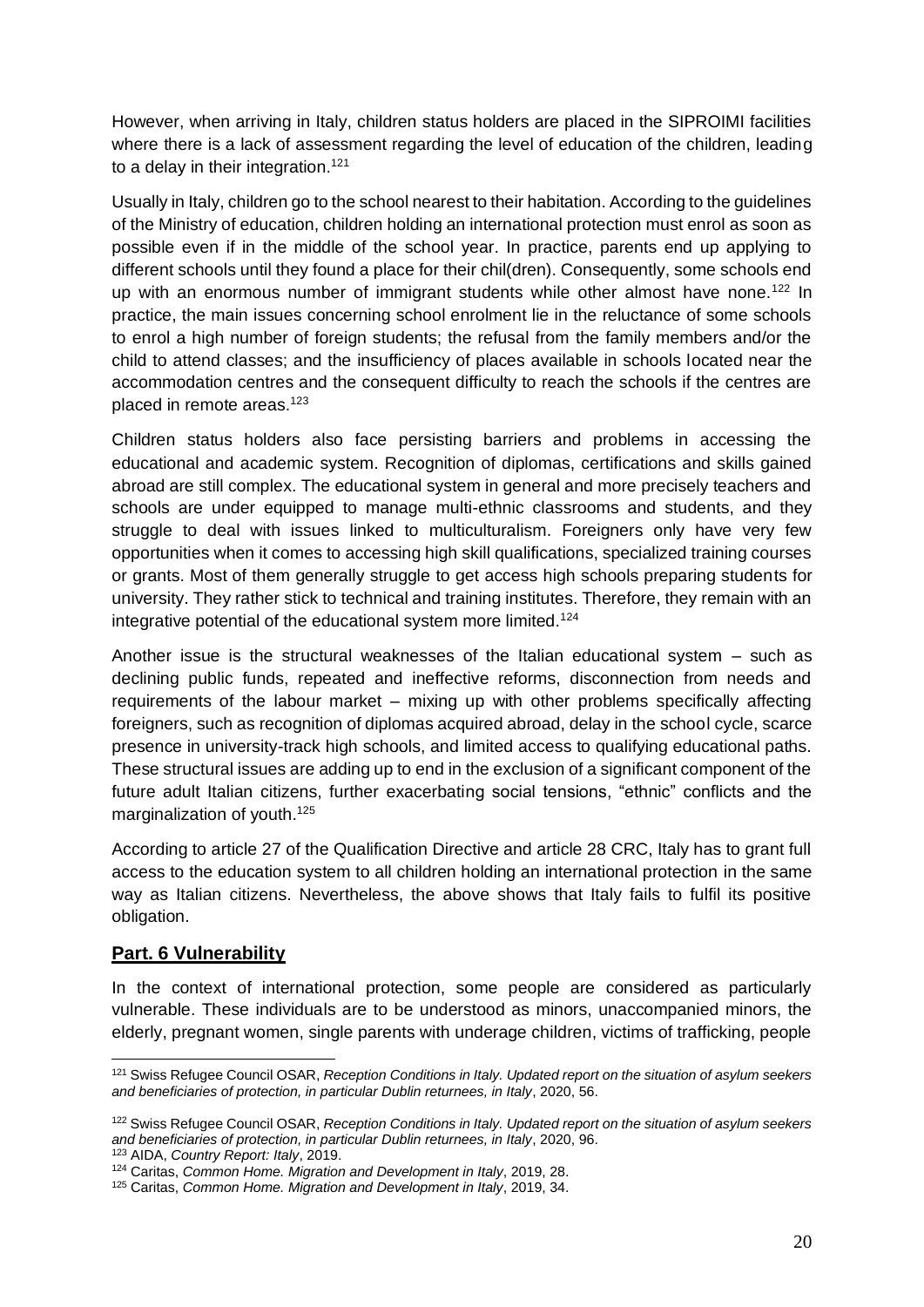suffering from serious physical illnesses or mental disorders, people who have suffered torture, rape or other severe forms of psychological, physical or sexual violence, and victims of genital mutilation.<sup>126</sup>

Among status holders who can qualify as vulnerable, victims of rape and sexual exploitation and victims of torture do not benefit from the adequate support from the Italian authorities and are therefore unable to rehabilitate.

#### <span id="page-21-0"></span>6.1 Victims of rape and sexual exploitation

While sexual violence is [one of many reasons](https://www.washingtonpost.com/news/worldviews/wp/2017/07/06/to-escape-sexual-violence-at-home-female-migrants-must-risk-sexual-violence-on-the-way-to-europe/?utm_term=.76fec8654d7b) thousands of migrants and refugees [leave their](https://qz.com/1570617/refugees-in-africa-struggle-to-reach-europe-as-the-eu-says-migrant-crisis-is-over/)  [homes](https://qz.com/1570617/refugees-in-africa-struggle-to-reach-europe-as-the-eu-says-migrant-crisis-is-over/) for Europe, it is also something they encounter— sometimes repeatedly — along the route. <sup>127</sup>

Several studies and international organizations have highlighted that migrants from sub-Saharan Africa are at a high risk of sexual victimisation and that many women are forced to pay for their migration through prostitution or are subject to brutal sexual exploitation and torture along the journey.<sup>128</sup> Women's status holders therefore need reproductive health services and psychosocial services. It is the responsibility of states to provide safe abortions to women who wish to have one because they became pregnant as the result of rape or other forms of sexual violence. Victims of sexual violence should furthermore be given adequate ethno-psychiatric care for post-traumatic stress disorder. This care will improve women's health, improve human rights and save lives.<sup>129</sup>

Maternal healthcare in Italy is considered basic healthcare and is provided to status holders who are registered with the SSN.<sup>130</sup> Yet, as mentioned above, many status holders don't register within the SSN and even when they are able to register within the SSN, they do not necessarily enjoy adequate medical care or avoid getting medical care since they have, in some cases, the obligation to contribute to the cost of the services (see part. 3).

MSF and MEDU reported that for migrants – whether regular or irregular – it is even more difficult to find a practitioner willing to assist with legal abortion, as these practitioners are scared that they will receive threats from the ethnical community of the woman asking for an abortion. Therefore, many of the female status holders in Italy who were victim of sexual violence or have otherwise become pregnant against their will have almost no possibility to terminate their pregnancy.<sup>131</sup>

In addition, there is a lack of adequate care for women status holders' victims of sexual violence. Parallel systems are in place for survivors of sexual violence in Italy: the reception

<sup>126</sup> Doctors Without Borders, *Out of Sight. Informal settlements: social marginality, obstacles to access to healthcare and basic needs for migrants, asylum seekers and refugees*, 2018, 40.

<sup>&</sup>lt;sup>127</sup> "Male refugees commonly experience sexual violence on the route to Europe", available at <https://qz.com/1582587/male-refugees-face-sexual-abuse-migrating-to-europe/> (last accessed at 10 July 2020).

<sup>128</sup> PISCITELLI, V., and IADICICCO, A., "Italy's battle to identify dead migrants", *Lancet Glob Health*, 2016, 512.

<sup>129</sup> GOLDENBERG, S. M., "Trafficking, migration, and health: complexities and future directions", *Lancet Glob Health*, 2015, 118.

<sup>130</sup> Swiss Refugee Council OSAR, *Reception Conditions in Italy. Updated report on the situation of asylum seekers and beneficiaries of protection, in particular Dublin returnees, in Italy*, 2020, 87.

<sup>131</sup> Swiss Refugee Council OSAR, *Reception Conditions in Italy. Updated report on the situation of asylum seekers and beneficiaries of protection, in particular Dublin returnees, in Italy*, 2020, 87.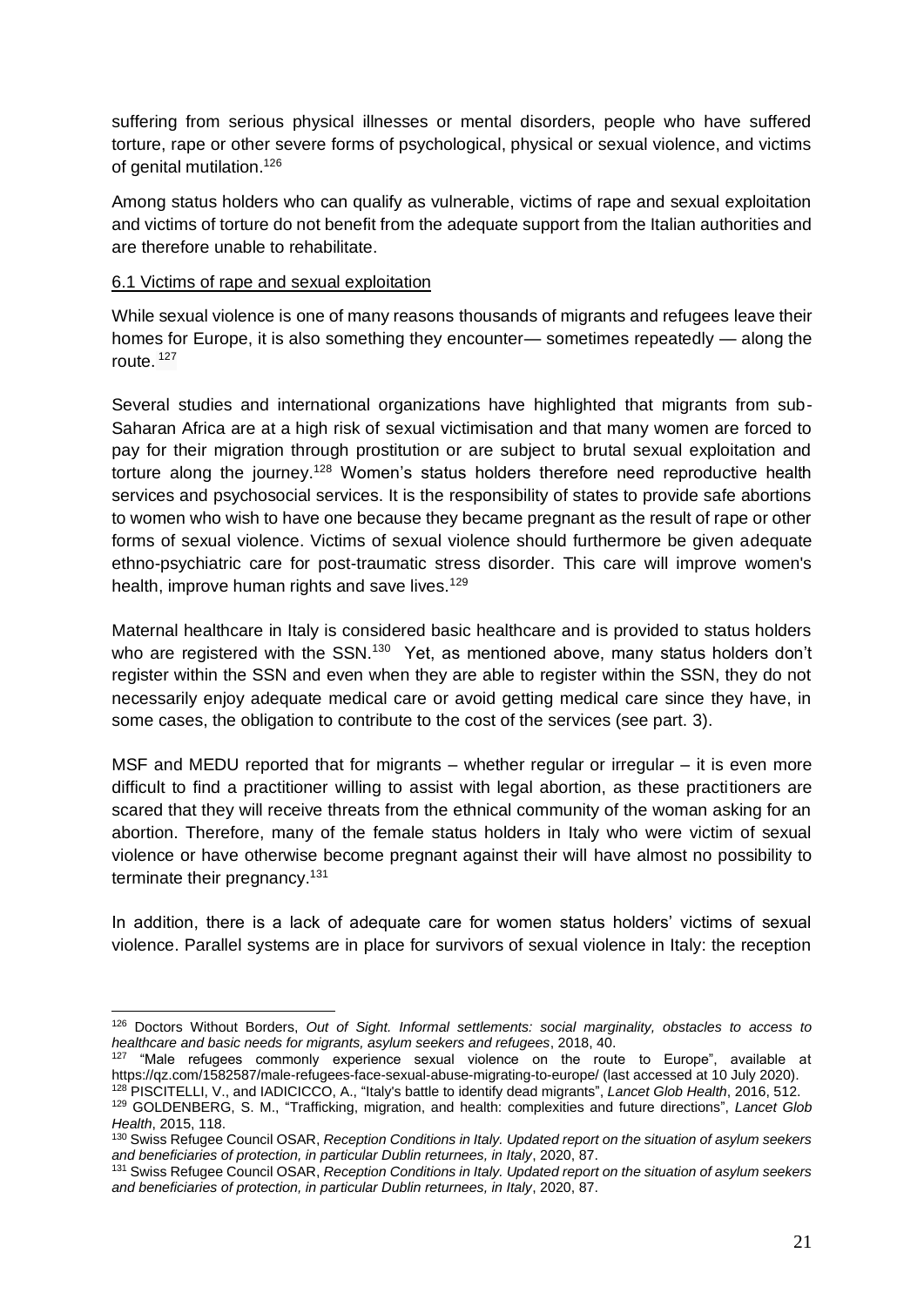system and a public system, the latter of which is oriented to women and girls.<sup>132</sup> In the reception system, managers working within SIPROIMI are reportedly not trained in genderbased violence case management. In the public system, providers of sexual violence-related services tend to lack cultural sensitivity and interpreters are rarely available, thus impeding access for female status holders. Overall, targeted, accessible post-sexual violence care is severely lacking for female status holders.<sup>133</sup>

The most vulnerable group after women is unaccompanied and separated adolescent males. According to a Save the Children representative in 2016, 50 percent of unaccompanied children treated by doctors in Italy presented with an STI, including sometimes HIV "which medical personnel attributed to sexual exploitation during the transit."<sup>134</sup> A problem is that "few male survivors understand they have suffered sexual victimisation or are recognized as survivors."<sup>135</sup> In addition, even if they are recognized as such, they lack access to proper care in the same way as women. To start with, shame, fear of stigmatization, religious taboos and worries about not being believed hinder survivors from seeking help. Even when they seek help, few services are available to them. There are no targeted services or safe shelters for adult male and older adolescent survivors of sexual violence. The existing networks of postsexual violence service providers are oriented to women and girls and, in general, are not equipped to respond to male survivors. The only things available to them are local private organizations, primarily oriented to victims of torture.<sup>136</sup>

For both male and female status holders' victims of sexual violence, a key issue is the scarcity of services and safe shelters particularly in remote areas. In addition, the reception system itself is underfunded, fragmented, and decentralized, impeding the implementation of coherent, standardized processes and procedures. Another issue is that accountability mechanisms to enforce compliance with minimum standards in sexual violence prevention and response in reception facilities are lacking. Moreover, staffing barriers have been identified<sup>137</sup>, as well as funding barriers, i.e. the reception system and the national health care system are both underfunded and unable to fully meet the needs of status holders. Lastly, the Ministry of Health published on 22 March 2017 the Guidelines for the planning of assistance and rehabilitation as well as for treatment of psychological disorders of refugees and beneficiaries of international protection victims of torture, rape or other serious forms of psychological, physical or sexual violence.<sup>138</sup> However, the organization of a network

<sup>132</sup> Violence against women and girls in Italy is widespread. See: UN Women, Global Database on Violence Against Women: Italy, http://evaw-global-database.unwomen.org/en/countries/europe/italy.

<sup>133</sup> Women's Refugee Commission, *More than One Million Pains: Sexual Violence Against Men and Boys on the Central Meditarrean Route to Italy*, 2019, 49.

<sup>134</sup> "More Than One Million Pains: Sexual violence in Italy (Part 2) ", available at <https://www.infomigrants.net/en/post/15953/more-than-one-million-pains-sexual-violence-in-italy-part-2> (last accessed at 10 July 2020).

<sup>&</sup>lt;sup>135</sup> "More Than One Million Pains: Sexual violence in Italy (Part 2) ", available at <https://www.infomigrants.net/en/post/15953/more-than-one-million-pains-sexual-violence-in-italy-part-2> (last accessed at 10 July 2020).

<sup>136</sup> Women's Refugee Commission, *More than One Million Pains: Sexual Violence Against Men and Boys on the Central Meditarrean Route to Italy*, 2019, 50-55.

<sup>&</sup>lt;sup>137</sup> i.e. communication and cultural sensitivity barriers, untrained staff, harmful attitudes and practices such as homophobia and racism, and lack of material and mental health support; Women's Refugee Commission, *More than One Million Pains: Sexual Violence Against Men and Boys on the Central Meditarrean Route to Italy*, 2019, 54.

<sup>138</sup> Ministry of Health, *Linee guida per la programmazione degli interventi di assistenza e riabilitazione nonché per il trattamento dei disturbi psichici dei titolari dello status di rifugiato e dello status di protezione sussidiaria che*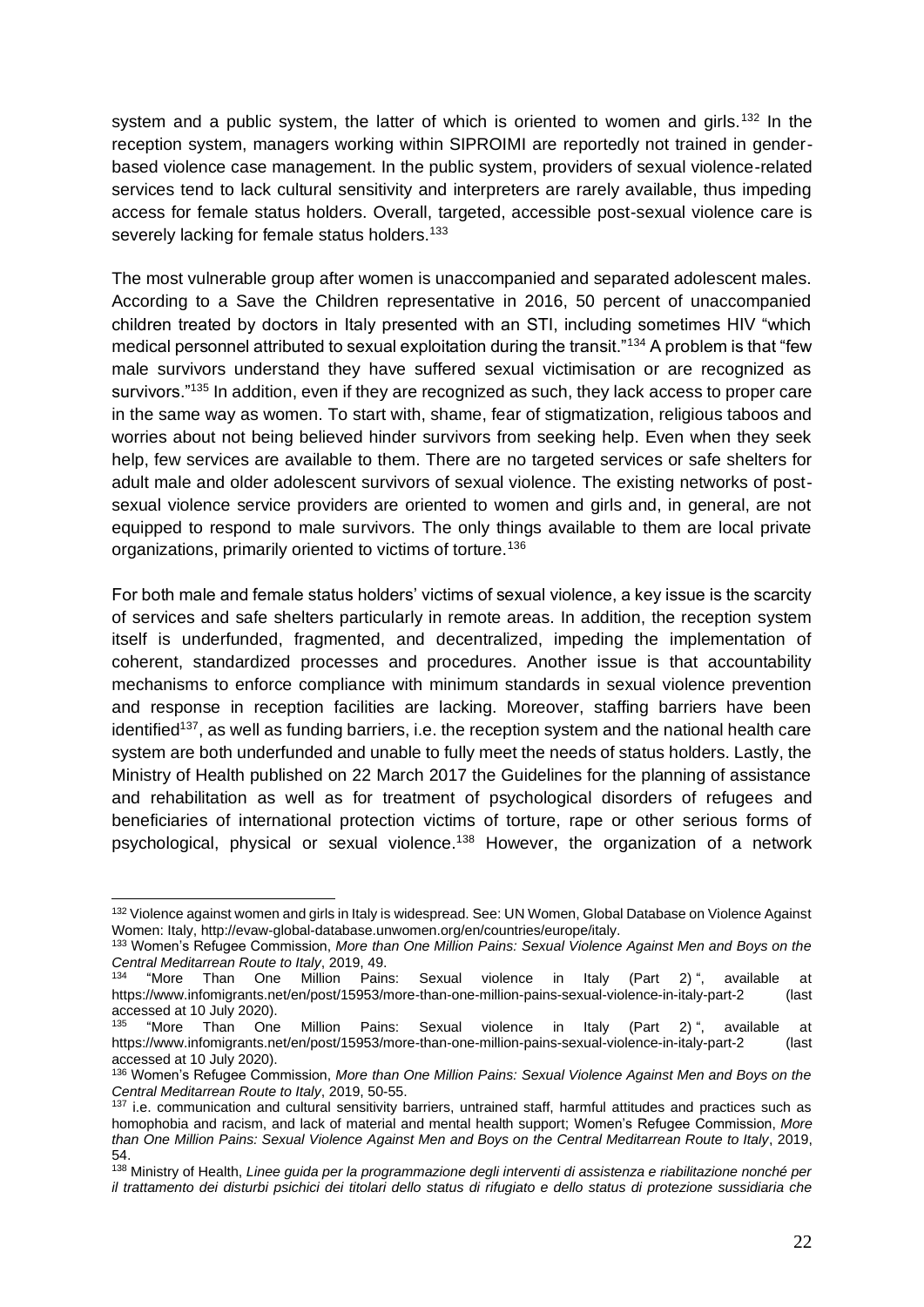collaboration as required by the Guidelines has not yet started in all the health care institutions across the national territory and at the moment, the Guidelines seem to only be applied in Rome, Parma, Trieste and Brescia.<sup>139</sup>

This results in a violation, by Italy, of its positive obligations under article 25, §1 of the Reception Directive and article 20, §3 of the Qualification Directive to ensure the full rehabilitation of victims of rape and sexual exploitation.

### <span id="page-23-0"></span>6.2 Victims of torture

Between ten percent and 30 percent of asylum seekers reaching Europe are estimated to have been tortured in their home countries, which results in severe damages and trauma. Italy welcomes a particularly high number of status holders' victims of torture since 90% of migrants who have landed in Italy have transited through Libya and have spent weeks, months or years there, where it has been acknowledged that migrants are victims of severe torture.<sup>140</sup>

Yet, there is a serious lack of appropriate care for victims of torture in Italy.

To start with, they are not properly identified by authorities at reception centres due to the reduction of the time the personnel can spend on each individual asylum seeker, which has led to a visible decrease in the number of referrals from reception centres to the Rehabilitation Centre for Torture Survivors.<sup>141</sup> In fact, torture survivors are usually only recognized as such in a later phase, thanks to NGOs providing them with legal and social assistance or during the personal interview by the determining authorities.<sup>142</sup>

Once asylum-seekers victims of torture are granted international protection in Italy, they lack proper treatment. The 2019 Aida report specifies that only limited specialized treatments are available to status holders' victims of torture.<sup>143</sup> Fiorella Rathaus, who coordinates projects to support torture victims for the Italian Refugee Council, said that in numerous centres in fact, "often psychological assistance is not provided at all, or just for a few hours a week, and in general it's given by a young graduate little equipped to deal with such traumas".<sup>144</sup> The Ministry of Health published on 22 March 2017 the Guidelines for the planning of assistance and rehabilitation as well as for treatment of psychological disorders of refugees and beneficiaries of international protection victims of torture, rape or other serious forms of psychological, physical or sexual violence. However, at the moment, the Guidelines seem to only be applied in Rome, Parma, Trieste and Brescia.<sup>145</sup>

*hanno subito torture, stupri o altre forme gravi di violenza psicologica, fisica o sessuale*, 22 March 2017, available in Italian at [http://bit.ly/2EaINAY.](http://bit.ly/2EaINAY)

<sup>139</sup> AIDA, *Country Report: Italy*, 2019, 161.

<sup>140</sup> "Rapporto 'La Fabbrica della Tortura'", available at<https://www.peacelink.it/calendario/event.php?id=9917> (last accessed at 10 July 2020).

<sup>141</sup> Swiss Refugee Council OSAR, *Reception Conditions in Italy. Updated report on the situation of asylum seekers and beneficiaries of protection, in particular Dublin returnees, in Italy*, 2020, 85.

<sup>142</sup> AIDA, *Country Report: Italy*, 2019, 44.

<sup>143</sup> AIDA, *Country Report: Italy*, 2019, 112.

<sup>144</sup> "Italy struggles to help traumatized refugees", available at [https://www.thelocal.it/20150903/italy-struggles-to](https://www.thelocal.it/20150903/italy-struggles-to-help-traumatised-refugees)[help-traumatised-refugees](https://www.thelocal.it/20150903/italy-struggles-to-help-traumatised-refugees) (last accessed at 10 July 2020).

<sup>145</sup> AIDA, *Country Report: Italy*, 2019, 161.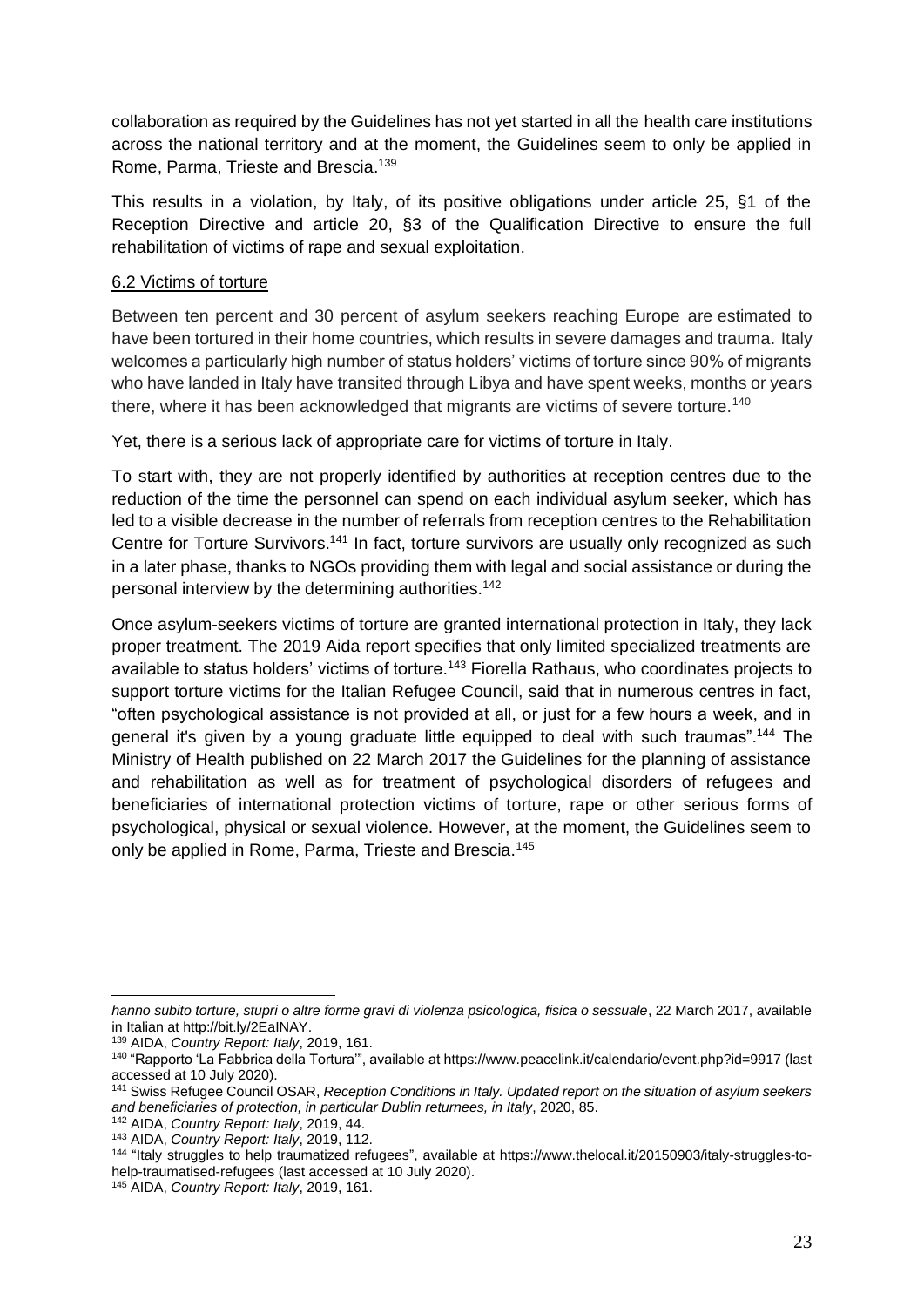As a result, help to victims of torture comes from private organizations<sup>146</sup>, such as Doctors without Borders<sup>147</sup> or the Consiglio Italiano per I Rifugiati<sup>148</sup>, but these alternatives cannot meet the demand for their services. One of MSF's activities in Rome was running a Rehabilitation Centre for Torture Survivors, in collaboration with Medici Contro la Tortura (Doctors against Torture) and ASGI. Unfortunately, MSF only participated in this program until 2019, as the centre's resources have been reduced.<sup>149</sup>

The above shows that article 25, §1 of the Reception Directive, article 20, §3 of the Qualification Directive and article 3 of the Convention against Torture, which create a positive obligation for Italy to ensure the full rehabilitation of victims of torture, are not complied with in Italy. This has been confirmed by the United Nation Committee against Torture which noted, in the *Adam Harun* case<sup>150</sup>, that Italy lacked a proper torture victim rehabilitation system and held that the applicant, an Ethiopian refugee, could therefore not be returned there.

# <span id="page-24-0"></span>**Part. 7 Covid-19**

Due to the Covid-19 crisis, the situation in Italy has deteriorated for status holders. They have been amongst the most severely hit by the current Covid-19 crisis.<sup>151</sup>

Regarding health, public health experts believe the real risk is to refugee and migrant communities themselves, who face instability, sporadic access to healthcare, and now the growing threat of stigmatization.<sup>152</sup> The living conditions of status holders living in the street or in informal settlements make it very difficult  $-$  If not impossible  $-$  both to comply with the measures laid down in the decrees and to implement measures to prevent the spread of the contagion of Covid-19, such as frequent washing of hands and clothing worn, and the sanitation of environments. The homeless population or those living within informal settlements are therefore considered to be at high risk due to the precariousness of the hygienic-sanitary conditions, but also due to the lack of adequate information and the difficulty of access to local health services.<sup>153</sup>

As regards to employment, the economic and financial crisis that hit Italy in 2008-2009 is unanimously recognized as a factor that has hindered the integration of migrants in the labour market due to its direct and indirect effects, such as cuts in welfare services.<sup>154</sup> It can therefore

<sup>146</sup> DE MAIO, G., and PETTINICCHIO, V., "Accoglienza e cura delle vittime di tortura a Roma, 30 anni di esperienze", *XIII Rapporto Lazio accoglienza e cura delle vittime di tortura*, 2018, 162-169.

<sup>&</sup>lt;sup>147</sup> "Italy: MSF opens a rehabilitation centre for survivors of torture", available at [https://www.msfindia.in/italy-msf](https://www.msfindia.in/italy-msf-opens-rehabilitation-centre-survivors-torture/)[opens-rehabilitation-centre-survivors-torture/](https://www.msfindia.in/italy-msf-opens-rehabilitation-centre-survivors-torture/) (last accessed at 10 July 2020).

<sup>148</sup> "COUNTRY: ITALY", available at<http://protect-able.eu/country/italy/> (last accessed at 10 July 2020).

<sup>149</sup> Swiss Refugee Council OSAR, *Reception Conditions in Italy. Updated report on the situation of asylum seekers and beneficiaries of protection, in particular Dublin returnees, in Italy*, 2020, 85.

<sup>150</sup> UN Committee against Torture, *Adam Harum v. Switzerland*, 6 December 2018, CAT/C/65/D/758/2016.

<sup>151</sup> "Life in Italy under Covid-19", available at https://www.caritas.eu/life-in-italy-under-covid-19/ (last accessed at 14 June 2020).<br><sup>152</sup> "How

<sup>152</sup> "How the coronavirus outbreak could hit refugees and migrants", available at <https://www.thenewhumanitarian.org/news/2020/02/27/Coronavirus-Iran-refugees-IDPs-Italy-Europe-disease> (last accessed at 14 June 2020).

<sup>153</sup> "Emergenza Covid-19. L'impatto Sui Diritti Delle/Dei Cittadine/I Straniere/I E Le Misure Di Tutela Necessarie: Una Prima Ricognizione", available at https://www.asgi.it/asilo-e-protezione-internazionale/covid-stranieriproposte/ (last accessed at 14 June 2020).

<sup>154</sup> SIRIUS, *Policy Barriers and Enablers*, 2019, 427.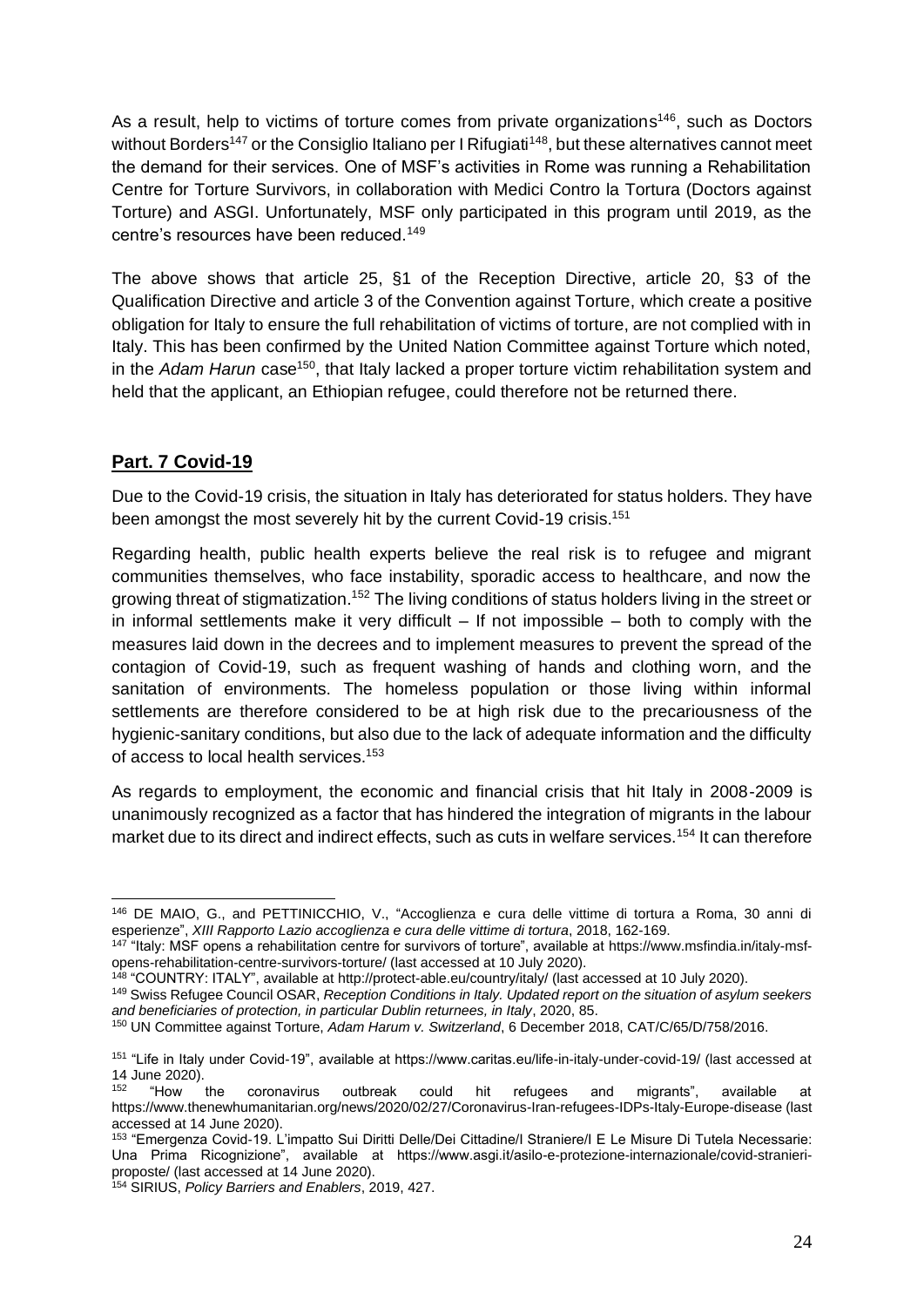be assumed that economic and financial crisis that will follow the Covid-19 crisis<sup>155</sup> will also result in a lot of status holders losing their job and increasing difficulties for them to find work. For instance, in Sicily, the Azienda Ospedaliera di Rilievo Nazionale e di Alta Specializzazione – ARNAS Garibaldi publishes a series of notices aimed at the possible recruitment of health personnel due to the Covid-19 virus emergency. In three of these notices concerning health professional collaborators, the first of the requirements is the possession of Italian citizenship or one of the countries of the European Union. The same situation appeared in Rome where the National Institute for Infectious Diseases of Rome IRCCS "Lazzaro Spallanzani" publishes 2 urgent notices of expression of interest, for titles only, aimed at the hiring for a fixed term (12 months), with immediate availability, of 24 Medical Managers specialized in anaesthesia and resuscitation and 16 Socio-Healthcare Operators – OSS. The call for applications, developed specifically to meet the extraordinary demand for personnel related to the Covid-19 emergency, has as its first requirement of participation for aspiring candidates that of Italian citizenship.<sup>156</sup>

With regard to societal exclusion and violence, the opinions of Italians have become much more negative towards immigration after the economic and financial crisis.<sup>157</sup> Therefore, the economic and financial crisis following the Covid-19 crisis will be more likely to be followed by an increase in hostility and hate crimes against migrants, including status holders.

The economic and financial crisis will also lead to several budget cuts, and it might be expected that these will result in less funding awarded to integration programmes addressed to status holders and less access to housing, social welfare and medical and psychological care by status holders, resulting in more and more of them living in a situation of poverty.

The Covid-19 will also have an impact on unaccompanied minors. Firstly, during the health emergency, some provisions adopted by the Government concerned, directly or indirectly, unaccompanied foreign minors, although there were no specific guidelines on the measures to be taken to guarantee and strengthen their protection and enjoyment of their rights. Secondly, the health emergency led to the abrupt interruption of the inclusion of unaccompanied foreign minors, as it is in fact impossible to guarantee the continuation of work placements, as well as language and vocational training courses. Thirdly, only few unaccompanied minors have access to a device which would enable them to attend lessons in distance learning mode. Fourthly, a lot of them working had to suspend their work and training activities, many without being able to receive financial help.<sup>158</sup>

## <span id="page-25-0"></span>**Part. 8 Conclusion**

<sup>155</sup> "Covid-19 hits Italy's finances: new deficit target set at 10.4% of GDP", available at [https://www.euractiv.com/section/economy-jobs/news/covid-19-hits-italys-finances-new-deficit-target-set-at-10-4-](https://www.euractiv.com/section/economy-jobs/news/covid-19-hits-italys-finances-new-deficit-target-set-at-10-4-of-gdp/)

[of-gdp/](https://www.euractiv.com/section/economy-jobs/news/covid-19-hits-italys-finances-new-deficit-target-set-at-10-4-of-gdp/) (last accessed at 14 June 2020).<br><sup>156</sup> "Il razzismo quotidiano", available <sup>156</sup> "Il razzismo quotidiano", available at [http://www.cronachediordinariorazzismo.org/il-razzismo](http://www.cronachediordinariorazzismo.org/il-razzismo-quotidiano/?fwp_data=2019-12-01%2C2020-05-31&fwp_sort=date_desc)[quotidiano/?fwp\\_data=2019-12-01%2C2020-05-31&fwp\\_sort=date\\_desc](http://www.cronachediordinariorazzismo.org/il-razzismo-quotidiano/?fwp_data=2019-12-01%2C2020-05-31&fwp_sort=date_desc) (last accessed at 11 June 2020). <sup>157</sup> SIRIUS, *Policy Barriers and Enablers*, 2019, 427.

<sup>158</sup> Save the Children, *Percorsi di Accoglienza e Inclusione dei Giovani Migranti*, 2020, 29-33.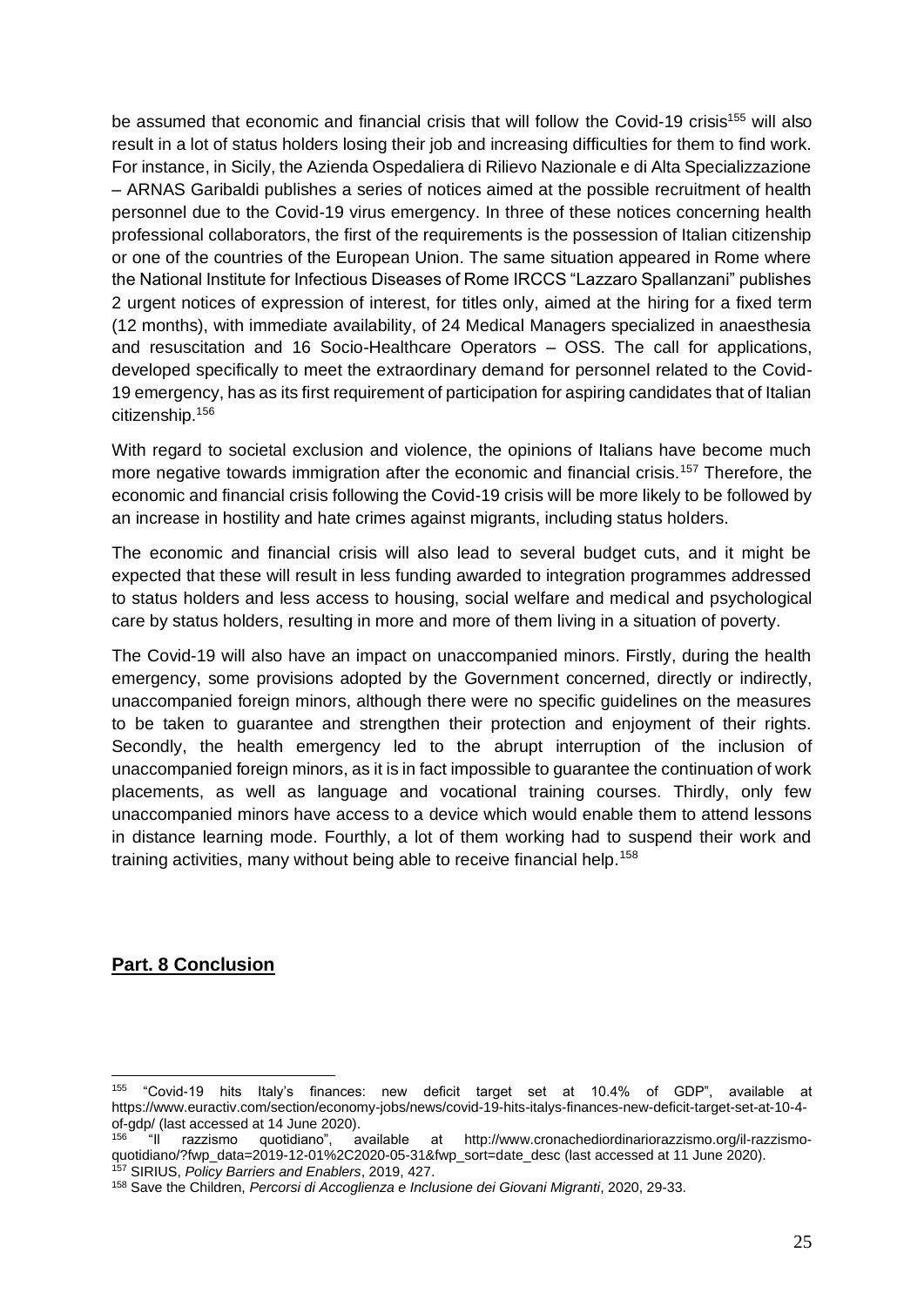This addendum to NANSEN Note 2020/1 has demonstrated that large numbers of status holders in Italy, especially those who qualify as vulnerable, might suffer from a violation of several of their rights under the Qualification Directive and other international conventions.

Firstly, it has been demonstrated that many of them live in precarious conditions and poverty, due to a lack of access to proper housing, to social welfare and employment, in violation of articles 26, 29 and 32 of the Qualification Directive.

Secondly, it has been shown that most status holders face difficulties to access the Italian National Health Service (SSN) and a lack of appropriate medical and psychological care, resulting in a violation of article 30 of the Qualification Directive.

Thirdly, the Italian society might not be very receptive towards status holders. Indeed, many status holders experience racism, discrimination and hate crimes – which often remain unpunished due to a variety of reasons – and very limited access to integration programmes. Taken all of these elements into consideration, this might lead to a violation by Italy of its obligation under article 34 of the Qualification Directive.

With regard to children, Italy often fails to ensure them dignified living conditions and proper access to healthcare and education, which may be in violation of its obligations under the UN Convention on the Rights of the Child and article 27 of the Qualification Directive.

Lastly, groups of vulnerable people, namely victims of rape and sexual exploitation and victims of torture, too often lack access to proper care which prevents them to fully rehabilitate, resulting in a violation, by Italy, of its obligations under article 25, §1 of the Reception Directive, article 20, §3 of the Qualification Directive and article 3 of the Convention against Torture.

In addition, the addendum provided evidence that the Covid-19 crisis will worsen the situation of most of the status holders in Italy.

This demonstrates that in many individual situations, Italy may fail to ensure status holders a full protection and that status holders might suffer from a degrading treatment incompatible with article 4 of the Charter of Fundamental Rights and article 3 of the European Convention of Human Rights. As a result, it can be concluded that, for status holders finding themselves in the situation described in the present addendum, considering to rebut the principle of mutual trust and the presumption of equal protection of status holders could be considered, meaning that the individuals might be entitled to obtain a new international protection in Belgium, in accordance with the *Ibrahim* case-law of the Court of Justice of the European Union.

## **Bibliography**

### <span id="page-26-1"></span><span id="page-26-0"></span>**Law**

Articles 3, 6, 24, 27 and 28 United Nations Convention on the Rights of the Child.

Article 3, United Nations Convention on the Right of the Child.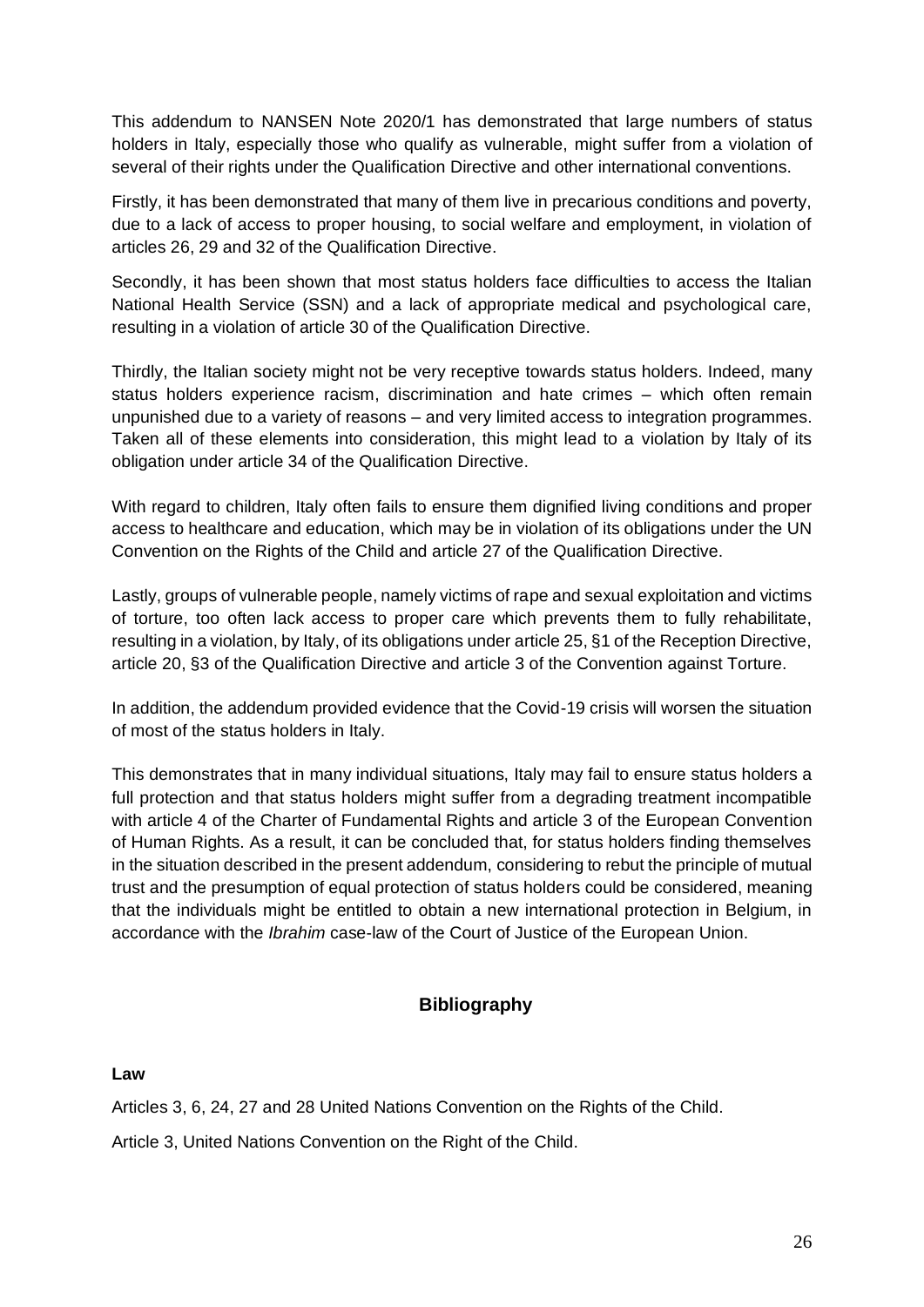Directive 2011/95/EU of the European Parliament and of the Council of 13 December 2011 on standards for the qualification of third-country nationals or stateless persons as beneficiaries of international protection, for a uniform status for refugees or for persons eligible for subsidiary protection, and for the content of the protection granted.

Directive 2013/32/EU of the European Parliament and of the Council of 26 June 2013 on common procedures for granting and withdrawing international protection.

Article 3, Decree Law 286/1998 (Italy).

Decree Law 215-216/2003 (Italy).

Decree Law 18/2014 (Italy).

Decree Law 113/2018 (Italy).

Decree Law 145/2018 (Italy).

Article 2(1)(a)(2), Decree Law 4/2019 (Italy).

#### <span id="page-27-0"></span>**Cases**

UN Committee against Torture, *Adam Harum v. Switzerland*, 6 December 2018, CAT/C/65/D/758/2016.

C.J.E.U., 19 March 2019, *Ibrahim, Sharqawi e.a. and Magamadov*, C-297/17, C-318/17, C-319/17 and C-428/17.

ECtHR, 15 November 1996, *Chahal v. United Kindgom*, n°22414/93.

ECtHR, 21 January 2011, *M.S.S. v. Belgium and Greece*, n°30696/09.

ECtHR, 4 November 2014, *Tarakhel v. Switzerland,* n°29217/12.

Council of State, n°211 220, 18 October 2018.

CALL, [n° 225 208, 26 August 2019.](https://www.rvv-cce.be/sites/default/files/arr/a225208.an_.pdf)

CALL, n°234 072, 16 March 2020.

CALL, n° 234 521, 26 March 2020.

CALL, n°232844, 19 February 2020.

CALL, n° 231 641, 22 January 2020.

CALL, n°231 052, 9 January 2020.

Tribunale ordinario di Milano, R.G. 40830/2019, 12<sup>th</sup> March 2019.

Tribunale ordinario di Bergamo, R.G. 667/2019, 16<sup>th</sup> January 2020.

Tribunale ordinario di Roma, R.G. 18777/2020, 18<sup>th</sup> April 2020.

Tribunale ordinario di Ferrara, R.G. 862/2020, 30<sup>th</sup> April 2020.

#### <span id="page-27-1"></span>**Reports**

AIDA, *Country Report: Italy*, 2019.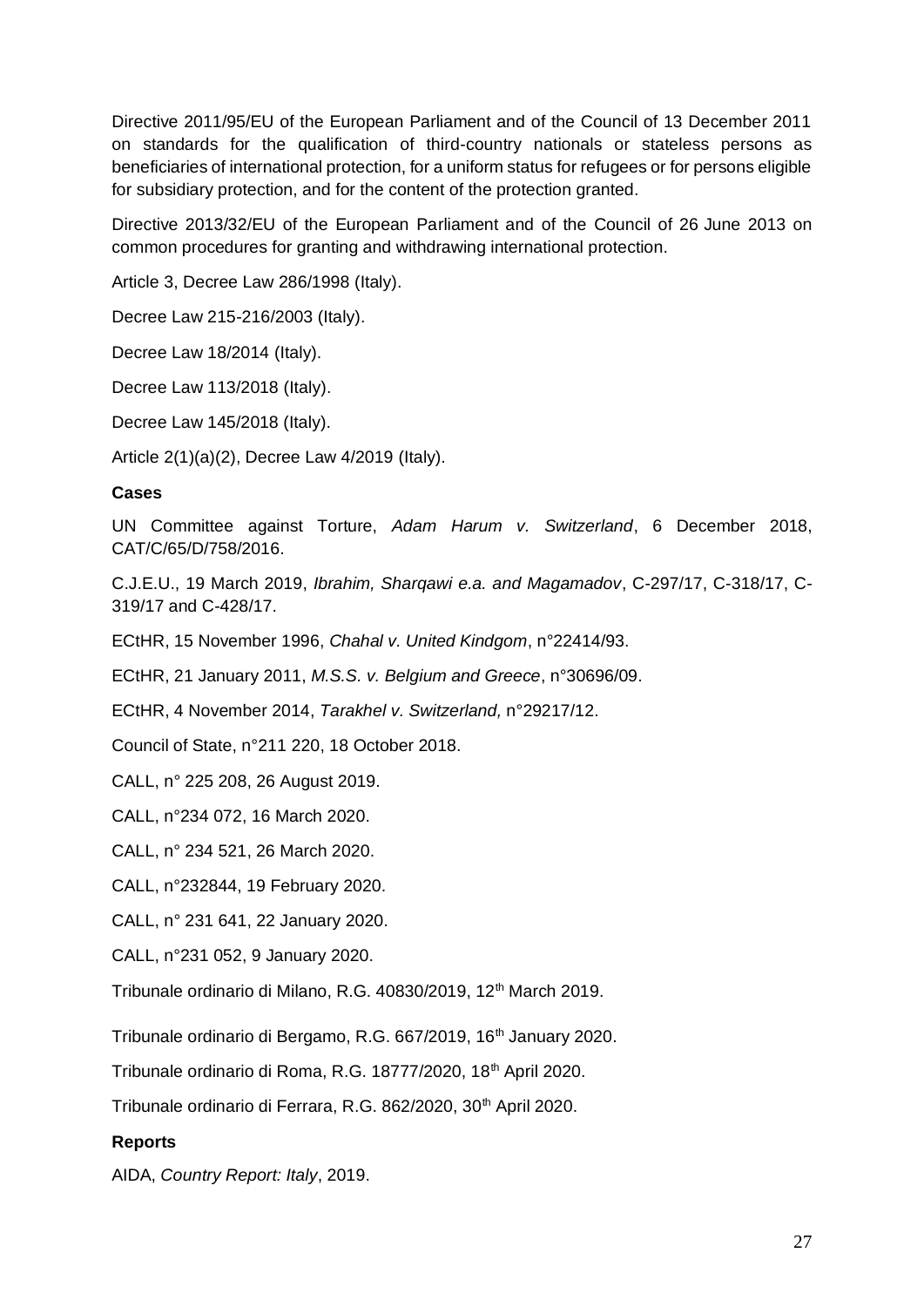Atlante Sprar/Siproimi, *Rapporto Annuale Sprar/Siproimi. Sistema Di Protezione Per Titolari Di Protezione Internazionale E Per Minori Stranieri Non Accompagnati*, 2018.

Caritas, *Common Home. Migration and Development in Italy*, 2019.

Committee on the Elimination of Racial Discrimination, *Concluding Observations on the combined nineteenth and twentieth periodic reports of Italy*, 17 February 2017, CERD/C/ITA/CO/19-20.

DE MAIO, G., and PETTINICCHIO, V., "Accoglienza e cura delle vittime di tortura a Roma, 30 anni di esperienze", *XIII Rapporto Lazio accoglienza e cura delle vittime di tortura*, 2018, 162- 169.

Doctors Without Borders, *Out of Sight. Informal settlements: social marginality, obstacles to access to healthcare and basic needs for migrants, asylum seekers and refugees*, 2018.

European Commission*, European Semester: Assessment of progress on structural reforms, prevention and correction of macroeconomic imbalances, and results of in-depth reviews under Regulation (EU) No 1176/2011,* 2019.

European Parliament, *Sexual and reproductive health rights and the implication of conscientious objection*, 2018.

Human Rights Committee, *Concluding observations on the sixth periodic report on Italy*, 1 May 2017, CCPR/C/ITA/CO/6.

Lunaria, *Words are Stones*, 2019.

MEDU, *Terra Ingiusta. V Rapporto sulle condizioni di vita e lavoro dei braccianti stranieri nella Piana di Gioia Tauro*, 2019.

Ministero del Lavoro e delle Politiche Sociali, *IX Rapporto Annuale Gli Stranieri nel mercato del lavoro in Italia*, 2019.

Office of the United Nations High Commissioner for Human Rights, *Report of mission to Italy on racial discrimination, with a focus on incitement to racial hatred and discrimination*, 2019.

TERLIZZI, A., "Reception Policies, Practices and Responses. Italy Country Report", *Working Papers Global Migration: Consequences and Responses*, 2020.

Save the Children, *Percorsi di Accoglienza e Inclusione dei Giovani Migranti*, 2020.

SIRIUS, *Policy Barriers and Enablers*, 2019.

Swiss Refugee Council OSAR, *Reception Conditions in Italy. Updated report on the situation of asylum seekers and beneficiaries of protection, in particular Dublin returnees, in Italy*, 2020.

United States Department of State, *Italy 2019 Human Rights Report*, 2019.

UNHCR, UNICEF and IOM, *At a crossroads. Unaccompanied and separated children in their transition to adult- hood in Italy*, 2019.

V-Start, *Il sistema di assistanza per le vittime dei crimini d'odio in Italia,* 2019.

Women's Refugee Commission, *More than One Million Pains: Sexual Violence Against Men and Boys on the Central Meditarrean Route to Italy*, 2019.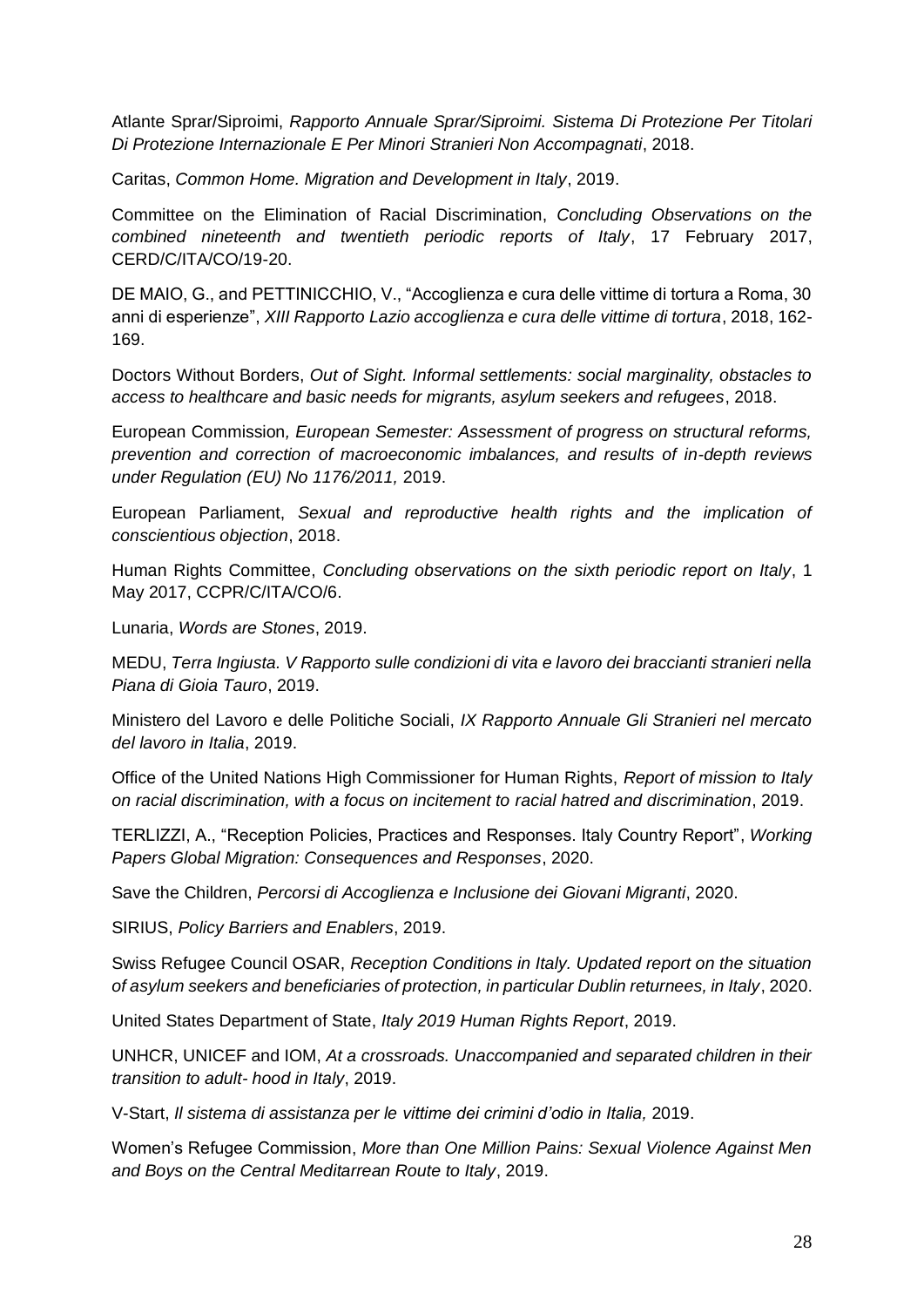## <span id="page-29-0"></span>**Articles**

ANDRIESSEN, J.W., BRUNEKREEF, B., and ROEMER, W., "Home Dampness and Respiratory Health Status in European Children", *Clinical and Experimental Allergy*, 1998, 191-200.

CORSI, C., *Evaluating the 'Salvini Decree': Doubts of constitutional legitimacy*, *RSCAS*, 2017, 1-6.

FEW, R., and al., "Informal Subdivision of Residential and Commercial Buildings of Sao Paulo and Johannesburg: Living Conditions and Policy Implications", *Habitat International*, 2004, 427-442.

GOLDENBERG, S. M., "Trafficking, migration, and health: complexities and future directions", *Lancet Glob Health*, 2015, 118-119.

MENDOLA, D., and BUSETTA, A., "Health and Living Conditions of Refugees and Asylum Seekers: A Survey of Informal Settlements in Italy", *Refugee Survey Quarterly*, 2018, 477- 505.

NAPOLITANO, F. and al., "Violence Experience among Immigrants and Refugees: A Cross-Sectional Study in Italy", *BioMed Research International*, 2018, 1-8.

NEWELL, J.L., 'Italy's new government and the migrant crisis' (2019) 11 Contemporary Italian Politics, 355.

PISCITELLI, V., and IADICICCO, A., "Italy's battle to identify dead migrants", *Lancet Glob Health*, 2016, 512-513.

RIVA, E., and ZANFRINI, L., "The Labor Market Condition of Immigrants in Italy: The case of Lombardy", *Interventions Économiques*, 2013, 1-25.

## <span id="page-29-1"></span>**Books**

BENVENUTI, M., *La protezione internazionale degli stranieri in Italia*, Jovene Editore, 2011.

### <span id="page-29-2"></span>**Internet sources**

"Access to education in Italy"*,* available under [https://www.asylumineurope.org/reports/country/italy/content-international](https://www.asylumineurope.org/reports/country/italy/content-international-protection/employment-and-education/access-education)[protection/employment-and-education/access-education](https://www.asylumineurope.org/reports/country/italy/content-international-protection/employment-and-education/access-education) (last accessed at 15 June 2020).

"At a crossroads. Unaccompanied and separated children in their transition to adulthood in Italy" available at [www.europeanmigrationlaw.eu/documents/UN%20ReportUnaccompanied%20and%20separ](http://www.europeanmigrationlaw.eu/documents/UN%20ReportUnaccompanied%20and%20separated%20Children%20in%20Italy.pdf)

[ated%20Children%20in%20Italy.pdf](http://www.europeanmigrationlaw.eu/documents/UN%20ReportUnaccompanied%20and%20separated%20Children%20in%20Italy.pdf) (last accessed at 3 January 2020).

"Come si è arrivati al Reddito di Cittadinanza", available at [https://secondowelfare.it/povert-e](https://secondowelfare.it/povert-e-inclusione/come-si--arrivati-al-reddito-di-cittadinanza.html)[inclusione/come-si--arrivati-al-reddito-di-cittadinanza.html](https://secondowelfare.it/povert-e-inclusione/come-si--arrivati-al-reddito-di-cittadinanza.html) (last accessed at 3 January 2020).

"Corte Constitutionale, sentenza 106/2018", available at www.cgil.lombardia.it/wpcontent/uploads/2018/05/pronuncia\_106\_2018.pdf (last accessed at 3 January 2020).

"COUNTRY: ITALY", available at<http://protect-able.eu/country/italy/> (last accessed at 10 July 2020).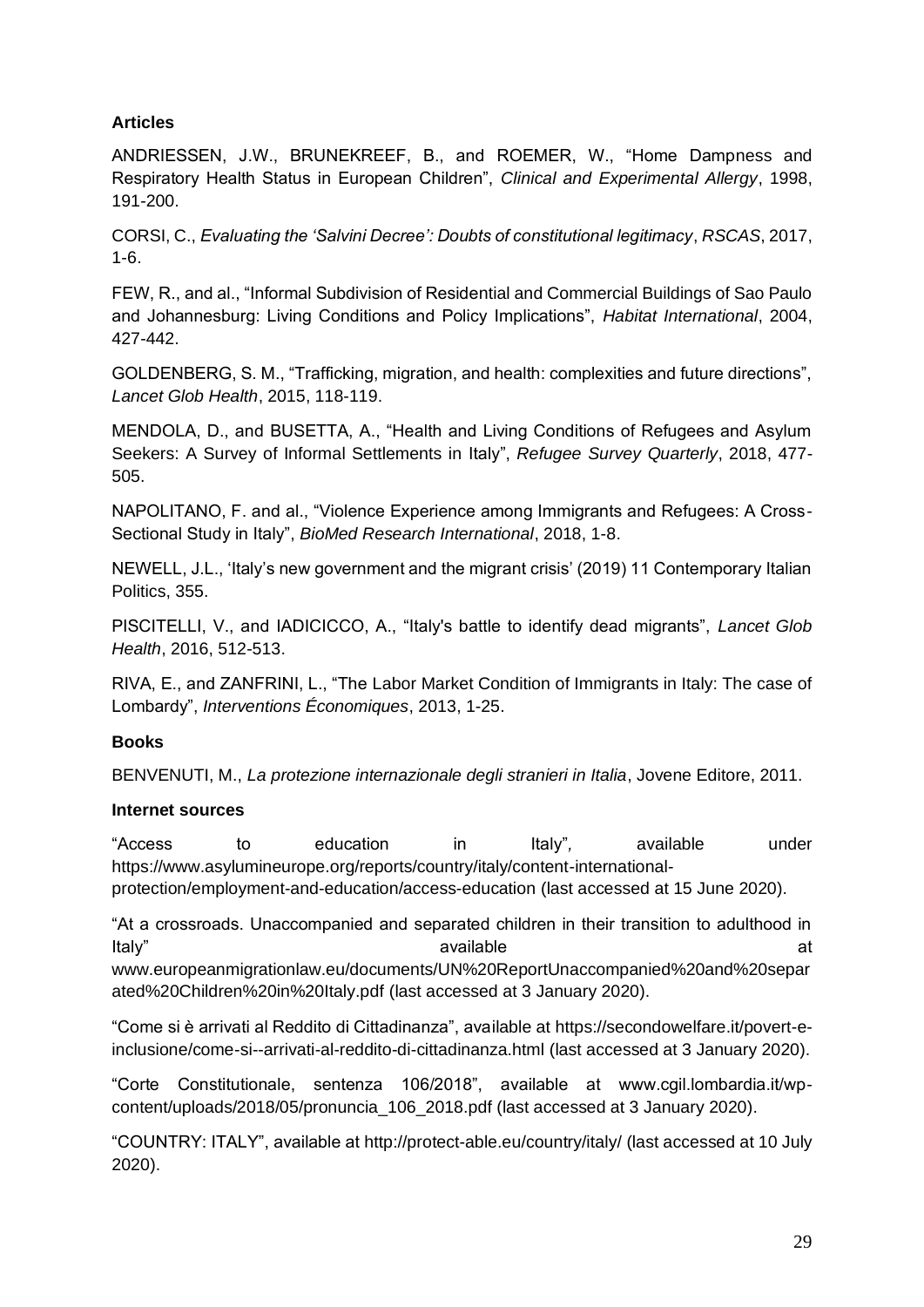"Covid-19 hits Italy's finances: new deficit target set at 10.4% of GDP", available at [https://www.euractiv.com/section/economy-jobs/news/covid-19-hits-italys-finances-new](https://www.euractiv.com/section/economy-jobs/news/covid-19-hits-italys-finances-new-deficit-target-set-at-10-4-of-gdp/)[deficit-target-set-at-10-4-of-gdp/](https://www.euractiv.com/section/economy-jobs/news/covid-19-hits-italys-finances-new-deficit-target-set-at-10-4-of-gdp/) (last accessed at 14 June 2020).

"Emergenza Covid-19. L'impatto Sui Diritti Delle/Dei Cittadine/I Straniere/I E Le Misure Di Tutela Necessarie: Una Prima Ricognizione", available at https://www.asgi.it/asilo-eprotezione-internazionale/covid-stranieri-proposte/ (last accessed at 14 June 2020).

"Governance of Migrant Integration", available at https://ec.europa.eu/migrantintegration/governance/italy (last accessed at 3 January 2020).

"Housing", available at https://www.asylumineurope.org/reports/country/italy/contentinternational-protection/housing (last accessed at 13 June 2020).

"How the coronavirus outbreak could hit refugees and migrants", available at [https://www.thenewhumanitarian.org/news/2020/02/27/Coronavirus-Iran-refugees-IDPs-Italy-](https://www.thenewhumanitarian.org/news/2020/02/27/Coronavirus-Iran-refugees-IDPs-Italy-Europe-disease)[Europe-disease](https://www.thenewhumanitarian.org/news/2020/02/27/Coronavirus-Iran-refugees-IDPs-Italy-Europe-disease) (last accessed at 14 June 2020).

"Il passaporto Europeo delle qualifiche ai primi 42 rifugiati", available at [https://www.ruiap.it/il](https://www.ruiap.it/il-passaporto-europeo-delle-qualifiche-ai-primi-42-rifugiati/)[passaporto-europeo-delle-qualifiche-ai-primi-42-rifugiati/](https://www.ruiap.it/il-passaporto-europeo-delle-qualifiche-ai-primi-42-rifugiati/) (last accessed at 14 June 2020).

"Il razzismo quotidiano", available at [http://www.cronachediordinariorazzismo.org/il-razzismo](http://www.cronachediordinariorazzismo.org/il-razzismo-quotidiano/?fwp_data=2019-12-01%2C2020-05-31&fwp_sort=date_desc)[quotidiano/?fwp\\_data=2019-12-01%2C2020-05-31&fwp\\_sort=date\\_desc](http://www.cronachediordinariorazzismo.org/il-razzismo-quotidiano/?fwp_data=2019-12-01%2C2020-05-31&fwp_sort=date_desc) (last accessed at 11 June 2020).

"Italy: MSF opens a rehabilitation centre for survivors of torture", available at <https://www.msfindia.in/italy-msf-opens-rehabilitation-centre-survivors-torture/> (last accessed at 10 July 2020).

"Italy: Report on Effects of the 'Security Decrees' on Migrants and Refugees in Sicily, available at [https://www.ecre.org/italy-report-on-effects-of-the-security-decrees-on-migrants-and](https://www.ecre.org/italy-report-on-effects-of-the-security-decrees-on-migrants-and-refugees-in-sicily/)[refugees-in-sicily/](https://www.ecre.org/italy-report-on-effects-of-the-security-decrees-on-migrants-and-refugees-in-sicily/) (last accessed at 11 July 2020).

"Italy struggles to help traumatized refugees", available at <https://www.thelocal.it/20150903/italy-struggles-to-help-traumatised-refugees> (last accessed at 10 July 2020).

"Labour market integration in Italy: Policy Barriers and Enablers", available at [https://www.sirius-project.eu/news/labour-market-integration-italy-policy-barriers-and](https://www.sirius-project.eu/news/labour-market-integration-italy-policy-barriers-and-enablers)[enablers](https://www.sirius-project.eu/news/labour-market-integration-italy-policy-barriers-and-enablers) (last accessed at 14 June 2020).

"Life in Italy under Covid-19", available at https://www.caritas.eu/life-in-italy-under-covid-19/ (last accessed at 14 June 2020).

"Liste di attesa, il bilancio di Cittadinanzattiva: Ancora troppo lunghe, 10 mesi per una Tac. Speranza è il nuovo Piano nazionale", available at [www.sanitainformazione.it/salute/liste-di](http://www.sanitainformazione.it/salute/liste-di-attesa-%20cittadinanzattiva-piano-nazionale/)attesa- [cittadinanzattiva-piano-nazionale/](http://www.sanitainformazione.it/salute/liste-di-attesa-%20cittadinanzattiva-piano-nazionale/) (last accessed at 3 January 2020).

"Male refugees commonly experience sexual violence on the route to Europe", available at <https://qz.com/1582587/male-refugees-face-sexual-abuse-migrating-to-europe/> (last accessed at 10 July 2020).